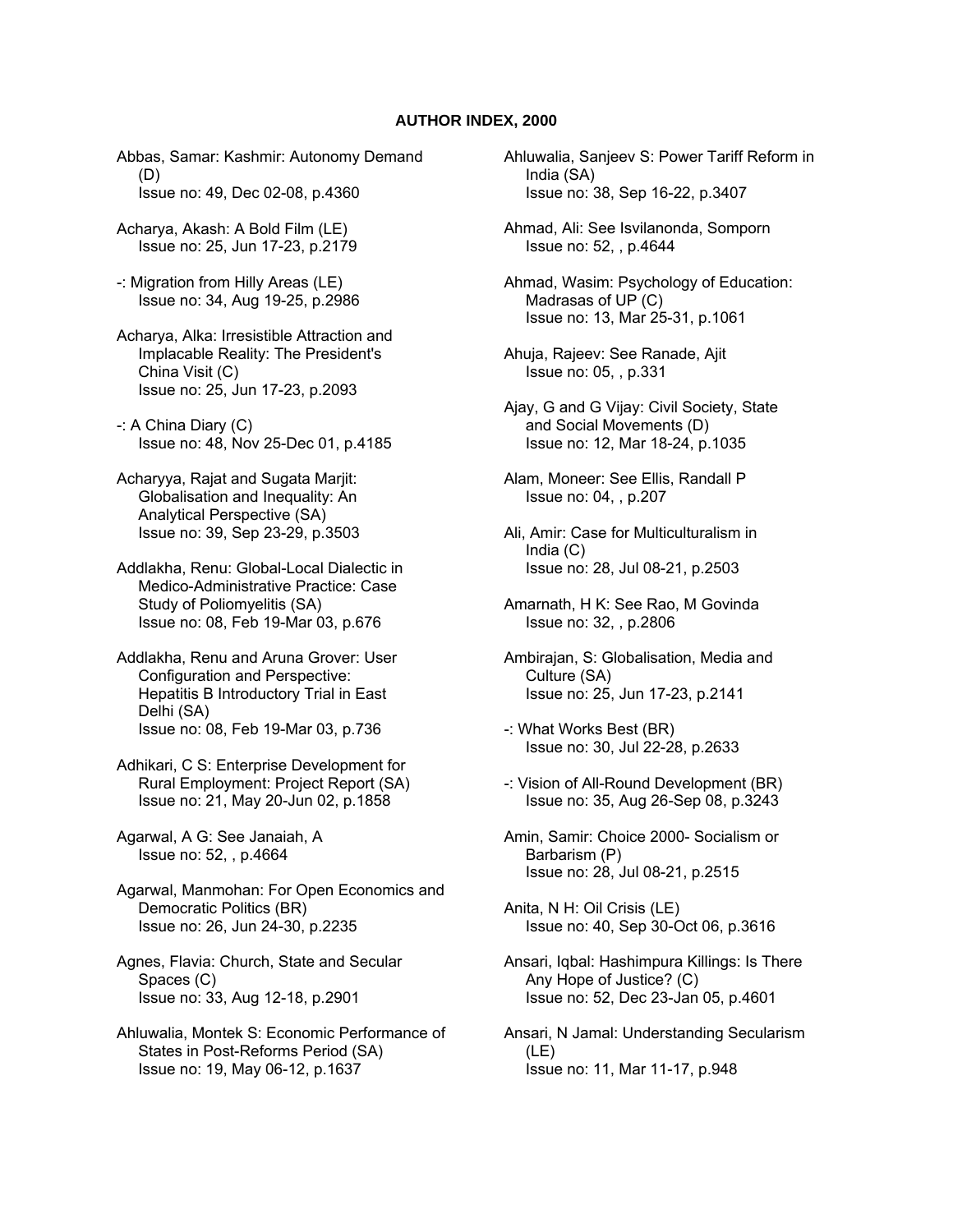Anuradha Kumar: Sociology of Indian Labour (BR) Issue no: 11, Mar 11-17, p.898

- -: Partition, Congress Secularism and Hindu Communalism (BR) Issue no: 31, Jul 29-Aug 04, p.2732
- -: A New Perspectives on Gender (BR) Issue no: 42, Oct 14-20, p.3745
- Aravinda, L S: Globalisation and Narmada People's Struggle (C) Issue no: 46, Nov 11-17, p.4002
- Archak, Sunil: See Ravishankar, A Issue no: 27, , p.2446
- Arora, Dolly: State Funding of Elections: Some Posers (C) Issue no: 37, Sep 09-15, p.3283
- Arun Kumar: India at the Seattle Meeting: Playing Safe (C) Issue no: 03, Jan 15-21, p.89
- Ashta, Arvind: Universal Medical Coverage: Do People Want It?: France (C) Issue no: 06, Feb 05-11, p.433
- -: France Shortens Work-Week: Sharing Scarce Jobs (SA) Issue no: 39, Sep 23-29, p.3527
- Asif, Mohammed: Why Displaced Persons Reject Project Resettlement Colonies (C) Issue no: 24, Jun 10-16, p.2005
- Assadi, Muzaffar and S Rajendran: Changing Shape of Caste Conflict: Karnataka (C) Issue no: 19, May 06-12, p.1610
- Assadi, Muzaffar: Seed Tribunal: Interrogating Farmers Suicides: Karnataka (C) Issue no: 43, Oct 21-Nov 03, p.3808
- Athreya, Venkatesh: EFC's Award (LE) Issue no: 43, Oct 21-Nov 03, p.3782
- Athreya, Venkatesh and Sheela Rani Chunkath: Tackling Female Infanticide: Social Mobilisation in Dharmapuri, 1997-99 (SA) Issue no: 49, Dec 02-08, p.4345
- Audhkar, Advait; Nalini Vaz; Geetha A Pillai; D L N Murthy and S S Thakar: Nature of Teleworking in Key Sectors (SA) Issue no: 26, Jun 24-30, p.2277
- Awasthi, Dinesh N: Recent Changes in Gujarat Industry: Issues and Evidence (SA) Issue no: 35, Aug 26-Sep 08, p.3183
- Aziz, Abdul: Democratic Decentralisation: Experience of Karnataka (SA) Issue no: 39, Sep 23-29, p.3521
- Babu, M Suresh: See Balakrishnan, Pulapre Issue no: 41, , p.3679
- Badatya, K C: See Satyasai, K J S Issue no: 05, , p.307
- Bag, Dinabandhu: Pesticides and Health Risks (C) Issue no: 38, Sep 16-22, p.3381
- Bagchi, Amaresh: Rethinking Federalism: Overview of Current Debates With Some Reflections in Indian Context (SA) Issue no: 34, Aug 19-25, p.3025
- Bagchi, Amiya Kumar: NET for Teachers (LE) Issue no: 31, Jul 29-Aug 04, p.2686
- -: Freedom and Development as End of Alienation? (RA) Issue no: 50, Dec 09-15, p.4408
- Bagchi, Soumen: Elected City Governments: Survival at Stake: Haryana (C) Issue no: 37, Sep 09-15, p.3299
- Baijal, Pradip: From Nationalisation to Privatisation: UK and Japan (SA) Issue no: 13, Mar 25-31, p.1101
- Baijal, Pradip and P K Singh: Large Dams: Can We do Without Them? (SA) Issue no: 19, May 06-12, p.1659
- -: The Italian Puzzle: From Nationalisation to Privatisation (RA) Issue no: 48, Nov 25-Dec 01, p.4246
- Bajpai, Nirupam and Navi Radjou: Raising Global Competitiveness of Tamil Nadu's IT Industry (SA) Issue no: 06, Feb 05-11, p.449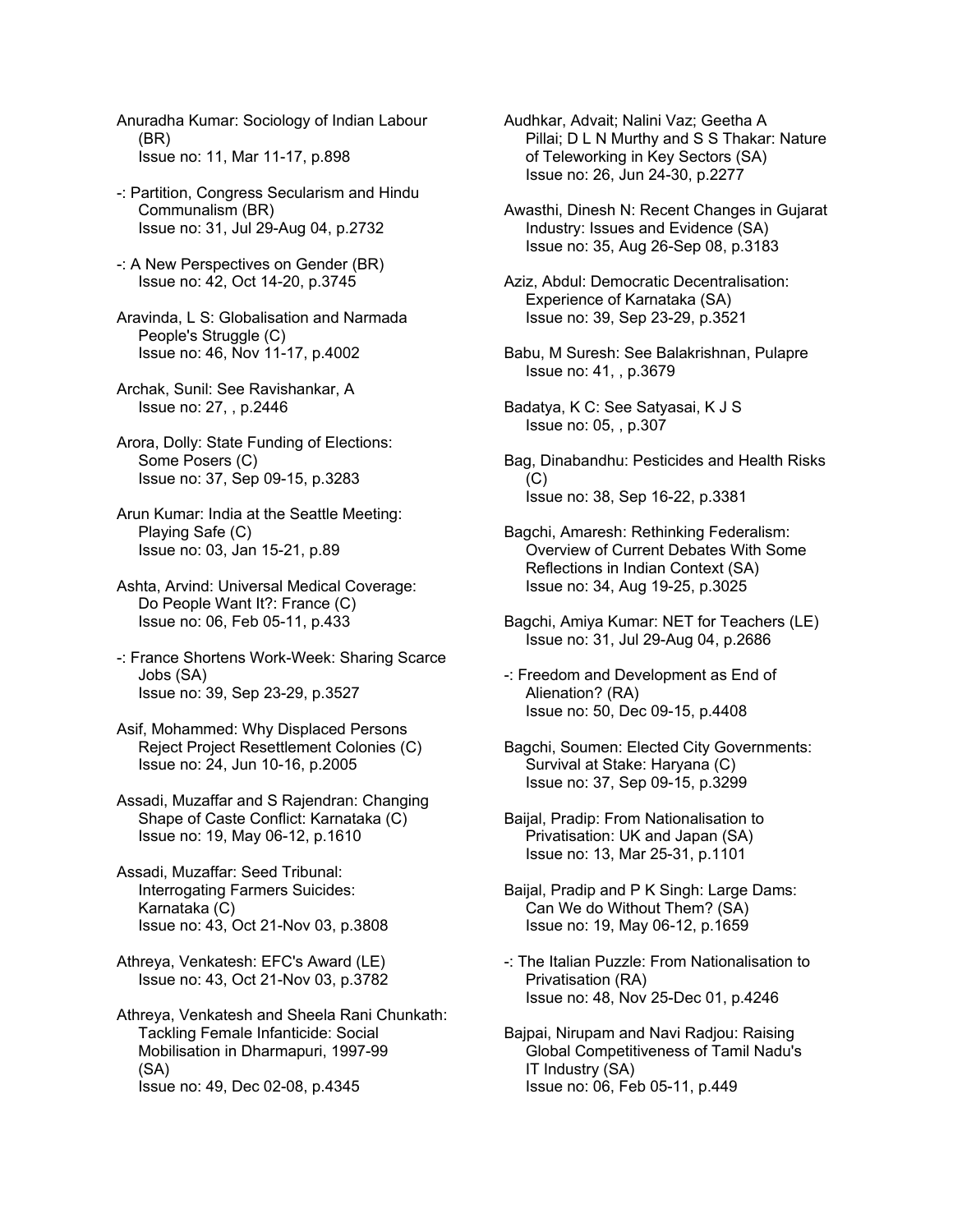Bajpai, Nirupam and Jeffrey D Sachs: India's Decade of Development (P) Issue no: 16, Apr 15-21, p.1362

Bajpai, Rochana: Constituent Assembly Debates and Minority Rights (SA) Issue no: 21, May 20-Jun 02, p.1837

Bal, Vineeta; Laxmi Murthy and Vani Subramanian: Injectable Contraceptive: Recognising Potential Risk (C) Issue no: 50, Dec 09-15, p.4385

Balagopal, K: A Tangled Web: Subdivision of SC Reservations in AP (P) Issue no: 13, Mar 25-31, p.1075

- -: Law Commission's View of Terrorism (P) Issue no: 25, Jun 17-23, p.2114
- Balakrishnan, Pulapre: Agriculture and Economic Reforms: Growth and Welfare (SA) Issue no: 12, Mar 18-24, p.999

Balakrishnan, Pulapre and Bharat Ramaswami: Vision and Illusion in Fiscal Correction (F) Issue no: 14, Apr 01-07, p.1137

- Balakrishnan, Pulapre; K Pushpangadan and M Suresh Babu: Trade Liberalisation and Productivity Growth in Manufacturing: Evidence from Firm-Level Panel Data (SA) Issue no: 41, Oct 07-13, p.3679
- Bandopadhyay, Sumit: Media Autonomy (LE) Issue no: 14, Apr 01-07, p.1212
- Bandyopadhyay, D: Towards Humane Forest Conservation (BR) Issue no: 08, Feb 19-Mar 03, p.621
- -: Predators in Dinner-jackets (LE) Issue no: 10, Mar 04-10, p.746
- -: Planning from Below: Is Planning Commission Performing Its Role? (C) Issue no: 12, Mar 18-24, p.982
- -: Constitution Eighty-Seven Amendment Bill, 1999: A Sinister Move (C) Issue no: 18, Apr 29-May 05, p.1502
- -: Land Reforms in West Bengal: Remembering Hare Krishna Konar and Benoy Chaudhury  $(C)$ Issue no: 21, May 20-Jun 02, p.1795
- -: Copenhagen Plus Five (C) Issue no: 26, Jun 24-30, p.2219
- -: Gender and Governance in India (C) Issue no: 31, Jul 29-Aug 04, p.2696
- -: Through Tinted Glasses (LE) Issue no: 33, Aug 12-18, p.2977
- -: South Africa: Impressions from Below (C) Issue no: 39, Sep 23-29, p.3485
- -: Can Sundarbans Be Saved? (C) Issue no: 45, Nov 04-10, p.3925
- -: Policing Public Expenditure: New Tasks and Possibilities (P) Issue no: 51, Dec 16-22, p.4482
- Banerjea, Niharika: See Coutinho, Lester Issue no: 08, , p.709
- Banerjee, Sumanta: From Bragging to Begging  $(C)$ Issue no: 15, Apr 08-14, p.1229
- -: A Window on Pakistan (C) Issue no: 17, Apr 22-28, p.1434
- -: From Self-Determination to Self-Destruction  $(C)$ Issue no: 21, May 20-Jun 02, p.1793
- -: Serenading the Emergency (C) Issue no: 26, Jun 24-30, p.2205
- -: Beyond the Autonomy Debate (C) Issue no: 30, Jul 22-28, p.2605
- -: West Bengal: Violence Without Ideology (C) Issue no: 34, Aug 19-25, p.3003
- -: Art in the Time of Cholera (C) Issue no: 39, Sep 23-29, p.3471
- -: Indian State and its Armed Opponents (BR) Issue no: 40, Sep 30-Oct 06, p.3573
- -: The Privileged Outlaw (C) Issue no: 43, Oct 21-Nov 03, p.3799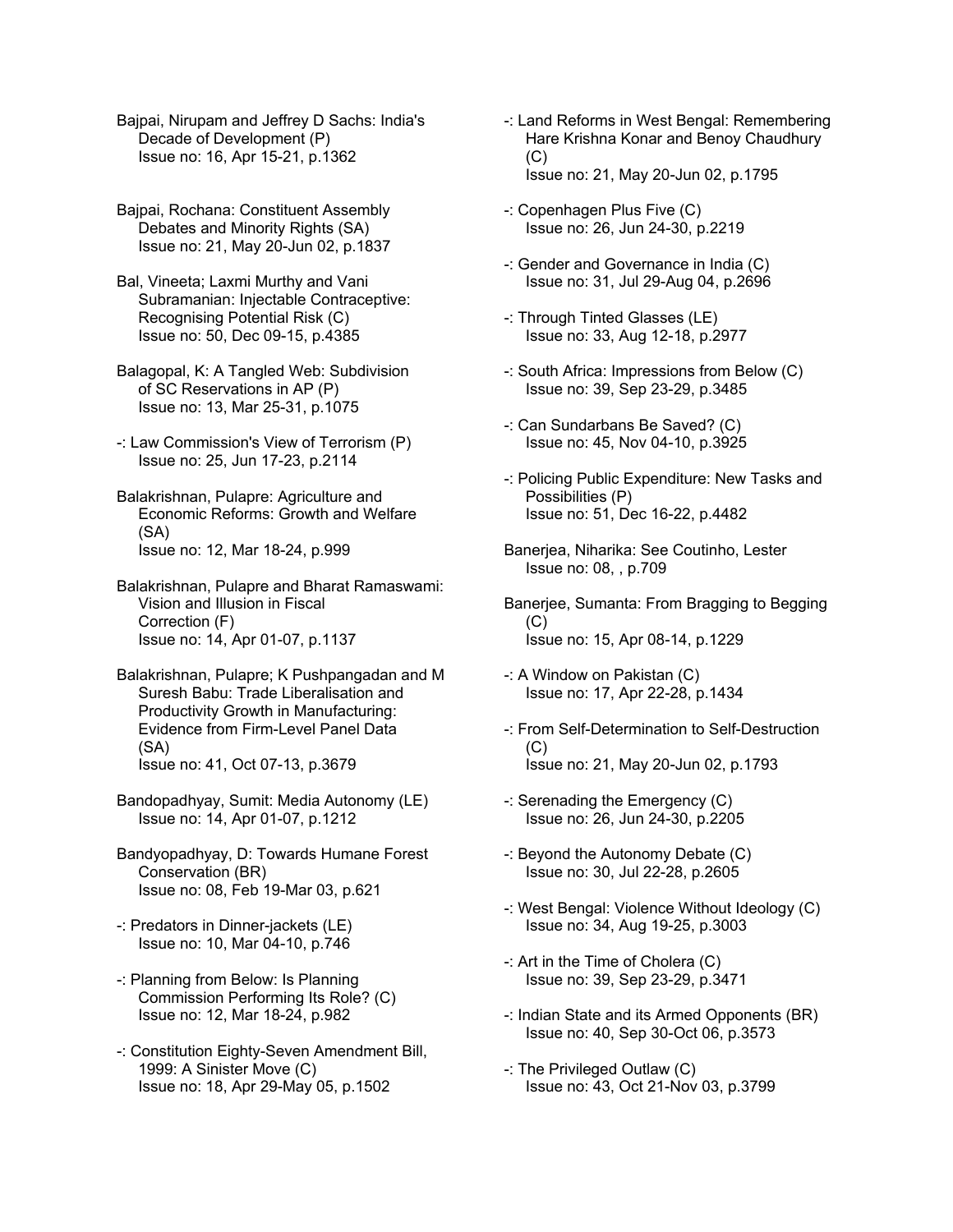-: The Mask Slips Again (C) Issue no: 51, Dec 16-22, p.4472

Banerji, Arun: London's Rejection of Lytton's 1878 Gold Standard Proposal: Revealed for the First Time, and Examined (SA) Issue no: 07, Feb 12-18, p.551

Banerji, Debabar: Much-Needed Reversal (LE) Issue no: 25, Jun 17-23, p.2082

Banerji, Rukmani: Poverty and Primary Schooling: Field Studies from Mumbai and Delhi (SA) Issue no: 10, Mar 04-10, p.795

Banik, Arindam: Future of Bangladesh Agriculture (BR) Issue no: 05, Jan 29-Feb 04, p.271

-: Banker's Tale (BR) Issue no: 28, Jul 08-21, p.2524

Bannerji, Himani: Projects of Hegemony: Towards a Critique of Subaltern Studies Resolution of the Women's Question (SA) Issue no: 11, Mar 11-17, p.902

Barrett, Patrick S: Business-Labour-State Relation in New Chilean Democracy (RA) Issue no: 21, May 20-Jun 02, p.L2

Baru, Rama V; Imrana Qadeer and Priya Ritu: Medical Industry: Illusion of Quality at What Cost? (C) Issue no: 28, Jul 08-21, p.2509

Baru, Rama V and G Sadhana: Resurgence of Communicable Diseases: Gastro-Enteritis Epidemics in Andhra Pradesh (C) Issue no: 40, Sep 30-Oct 06, p.3554

Basant, Rakesh: Corporate Response to Economic Reforms (SA) Issue no: 10, Mar 04-10, p.813

Basant, Rakesh and Sebastian Morris: Competition Policy in India: Issues for a Globalising Economy (SA) Issue no: 31, Jul 29-Aug 04, p.2735

Basrur, Rajesh M: Enduring Contradictions: Deterrence Theory and Draft Nuclear Doctrine (C) Issue no: 08, Feb 19-Mar 03, p.610

Basu, Kaushik; James E Foster and S Subramanian: Isolated and Proximate Illiteracy: And Why these Concepts Matter in Measuring Literacy and Designing Education Programmes (SA) Issue no: 01, Jan 08-14, p.35

Baxi, Pratiksha: Rape, Retribution, State: On Whose Bodies? (SA) Issue no: 14, Apr 01-07, p.1196

Baxi, Upendra: Kar Seva of the Indian Constitution?: Reflections on Proposals for Review of the Constitution (P) Issue no: 11, Mar 11-17, p.891

Beck, Tony and Madan G Ghosh: Common Property Resources and the Poor: Findings from West Bengal (SA) Issue no: 03, Jan 15-21, p.147

Bedi, Rahul: Kargil Report: More Question Raised Than Answered (C) Issue no: 17, Apr 22-28, p.1429

-: India's Bizarre Arms Procurement Policy (C) Issue no: 42, Oct 14-20, p.3716

Bennett, Sara and V R Muraleedharan: New Public Management and Health Care in Third World (SA) Issue no: 01, Jan 08-14, p.59

Beteille, Andre: M N Srinivas, November 16, 1916-November 30, 1999 (C) Issue no: 01, Jan 08-14, p.18

Beteille, Andre: Anarchy and Abuse of Power (BR) Issue no: 10, Mar 04-10, p.779

-: Dharma Kumar (LE) Issue no: 14, Apr 01-07, p.1126

-: Economics and Sociology: An Essay on Approach and Method (SA) Issue no: 18, Apr 29-May 05, p.1531

- Bhalerao, C N: Urgent Need for Prison Reforms (LE) Issue no: 10, Mar 04-10, p.746
- Bhanumurthy, N R: Stability of Demand for Money (D) Issue no: 13, Mar 25-31, p.1123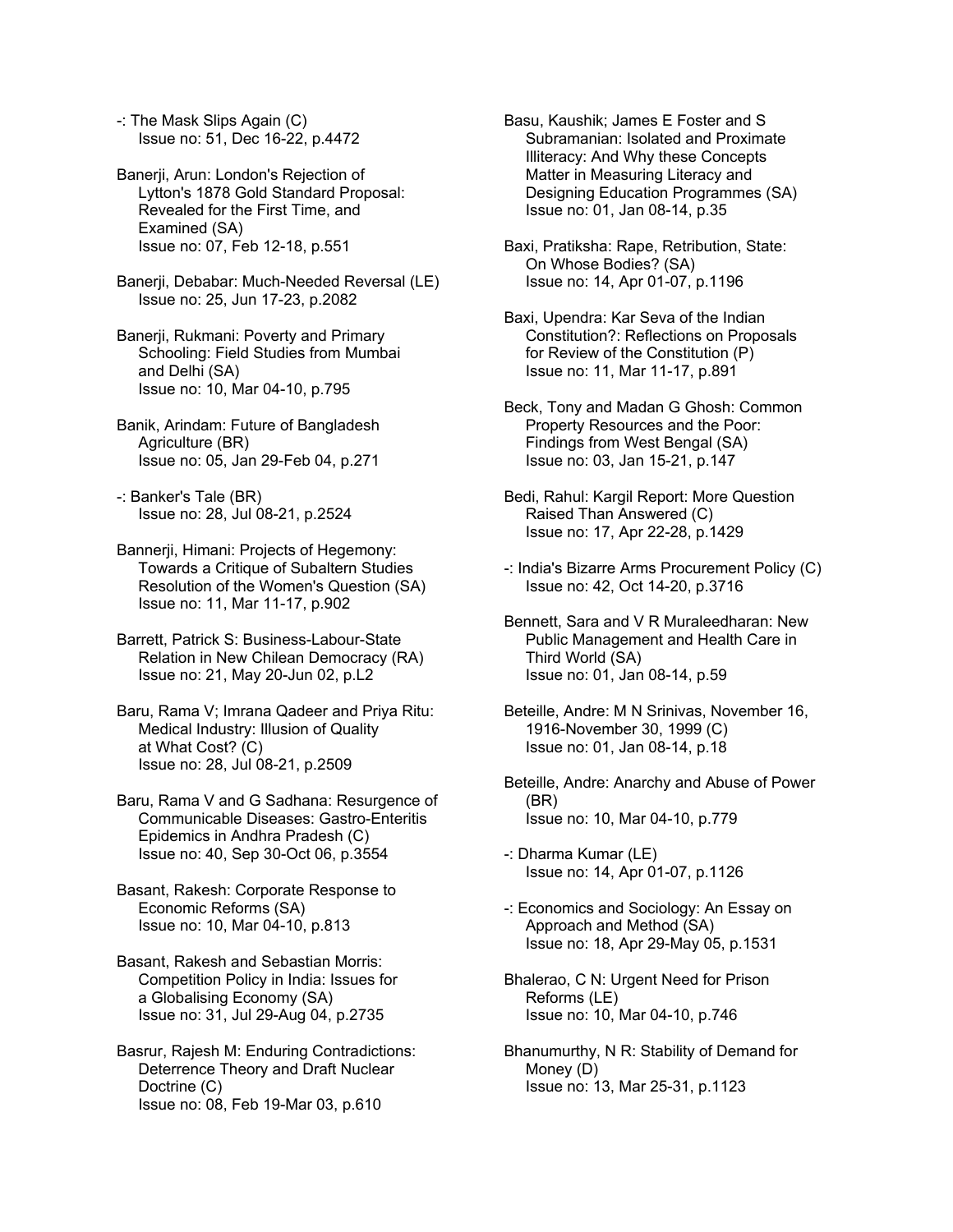Bhardawaj, Aditya: See Singh, Mani Shekhar Issue no: 08, , p.667

Bhargava, Pushpa M: Ethics in Science: Code of Administration (C) Issue no: 40, Sep 30-Oct 06, p.3551

Bhargava, Rajeev: History, Nation and Community: Reflections on Nationalist Historiography of India and Pakistan (SA) Issue no: 04, Jan 22-28, p.193

Bharucha, Rustom: Enigmas of Time: Reflections on Culture, History and Politics (SA) Issue no: 13, Mar 25-31, p.1094

Bhat, Ramesh: Issues in Health: Public-Private Partnership (SA) Issue no: 52, Dec 23-Jan 05, p.4706

Bhatia, Gurpreet Singh: Road Traffic (LE) Issue no: 28, Jul 08-21, p.2588

Bhatt, Mahesh P and Ramesh M Shah: Gujarat State Finance Commission: Implications of Recommendations (C) Issue no: 24, Jun 10-16, p.2003

Bhatt, V V and Hyung-Ki Kim: Japanese Civil Service System: Relevance for Developing Countries (SA) Issue no: 23, Jun 03-09, p.1937

Bhattacharjea, Aditya: Miracle Tale (BR) Issue no: 42, Oct 14-20, p.3743

-: Predation, Protection and the Public Interest (SA) Issue no: 49, Dec 02-08, p.4327

Bhattacharjee, Debashish: Globalising Economy, Localising Labour (SA) Issue no: 42, Oct 14-20, p.3758

Bhattacharya, Dipankar: Bihar after Bifurcation: A Challenging Future (C) Issue no: 43, Oct 21-Nov 03, p.3800

Bhaumik, Sumon Kumar and Hiranya Mukhopadhyay: RBI's Intervention in Foreign Exchange Market: An Econometric Analysis (SA) Issue no: 05, Jan 29-Feb 04, p.373

Bhave, Pushpa: Censorship and Silence: Perspective on Freedom of Expression (RA) Issue no: 18, Apr 29-May 05, p.WS10

Bhinde, S: See Shand, Ric Issue no: 42, , p.3747

Bhinde, Sheela: Development of Small-Scale Industries: A Collaborative Approach (C) Issue no: 50, Dec 09-15, p.4389

Bidwai, Praful: Mushroom Cloud of Unreason  $(F)$ Issue no: 14, Apr 01-07, p.1134

-: Nuclear Disarmament and Peace: Report on National Convention (F) Issue no: 50, Dec 09-15, p.4377

Bisht, Suman and Lester Coutinho: When Cure is Better than Prevention: Immunity and Preventive Care of Measles (SA) Issue no: 08, Feb 19-Mar 03, p.697

Bisht, Suman: See Coutinho, Lester Issue no: 08, , p.656

Bokil, Milind: Drought in Rajasthan: In Search of a Perspective (C) Issue no: 48, Nov 25-Dec 01, p.4171

-: See Dalvi, Surekha Issue no: 32, , p.2843

Bon, Emmanuel: Common Property Resources: Two Case Studies (SA) Issue no: 28, Jul 08-21, p.2569

Bose, Ashish: National Population Policy, 2000: Swaminathan to Shanmugham (C) Issue no: 13, Mar 25-31, p.1058

-: Beyond a Headcount: Preparing for Census of 2001 (C) Issue no: 17, Apr 22-28, p.1433

-: North-South Divide in India's Demographic Scene (C) Issue no: 20, May 13-19, p.1698

-: Reaching the Unreached in Uttarakhand: Demography, Drinking Water and Technology (C) Issue no: 25, Jun 17-23, p.2090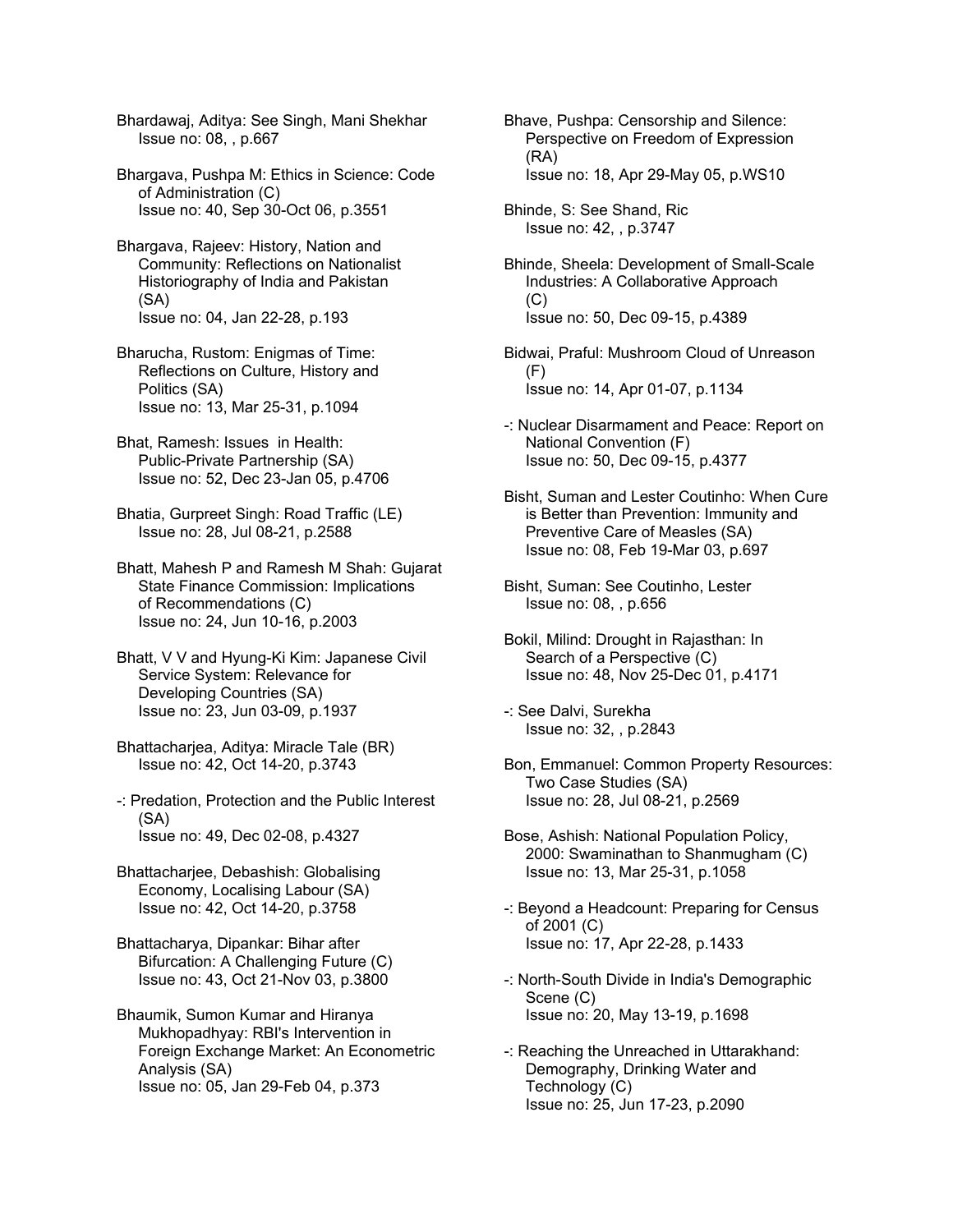- -: Demography of Himalayan Villages: Missing Men and Lonely Women (C) Issue no: 27, Jul 01-07, p.2361
- -: Ecology, Economy and Society in Himalayan Villages (C) Issue no: 31, Jul 29-Aug 04, p.2707
- -: Empowerment of Women: How and When?  $(C)$ Issue no: 34, Aug 19-25, p.3005
- -: From Population to Pests in Punjab: American Boll Worm and Suicides in Cotton Belt (C) Issue no: 38, Sep 16-22, p.3375
- -: Are Natural Disasters Manmade? (C) Issue no: 43, Oct 21-Nov 03, p.3793
- -: Population Data Mela: Dissemination before Assimilation (C) Issue no: 48, Nov 25-Dec 01, p.4168
- Bose, Deb Kumar: Decline of Nuclear Power (P) Issue no: 24, Jun 10-16, p.2011
- -: Nuclear Power for Eastern India: No Basis for Choice (C) Issue no: 39, Sep 23-29, p.3480
- Bose, Manik L: See Janaiah, A Issue no: 52, , p.4664
- : See Thakur, Jawahar Issue no: 52, , p.4657
- Brahmananda, P R: Remembering Usha Mehta: Obituary (C) Issue no: 33, Aug 12-18, p.2905
- Breman, Jan: Remembering Arvind Das (C) Issue no: 39, Sep 23-29, p.3476
- -: The 'Reformasi' in My Java Village: Indonesia (C) Issue no: 45, Nov 04-10, p.3929
- Brieger, Tracey and Ali Sauer: Narmada Valley: Planting Trees, Uprooting People (C) Issue no: 43, Oct 21-Nov 03, p.3795
- Brun, Ellen: See Hersh, Jacques Issue no: 03, , p.105
- Calandrino, Michele: See Wood, Adrian Issue no: 52, , p.4677
- Casolari, Marzia: Hindutva's Foreign Tie-up in the 1930s: Archival Evidence (SA) Issue no: 04, Jan 22-28, p.218
- Cernea, Michael M: Risks, Safeguards and Reconstruction: A Model for Population Displacement and Resettlement (SA) Issue no: 41, Oct 07-13, p.3659
- Chada, Rajesh: Exim Policy Changes (C) Issue no: 16, Apr 15-21, p.1343
- -: Understanding the WTO Regime (BR) Issue no: 13, Mar 25-31, p.1084
- Chadha, Vikram: Promoting Science: How Efficient is Punjab's Regional Science Council? (C) Issue no: 39, Sep 23-29, p.3474
- Chakrabarti, Subhendu: See Dasgupta, Dipankar Issue no: 27, , p.2413
- Chakraborty, Achin: Human Rights and Human Development (BR) Issue no: 39, Sep 23-29, p.3498
- Chakraborty, Jyotirmoy: Election and Casteist Politics: Sikkim (C) Issue no: 43, Oct 21-Nov 03, p.3805
- Chakravarthy, Venkatesh: Hindutva in Tamil Nadu (LE) Issue no: 30, Jul 22-28, p.2590
- Chakravarti, Mahadev: Tripura ADC Election,2000: Terror Tactics Win (C) Issue no: 30, Jul 22-28, p.2615
- Chakravarti, Uma: State, Market and Freedom of Expression: Women and Electronic Media (RA) Issue no: 18, Apr 29-May 05, p.WS12
- Chakravarty, Deepita: Agriculture, Patriarchy and Capitalism (BR) Issue no: 13, Mar 25-31, p.1082
- Chakravorti, Robi: Realpolitik in the Balkans (BR) Issue no: 27, Jul 01-07, p.2404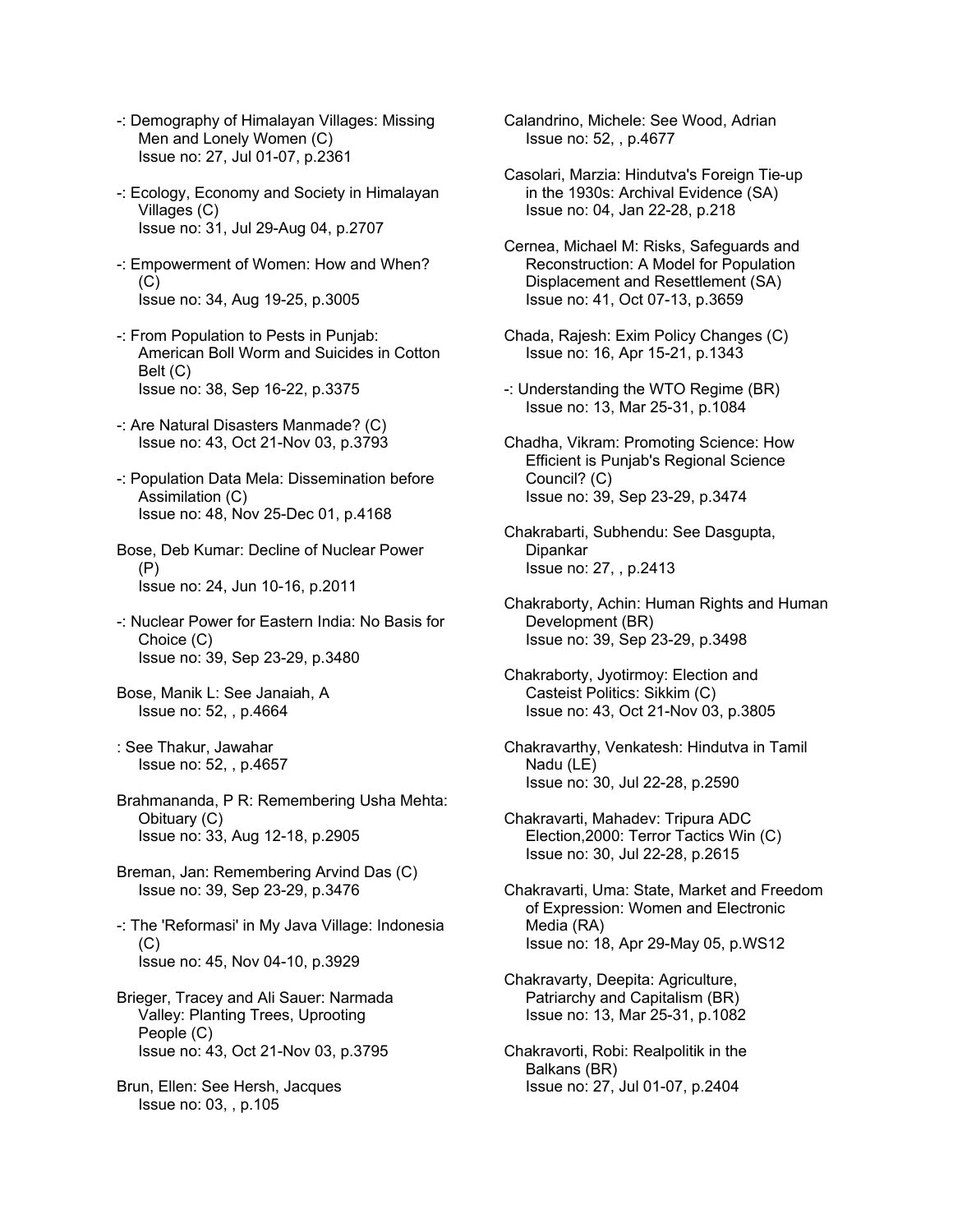Chanana, Karuna: Treading the Hallowed Halls: Women in Higher Education in India (SA) Issue no: 12, Mar 18-24, p.1012

- Chandavarkar, Anand: Was Keynes Anti-Semitics? (P) Issue no: 19, May 06-12, p.1619
- -: Central Bank and Government: An Untold Story From RBI's Early History (SA) Issue no: 34, Aug 19-25, p.3048
- Chandrasekhar, C P: Economic Reform and the Budget (F) Issue no: 14, Apr 01-07, p.1140
- -: See Ghosh,Jayati Issue no: 01, , p.2
- Chattopadhyay, P: M N Srinivas (LE) Issue no: 05, Jan 29-Feb 04, p.234
- -: Farm Costs and Prices (LE) Issue no: 21, May 20-Jun 02, p.1778
- -: One-Billion Milestone (LE) Issue no: 32, Aug 05-11, p.2794
- -: On Hostile Takeovers (LE) Issue no: 49, Dec 02-08, p.4290
- Chaudhuri, Ajit: Change in Changthang: To Stay of to Leave? (SA) Issue no: 01, Jan 08-14, p.52
- Chaudhuri, Saumitra: Setting SAIL on Difficult Passage to Recovery (C) Issue no: 14, Apr 01-07, p.1147
- Chikarmane, Poornima and Lakshmi Narayan: Formalising Livelihood: Case of Wastepickers in Pune (C) Issue no: 41, Oct 07-Oct 13, p.3639
- Chimni, B S: WTO and Environment: Shrimp-Turtle and EC-Hormones Cases (SA) Issue no: 20, May 13-19, p.1752
- Chishti, Sumitra: World Trade and Labour (D) Issue no: 30, Jul 22-28, p.2669
- Chitale, Rajendra: Taxing Returns on Capital: The Lost Frontier (F) Issue no: 15, Apr 08-14, p.1223

Chopra, Radhika; Chaitala Dasgupta and Mandeep K Janeja: Understanding Masculinity (C) Issue no: 19, May 06-12, p.1607

- Chopra, Ravi and Deepa Ghosh: Work Patterns of Rural Women in Central Himalayas (SA) Issue no: 52, Dec 23-Jan 05, p.4701
- Chopra, Sanjeev: Kashmir: Questions of Political Economy (D) Issue no: 32, Aug 05-11, p.2866
- Chopra, Suneet: Cultural Shenanigans (LE) Issue no: 25, Jun 17-23, p.2179
- Chossudovsky, Michel: Seattle and Beyond: Disarming New World Order (C) Issue no: 03, Jan 15-21, p.100
- Choudhary, Arundhuti Roy: QR Removal and Its Probable Implications (C) Issue no: 16, Apr 15-21, p.1355
- Choudhary, Kameshwar: Development Dilemma: Resettlement of Gir Maldharis (SA) Issue no: 30, Jul 22-28, p.2662
- Choudhuri, Manmohan: Interpreting Gandhi (D) Issue no: 04, Jan 22-28, p.229
- Choudhury, Arundhuti Roy: Amusement Parks Versus People's Livelihood (C) Issue no: 37, Sep 09-15, p.3286
- Choudhury, Utpal K: See Gupta, L C Issue no: 05, , p.357
- Chousalkar, Ashok: BJP and the Ethnic Constitution of Nation (BR) Issue no: 07, Feb 12-18, p.534
- Chousalkar, Ashok: Politicians Vendetta Against a Vice-Chancellor: Sad Story of Shivaji University (C) Issue no: 16, Apr 15-21, p.1346
- -: Threat to Autonomy of Universities: Maharashtra (C) Issue no: 39, Sep 23-29, p.3477
- Chowdary, T H: Telecom Demonopolisation: Policy or Farce? (P) Issue no: 06, Feb 05-11, p.436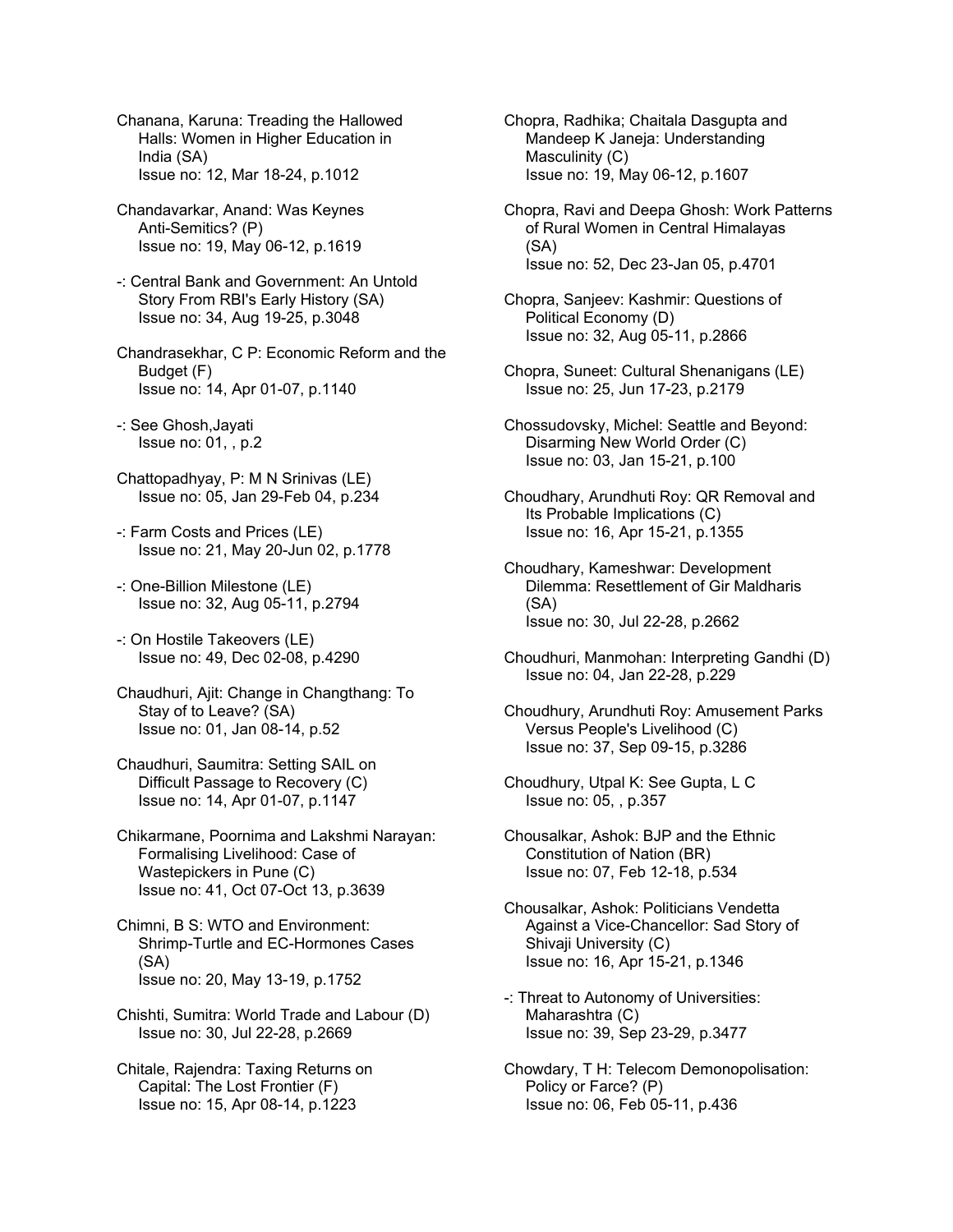- -: Domestic Long Distance Telephony (LE) Issue no: 19, May 06-12, p.1586
- -: For an Independent and Effective Telecom Regulator (C) Issue no: 19, May 06-12, p.1599
- -Telecoms to the Villages (C) Issue no: 24, Jun 10-16, p.1995
- -: Towards People-Oriented Telecom Services (C) Issue no: 31, Jul 29-Aug 04, p.2694
- -: Domestic Long Distance Telecommunications: Subversion of Policy Intent (C) Issue no: 35, Aug 26-Sep 08, p.3082
- -: Telecom: Outdated Thinking (LE) Issue no: 39, Sep 23-29, p.3450
- Chowdhary, Rekha: Autonomy Demand: Kashmir at Crossroads (C) Issue no: 30, Jul 22-28, p.2599
- Chowdhury, Vinod: See Minocha, Vivek Sagar Issue no: 14, , p.1126
- Chunkath, Sheela Rani: See Athreya, Venkatesh Issue no: 49, , p.4345
- Clairmont, Frederic F: The Global Corporation: Road to Serfdom (P) Issue no: 01, Jan 08-14, p.24
- -: Havana and Davos: An Unfinished War (C) Issue no: 10, Mar 04-10, p.770
- -: Corporate Aggrandisement (C) Issue no: 20, May 13-19, p.1721
- -: Grim Lessons on Free Elections: Zimbabwe (C) Issue no: 30, Jul 22-28, p.2620
- -: Asia: A Social History (BR) Issue no: 37, Sep 09-15, p.3313
- -: The Euro Crash (C) Issue no: 41, Oct 07-Oct 13, p.3644
- -: The Torch Is Lit: Israel (C) Issue no: 43, Oct 21-Nov 03, p.3810
- -: Making of the Crash: USA (C) Issue no: 51, Dec 16-22, p.4478
- Correa, Romar: Domestic Financial Architecture (SA) Issue no: 05, Jan 29-Feb 04, p.283
- -: Does the Government Budget Constraint Matter? (F) Issue no: 12, Mar 18-24, p.964
- Coutinho, Lester; Suman Bisht and Gauri Raje: Numerical Narratives and Documentary Practices: Vaccines, Targets and Reports of Immunisation Programme (SA) Issue no: 08, Feb 19-Mar 03, p.656
- Coutinho, Lester and Niharika Banerjea: Social Production of Blame: Case Study of OPV-related Deaths in West Bengal (SA) Issue no: 08, Feb 19-Mar 03, p.709
- Coutinho, Lester: See Bisht, Suman Issue no: 08, , p.697
- -: See Das, Veena Issue no: 08, , p.625
- -: See Ghosh, Ishita Issue no: 08, , p.684
- D'Costa, Anthony P: Globalisation of Steel Industry (D) Issue no: 01, Jan 08-14, p.69
- D'Monte, Darryl: Corruption, Safety and Environmental Hazard in Asian Societies (SA) Issue no: 33, Aug 12-18, p.2959
- D'Souza, Errol: Prudential Regulation in Indian Banking (SA) Issue no: 05, Jan 29-Feb 04, p.287
- -: A Fiscalist Approach to Inflation (SA) Issue no: 32, Aug 05-11, p.2840
- -: Structure of Corporate Finance and Corporate Governance in India (RA) Issue no: 48, Nov 25-Dec 01, p.4196
- D'Souza, J B: Journalism: Profit over People  $(C)$ Issue no: 19, May 06-12, p.1597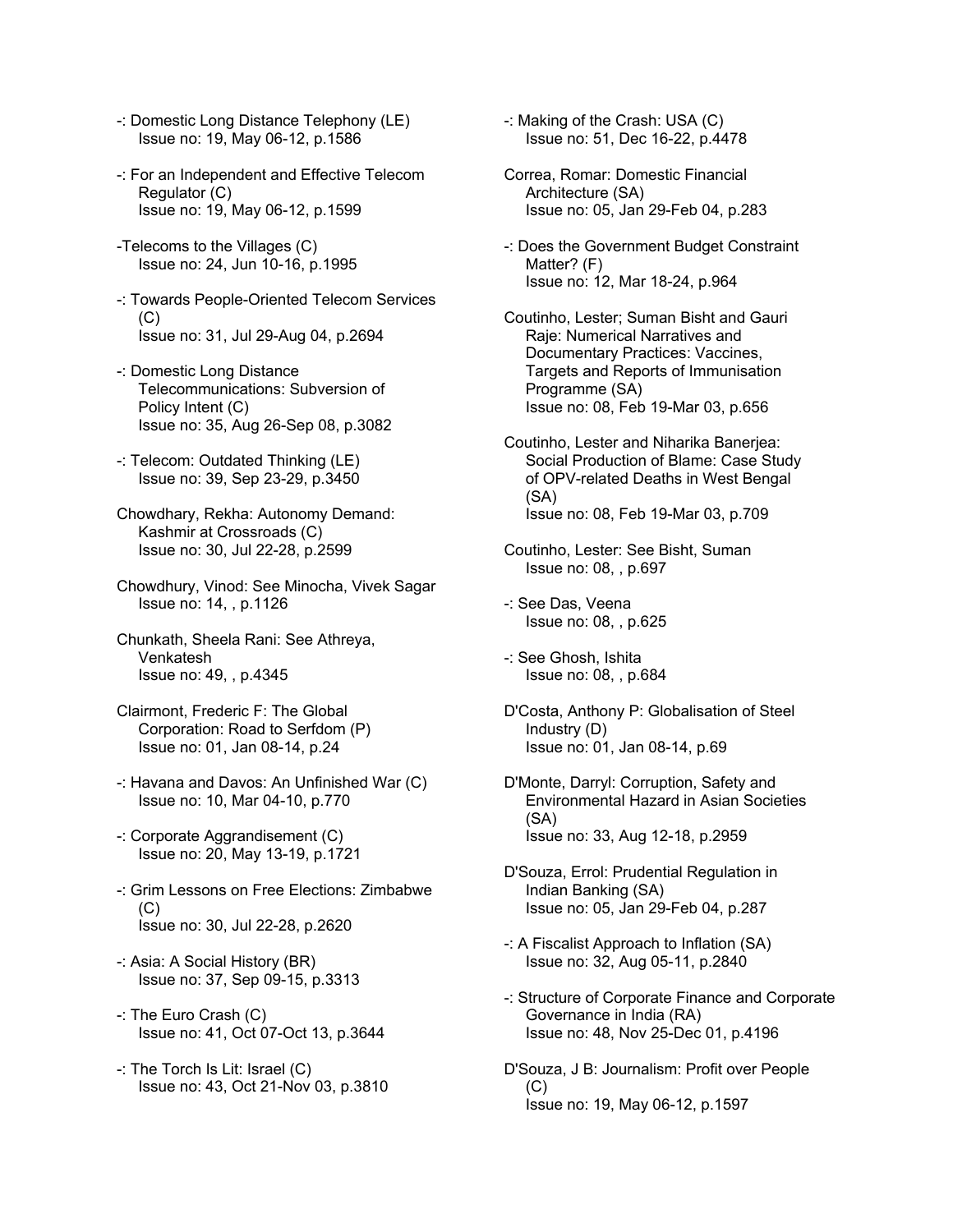- -: Missing the Bus: Development in India (BR) Issue no: 26, Jun 24-30, p.2237
- -: Managing Cities (BR) Issue no: 40, Sep 30-Oct 06, p.3578
- Dahiwale, S M: Indentifying Backwardness in Maharashtra (C) Issue no: 37, Sep 09-15, p.3293
- Dalvi, Surekha and Milind Bokil: In Search of Justice: Tribal Communities and Land Rights in Coastal Maharashtra (SA) Issue no: 32, Aug 05-11, p.2843
- Dandekar, Ajay: See Heredia, Rudolf C Issue no: 50, , p.4428
- Das, Anjana and Jyoti Parikh: Making Maharashtra State Electricity Board Commercially Viable (SA) Issue no: 14, Apr 01-07, p.1201
- Das, Arvind N: Torn Red Flag: Bihar (C) Issue no: 07, Feb 12-18, p.506
- -: Electing Another People in Bihar (C) Issue no: 08, Feb 19-Mar 03, p.603
- Das, Bhagwan: Moments in a History of Reservations (RA) Issue no: 43, Oct 21-Nov 03, p.WS31
- Das, Jishnu: Institutions and Incentives in a Garhwal Village-I: Common Property Regimes in Traditional Societies (SA) Issue no: 49, Dec 02-08, p.4337
- -: Institutions and Incentives in a Garhwal Village-II: Changing State-Village Interactions (SA) Issue no: 50, Dec 09-15, p.4445
- Das, M K: Kerala's Decentralised Planning: Floundering Experiment (C) Issue no: 49, Dec 02-08, p.4300
- Das, Maitreyi: Women's Autonomy and Politics of Gender in Guyana (SA) Issue no: 23, Jun 03-09, p.1944
- -: Mahila Mandals in Gender Politics (C) Issue no: 50, Dec 09-15, p.4391
- Das, R K and Purnamitta Dasgupta: Child Health and Immunisation: A Macro-Perspective (SA) Issue no: 08, Feb 19-Mar 03, p.645
- -: See Das, Veena Issue no: 08, , p.625
- Das, Suranjan: Regional Security through Constructive Bilateralism: Prospects for South Asian Stability (SA) Issue no: 49, Dec 02-08, p.4349
- Das, Veena; R K Das and Lester Coutinho: Disease Control and Immunisation: A Sociological Enquiry (SA) Issue no: 08, Feb 19-Mar 03, p.625
- Das, Veena and Abhijit Dasgupta: Scientific and Political Representations: Cholera Vaccine in India (SA) Issue no: 08, Feb 19-Mar 03, p.633
- Dasgupta, A K: V K R V Rao (LE) Issue no: 03, Jan 15-21, p.156
- -: Gandhi on Hindu-Muslim Marriage (LE) Issue no: 11, Mar 11-17, p.854
- Dasgupta, Abhijit: See Das, Veena Issue no: 08, , p.633
- Dasgupta, Byasdeb: See Marjit, Sugata Issue no: 18, , p.1553
- Dasgupta, Chaitala: See Chopra, Radhika Issue no: 19, , p.1607
- Dasgupta, Dipankar; Pradip Maiti; Robin Mukherjee; Subrata Sarkar and Subhendu Chakrabarti: Growth and Interstate Disparities in India (SA) Issue no: 27, Jul 01-07, p.2413
- Dasgupta, Probal: Sanskrit, English and Dalits (D) Issue no: 16, Apr 15-21, p.1407
- Dasgupta, Punyapriya: Derecognition of Western Sahara: Foreign Policy Volte-Face (C) Issue no: 33, Aug 12-18, p.2914
- Dasgupta, Purnamitta: See Das, R K Issue no: 08, , p.645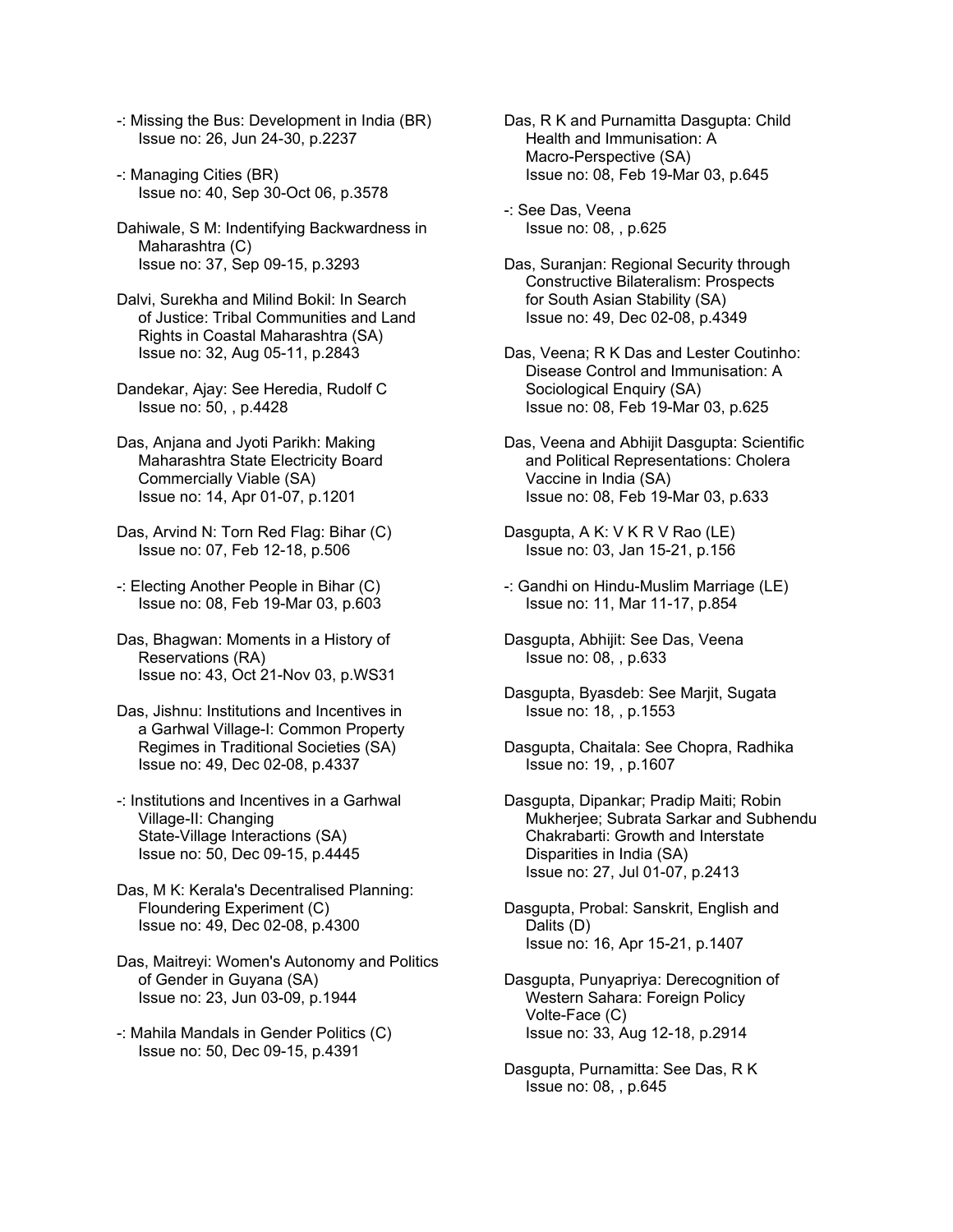Dasgupta, Susmita: Another Song of the Road (BR) Issue no: 24, Jun 10-16, p.2014

- -: Civil Society through Clear Eyes (D) Issue no: 40, Sep 30-Oct 06, p.3614
- Dash, P L: Chechnya: War Has no End (C) Issue no: 18, Apr 29-May 05, p.1517
- -: Pipeline Politics: Route Options for Central Asian Oil Trade (C) Issue no: 37, Sep 09-15, p.3301
- Dastidar, Mollica: Muslims of Nepal's Terai  $(C)$ Issue no: 10, Mar 04-10, p.766
- Datar, M K: Taxation and Capital Market Development (C) Issue no: 31, Jul 29-Aug 04, p.2701
- Datta, Nonica: Hinduisation of Balmikis (BR) Issue no: 41, Oct 07-13, p.3655
- Deb, Kaushik: Private Investment and Policy Developments in Transport Sector (SA) Issue no: 15, Apr 08-14, p.1277
- Debnath, Biswanath: Out of Bounds (LE) Issue no: 45, Nov 04-10, p.3900
- Desai, Bhupat M and N V Namboodiri: Price and Non-price Determinants of Rural Poverty (D) Issue no: 23, Jun 03-09, p.1949
- Deshpande, Anirudh: Caste and Electoral Politics (BR) Issue no: 05, Jan 29-Feb 04, p.267
- -: Hindustani in India (C) Issue no: 15, Apr 08-14, p.1240
- -: Non-Alignment (LE) Issue no: 19, May 06-12, p.1586
- -: Hindi's Decimation (D) Issue no: 34, Aug 19-25, p.3067
- Deshpande, G P: P L Deshpande, 1919-2000  $(C)$ Issue no: 25, Jun 17-23, p.2096
- -: In a Permitted Space (BR) Issue no: 43, Oct 21-Nov 03, p.3819
- Deshpande, J V: India's Security and Pakistan: Politics (Ed) Issue no: 04, Jan 22-28, p.160
- -: Wages of Vote-Bank Politics: Bihar (C) Issue no: 27, Jul 01-07, p.2365
- -: Education as Business: Maharashtra (C) Issue no: 28, Jul 08-21, p.2506
- -: Education: Teaching is the Last Priority (C) Issue no: 37, Sep 09-15, p.3291
- -: Religion and Fertility in India (LE) Issue no: 40, Sep 30-Oct 06, p.3538
- -: AICTE as Politicians' Handmaiden: Higher Education (C) Issue no: 49, Dec 02-08, p.4307
- Deshpande, Jayan V: Real Issues: Reservation Policy (Ed) Issue no: 18, Apr 29-May 05, p.1497
- Deshpande, Sanjay: Russian Presidency: Past and Present (C) Issue no: 14, Apr 01-07, p.1158
- Deshpande, Satish: See Sundar, Nandini Issue no: 24, , p.1998
- Dev Nathan: Capitalist Stability and Pre-capitalist Surroundings (BR) Issue no: 12, Mar 18-24, p.992
- -: Timber in Meghalaya (P) Issue no: 04, Jan 22-28, p.182
- Dhanagare, D N: Joint Forest Management in UP: People, Panchayats and Women (SA) Issue no: 37, Sep 09-15, p.3315
- Dhanda, Meena: Representation for Women: Should Feminists Support Quotas? (SA) Issue no: 33, Aug 12-18, p.2969
- Dhawan,B D: Drip Irrigation: Evaluating Returns (SA) Issue no: 42, Oct 14-20, p.3775
- Dholakia, Archana R: Fiscal Imbalance in Gujarat: Non-Tax Revenue and Subsidies (SA) Issue no: 35, Aug 26-Sep 08, p.3217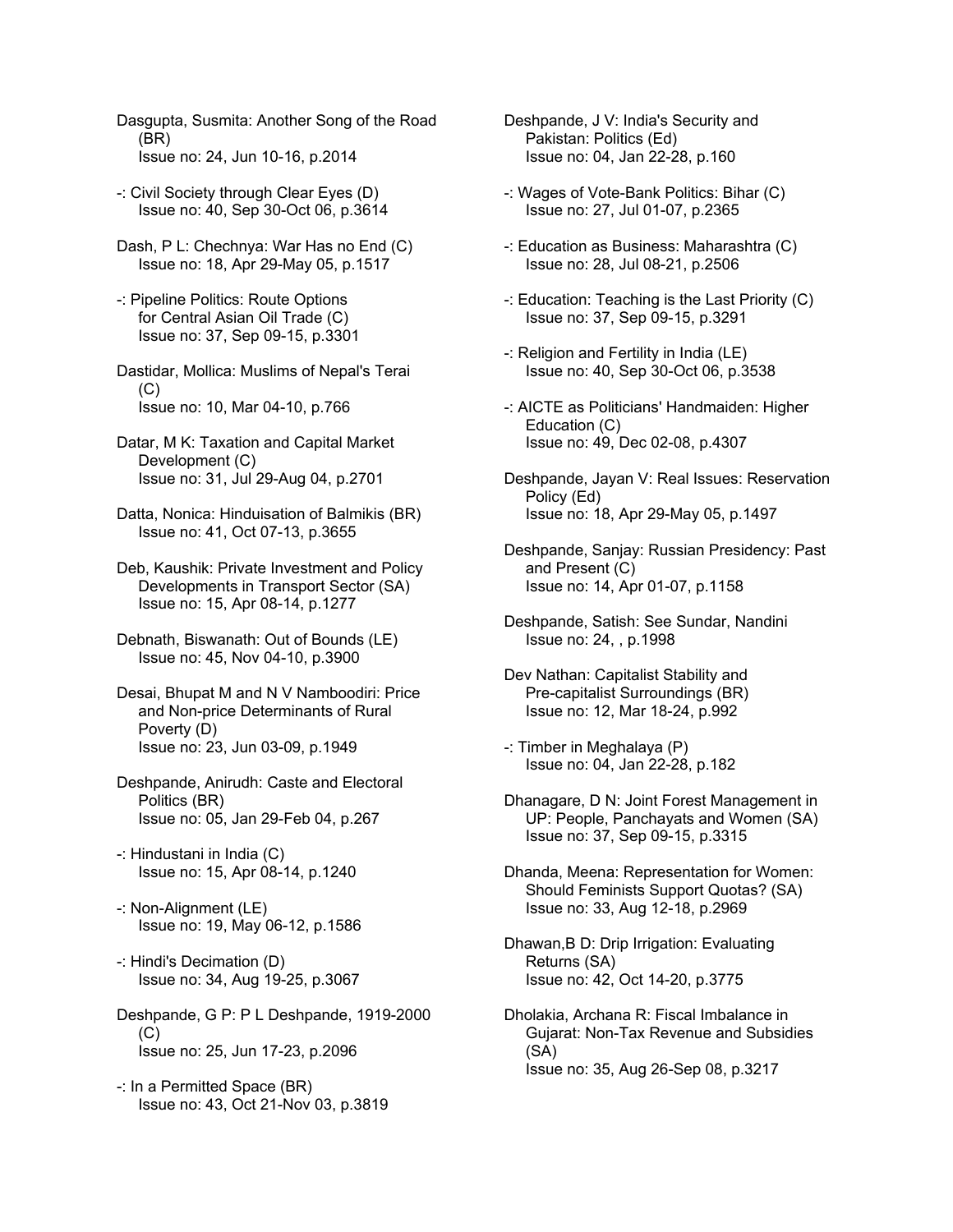Dholakia, Jitendra: Against Nuclear Weapons (LE) Issue no: 28, Jul 08-21, p.2482

Dholakia, Ravindra H: Liberalisation in Gujarat: Review of Recent Experience (SA) Issue no: 35, Aug 26-Sep 08, p.3121

Dholakia, Ravindra H and Raveendra Saradhi V: Exchange Rate Pass-Through and Volatility: Impact on Indian Foreign Trade (SA) Issue no: 47, Nov 18-24, p.4109

Dias, Antony et al: Rights to Oustees (LE) Issue no: 47, Nov 18-24, p.4066

Dietrich, Gabriele: Dams and People: Adivasi Land Rights (C) Issue no: 38, Sep 16-22, p.3379

Dorin, Bruno: For a Second Green Revolution: A Seminar Report (C) Issue no: 23, Jun 03-09, p.1893

Dreze, Jean: Militarism, Development and Democracy (SA) Issue no: 14, Apr 01-07, p.1171

Dubash, Navroz K: Ecologically and Socially Embedded Exchange: Gujarat Model of Water Markets (SA) Issue no: 16, Apr 15-21, p.1376

Dube, Leela: Pollution (LE) Issue no: 21, May 20-Jun 02, p.1778

-: Doing Kinship and Gender: An Autobiographical Account (SA) Issue no: 46, Nov 11-17, p.4037

Dutta, N: Rise in Street Violence: Slide into Mob Rule? (C) Issue no: 08, Feb 19-Mar 03, p.604

-: Teachers on the Street: West Bengal (C) Issue no: 10, Mar 04-10, p.765

Dyson, Tim and Amresh Hanchate: India's Demographic and Food Prospects: State-Level Analysis (SA) Issue no: 46, Nov 11-17, p.4021

Ekka, Alexius: Jharkhand Movement and Parliamentary Elections (C) Issue no: 05, Jan 29-Feb 04, p.257

-: Jharkhand Tribals: Are They Really a Minority? (C) Issue no: 52, Dec 23-Jan 05, p.4610

Ellis, Randall P; Moneer Alam and Indrani Gupta: Health Insurance in India: Prognosis and Prospectus (SA) Issue no: 04, Jan 22-28, p.207

Engineer, Asghar Ali: Communalism and Communal Violence 1999 (C) Issue no: 05, Jan 29-Feb 04, p.245

-: Can Autonomy Be a Solution?: Kashmir (C) Issue no: 27, Jul 01-07, p.2359

-: BJP and Muslim Factor (C) Issue no: 45, Nov 04-10, p.3922

EPW Research Foundation: Need for Expansionary Fiscal and Monetary Policies (MMR) Issue no: 08, Feb 19-Mar 03, p.594

: Towards a Full-Fledged Liquidity Adjustment Facility (MMR) Issue no: 20, May 13-19, p.1691

-: Portents of a Difficult Situation (MMR) Issue no: 24, Jun 10-16, p.1983

-: Exchange Rate Management: Falling Between Two Stools (MMR) Issue no: 33, Aug 12-18, p.2891

-: Bank Credit and the Economy (MMR) Issue no: 39, Sep 23-29, p.3459

-: Signs of a Fiscal Turnaround (MMR) Issue no: 42, Oct 14-20, p.3705

-: Money Market Rates of Interest (S) Issue no: 46, Nov 11-17, p.3987

-: Perils of the Soft Option (MMR) Issue no: 47, Nov 18-24, p.4075

-: Automobile Industry- Production, Sales and Exports (S) Issue no: 48, Nov 25-Dec 01, p.4163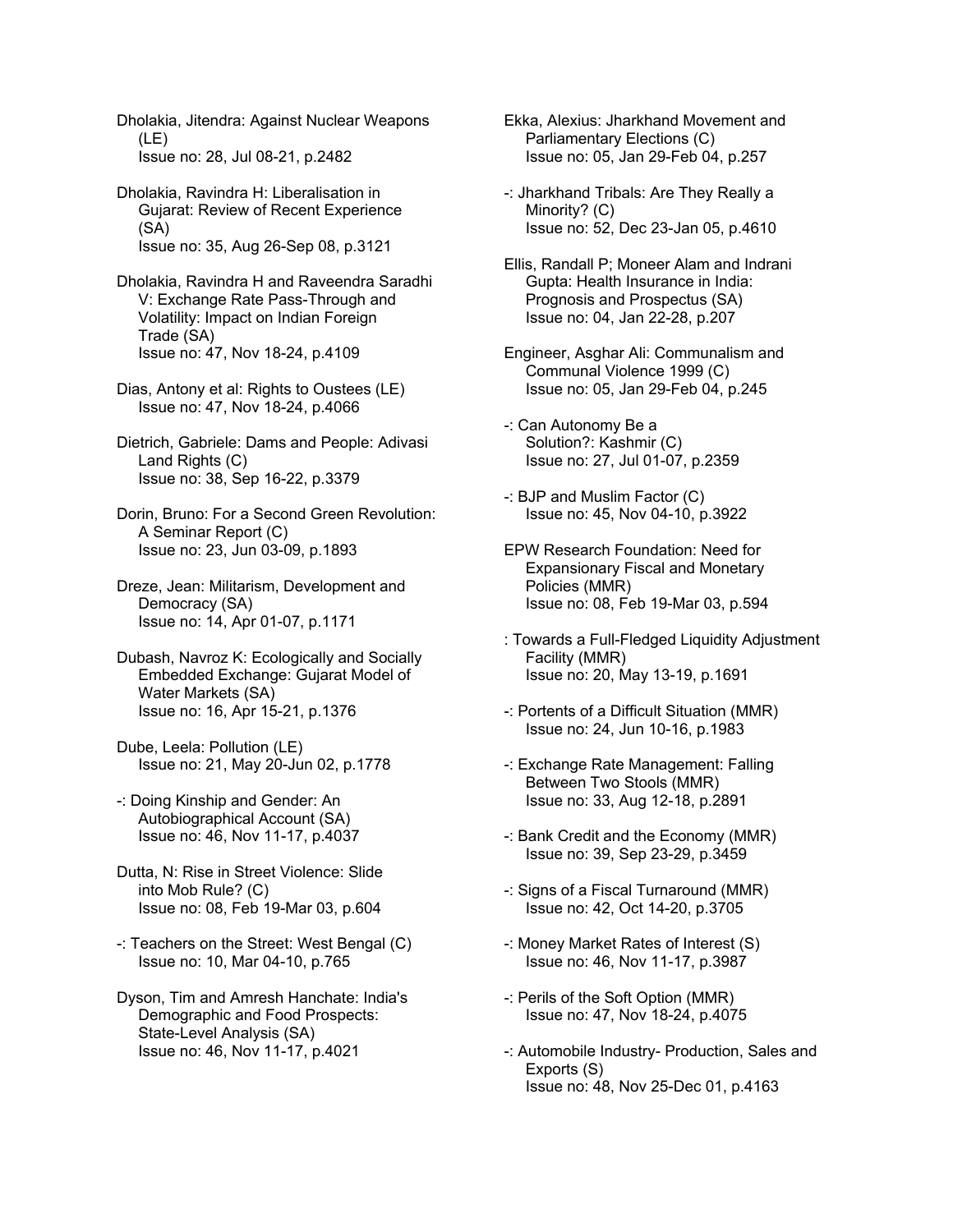- -: Money Market Rates of Interest (S) Issue no: 49, Dec 02-08, p.4295
- -: Financial Assets of Banks and Financial Institutions (S) Issue no: 50, Dec 09-15, p.4367
- -: Critique of Single Target, Single Instrument Approach (MMR) Issue no: 50, Dec 09-15, p.4370
- -: Agriculture (S) Issue no: 51, Dec 16-22, p.4460
- -: CSO's Quaterly Estimates of GDP For 1996- 97 To 2000-01 (S) Issue no: 52, Dec 23-Jan 05, p.4595
- Fan, Shenggen and Peter Hazell: Should Developing Countries Invest More in Less-Favoured Areas?: An Empirical Analysis of Rural India (SA) Issue no: 17, Apr 22-28, p.1455
- Fan, Shenggen; Peter Hazell and S K Thorat: Impact of Public Expenditure on Poverty in Rural India (SA) Issue no: 40, Sep 30-Oct 06, p.3581
- Farouqui, Ather: On Urdu (BR) Issue no: 21, May 20-Jun 02, p.1823
- Fernandes, Aureliano: Conceptualising Transitional Societies (BR) Issue no: 21, May 20-Jun 02, p.1821
- Foster, James E: See Basu, Kaushik Issue no: 01, , p.35
- Gangoli, Geetanjali: Dowry Revisited: Refocus on a Vexed Problem (BR) Issue no: 52, Dec 23-Jan 05, p.4624
- Garcia, Arnulfo G: See Garcia, Yolanda T Issue no: 52, , p.4670
- Garcia, Yolanda T; Arnulfo G Garcia; Marlar Oo and Mahabub Hossain: Income Distribution and Poverty in Irrigated and Rainfed Ecosystems: The Myanmar Case (RA) Issue no: 52, Dec 23-Jan 05, p.4670
- Garg, Mridula: Word as Censor (RA) Issue no: 18, Apr 29-May 05, p.WS7

Gascon, Fe: See Hossain, Mahabub Issue no: 52, , p.4650

- Gautam, Satya P: Excursions in the World of Philosophy (BR) Issue no: 52, Dec 23-Jan 05, p.4625
- -: Excursions in the World of Philosophy (BR) Issue no: 52, Dec 23-Jan 05, p.4625
- -: Excursions in the World of Philosophy (BR) Issue no: 52, Dec 23-Jan 05, p.4625
- -: Excursions in the World of Philosophy (BR) Issue no: 52, Dec 23-Jan 05, p.4625
- Geetha, V: See Guru, Gopal Issue no: 03, , p.130
- Ghose, Sudip K: See Nag, Ashok K Issue no: 05, , p.339
- Ghosh, Arun: Self-Reliance Denied, Hope Belied (C) Issue no: 12, Mar 18-24, p.994
- Ghosh, D N: Weak Banks: A Strategy for Self-Renewal (F) Issue no: 05, Jan 29-Feb 04, p.243
- -: Living Dangerously (F) Issue no: 12, Mar 18-24, p.967
- -: Budget Proposals on Public Sector Banks (F) Issue no: 13, Mar 25-31, p.1055
- -: George Soros Phenomenon (F) Issue no: 26, Jun 24-30, p.2203
- -: Wall Street Entrepreneurs: Warts and all (F) Issue no: 38, Sep 16-22, p.3371
- -: Corporate Governance and Boardroom Politics (P) Issue no: 46, Nov 11-17, p.4010
- Ghosh, Deepa: See Chopra, Ravi Issue no: 52, , p.4701
- Ghosh, Ishita and Lester Coutinho: Normalcy and Crisis in Time of Cholera: An Ethnography of Cholera in Calcutta (SA) Issue no: 08, Feb 19-Mar 03, p.684
- Ghosh, Madan G: See Beck, Tony Issue no: 03, , p.147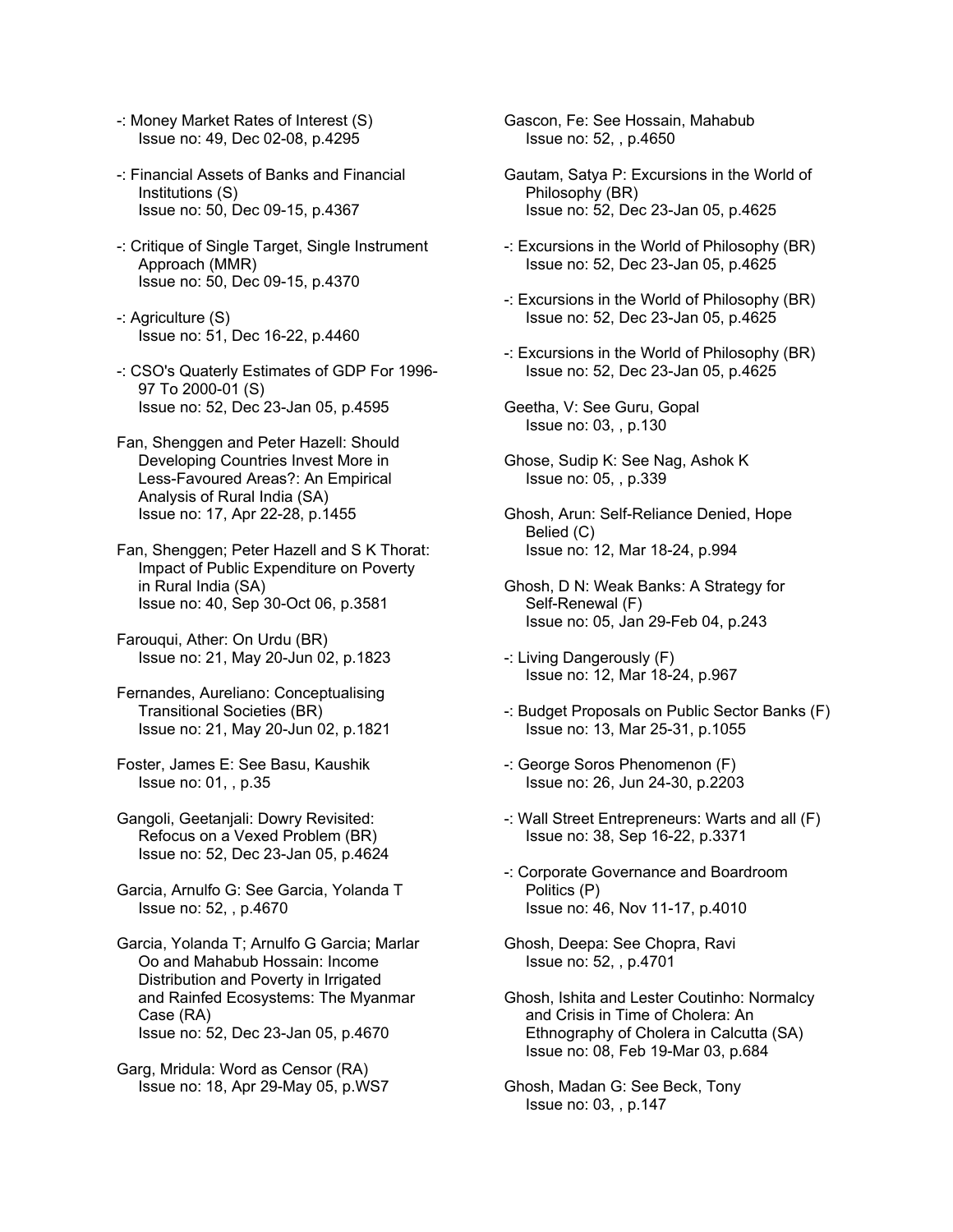- Ghosh, Partha S: Battle for Jaffna: The Indian Dilemma (C) Issue no: 20, May 13-19, p.1719
- -: Accreditation of Social Science Institutes: A Preliminary Note (C) Issue no: 42, Oct 14-20, p.3729
- Ghosh, Shoba V: See Shahani, Roshan G Issue no: 43, , p.3813
- Ghosh, Swati: Creating New Myths: Post-Puja Reflections (C) Issue no: 03, Jan 15-21, p.94
- -: Bengali Widows of Varanasi (C) Issue no: 14, Apr 01-07, p.1151
- Ghosh,Jayati; C P Chandrasekhar and Abhijit Sen: Fallen Angel (LE) Issue no: 01, Jan 08-14, p.2
- Ghosh,P K: See Shariff, Abusaleh Issue no: 16, , p.1396
- Ghuman, Ranjit Singh: See Gill, Sucha Singh Issue no: 51, , p.4474
- Gidadhubli, R G: Resignation of Boris Yeltsin: Why Now? (C) Issue no: 05, Jan 29-Feb 04, p.259
- Gidadhubli, R G and Rama Sampatkumar: Putin's Confrontation with Oligarchs: Russia (C) Issue no: 28, Jul 08-21, p.2512
- -: Kursk Submarine Disaster: Obsolete Technologies, Outdated Governance (C) Issue no: 35, Aug 26-Sep 08, p.3102
- -: Putin's Visit: Need to Focus on Economics Ties (C) Issue no: 42, Oct 14-20, p.3736
- Gill, sucha Singh: Fiscal Crisis and Non-Governance: Punjab (C) Issue no: 21, May 20-Jun 02, p.1798
- Gill, Sucha Singh and Ranjit Singh Ghuman: Rural Health: Proactive Role for the State: Punjab (C) Issue no: 51, Dec 16-22, p.4474
- Godbole, Madhav: Electricity Regulatory Commissions: Empowerment of Consumers  $(C)$ Issue no: 04, Jan 22-28, p.166
- -: Co-operative Sugar Factories in Maharashtra: Case for a Fresh Look (C) Issue no: 06, Feb 05-11, p.420
- -: Tasks Before Eleventh Finance Commission  $(C)$ Issue no: 12, Mar 18-24, p.970
- -: Maharashtra Budget, 2000-01: Populism Defeats Reform (C) Issue no: 15, Apr 08-14, p.1226
- -: Enron Saga (BR) Issue no: 18, Apr 29-May 05, p.1529
- -: Unending Struggle for Right to Information (C) Issue no: 33, Aug 12-18, p.2899
- Goldar, Bishwanath: Employment Growth in Organised Manufacturing in India (SA) Issue no: 14, Apr 01-07, p.1191
- Gothoskar, Sujata: Teleworking and Gender (SA) Issue no: 26, Jun 24-30, p.2293
- -: See Irani, Alka Issue no: 26, , p.2269
- Grover, Aruna: See Addlakha, Renu Issue no: 08, , p.736
- Guha, Brishti: Economic Consequences of Microelectronic and Telecom Revolution (P) Issue no: 31, Jul 29-Aug 04, p.2725
- Guha, Ramachandra: Dharma Kumar (LE) Issue no: 20, May 13-19, p.1682
- Gulati, Ashok and Sudha Narayanan: Demystifying Fertiliser and Power Subsidies in India (SA) Issue no: 10, Mar 04-10, p.784
- Gulati, Ashok: Millennium Budget: Agriculture and Rural Development (F) Issue no: 14, Apr 01-07, p.1143
- Gulati, Leela: Dharma Kumar (LE) Issue no: 23, Jun 03-09, p.1874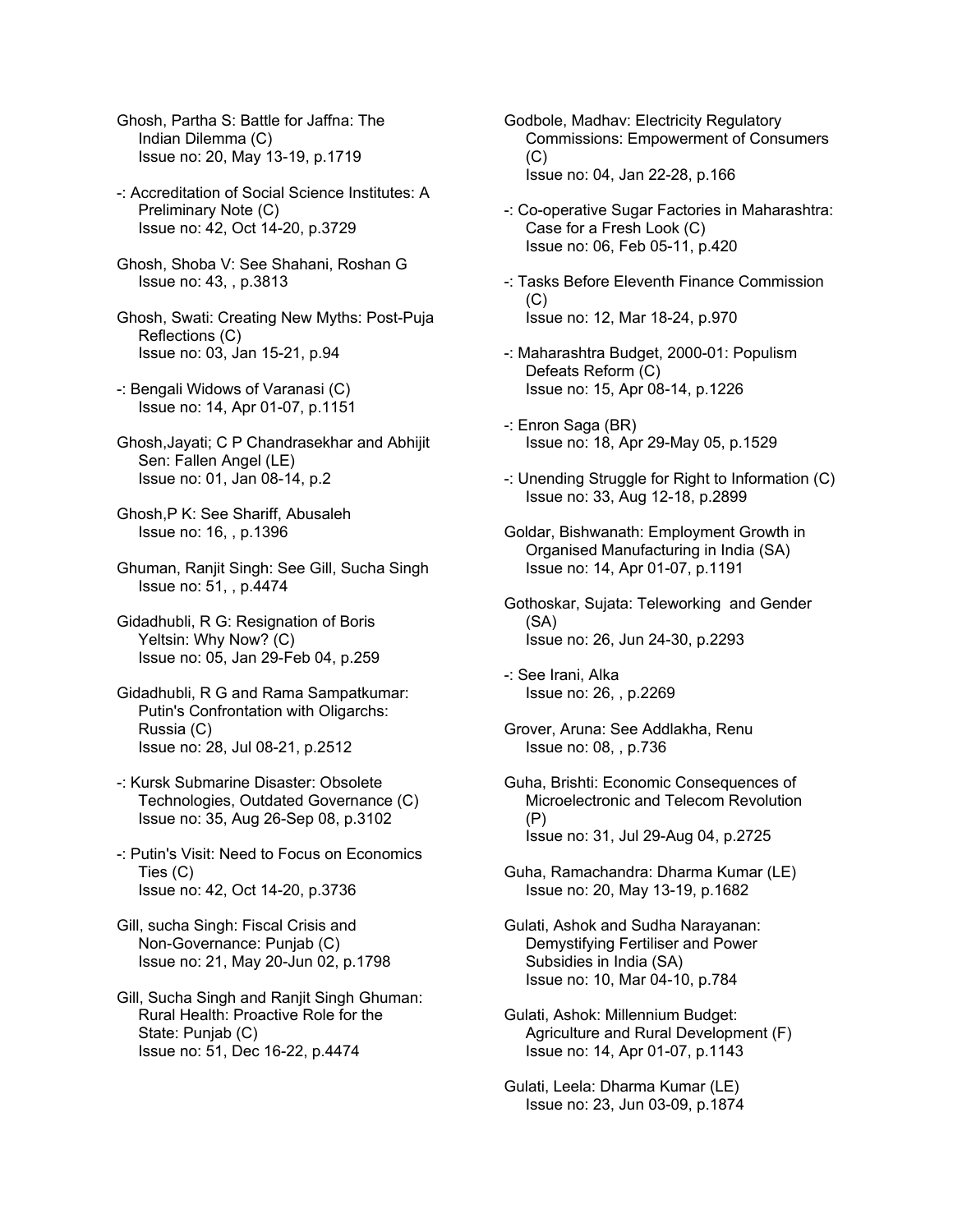Gumber, Anil and Veena Kulkarni: Health Insurance for Informal Sector: Case Study of Gujarat (SA) Issue no: 40, Sep 30-Oct 06, p.3607

- Gupta, Anirudha: Building Democracies in South Asia (C) Issue no: 13, Mar 25-31, p.1071
- -: Sri Lanka (LE) Issue no: 27, Jul 01-07, p.2346
- Gupta, Asish: Manipur Assembly Elections (C) Issue no: 11, Mar 11-17, p.883
- Gupta, Dipankar: Identity Formation (BR) Issue no: 14, Apr 01-07, p.1164
- Gupta, Indrani: See Ellis, Randall P Issue no: 04, , p.207
- Gupta, L C and Utpal K Choudhury: Return on Indian Equities, 1980-99: The Sensex Portfolio (SA) Issue no: 05, Jan 29-Feb 04, p.357
- Gupta, Meena: Cyclone and After-Managing Public Health: Orissa (C) Issue no: 20, May 13-19, p.1705
- Gupta, Souvik: See Meenakshi, J V Issue no: 31, , p.2748
- Guru, Gopal and V Geetha: New Phase of Dalit-Bahujan Intellectual Activity (SA) Issue no: 03, Jan 15-21, p.130
- Haase-Dubosc, Danielle: Movement for Parity in France (RA) Issue no: 43, Oct 21-Nov 03, p.WS55
- Hanchate, Amresh: See Dyson, Tim Issue no: 46, , p.4021
- Hardiman, David: Adivasis, on Their Own Terms (BR) Issue no: 28, Jul 08-21, p.2520
- Haripriya, G S: See Kathuria, Vinish Issue no: 43, , p.3870
- Harris, Nigel: Consolations from the Past (BR) Issue no: 23, Jun 03-09, p.1911
- -: Japan: From the Other Side of the Hill (P) Issue no: 37, Sep 09-15, p.3305
- Harshe, Rajen and C Srinivas: Dilemmas of Development: Andhra Pradesh (C) Issue no: 23, Jun 03-09, p.1886
- Hazell, Peter: See Fan, Shenggen Issue no: 17, , p.1455
- -: See Fan, Shenggen Issue no: 40, , p.3581
- Hensman, Rohini: World Trade and Worker's Rights: To Link or Not to Link? (P) Issue no: 15, Apr 08-14, p.1247
- Heredia, Rudolf C: Tribal History: Living Word or Dead Letter? (P) Issue no: 18, Apr 29-May 05, p.1522
- Heredia, Rudolf C and Ajay Dandekar: Warli Social History: An Introduction (SA) Issue no: 50, Dec 09-15, p.4428
- Hersh, Jacques and Ellen Brun: Globalisation and the Communist Manifesto (P) Issue no: 03, Jan 15-21, p.105
- Hirashima, S: Issues in Agricultural Reforms: Public Investment and Land Market Development (SA) Issue no: 43, Oct 21-Nov 03, p.3879
- Hirway, Indira: Dynamics of Development in Gujarat: Some Issues (SA) Issue no: 35, Aug 26-Sep 08, p.3106
- Hossain, Mahabub; Binayak Sen and Hossain Zillur Rahman: Growth and Distribution of Rural Income in Bangladesh: Analysis Based on Panel Survey Data (RA) Issue no: 52, Dec 23-Jan 05, p.4630
- Hossain, Mahabub; Fe Gascon and Esther B Marciano: Income Distribution and Poverty in Rural Philippines: Insights from Repeat Village Study (RA) Issue no: 52, Dec 23-Jan 05, p.4650
- -: See Garcia, Yolanda T Issue no: 52, , p.4670
- -: See Isvilanonda, Somporn Issue no: 52, , p.4644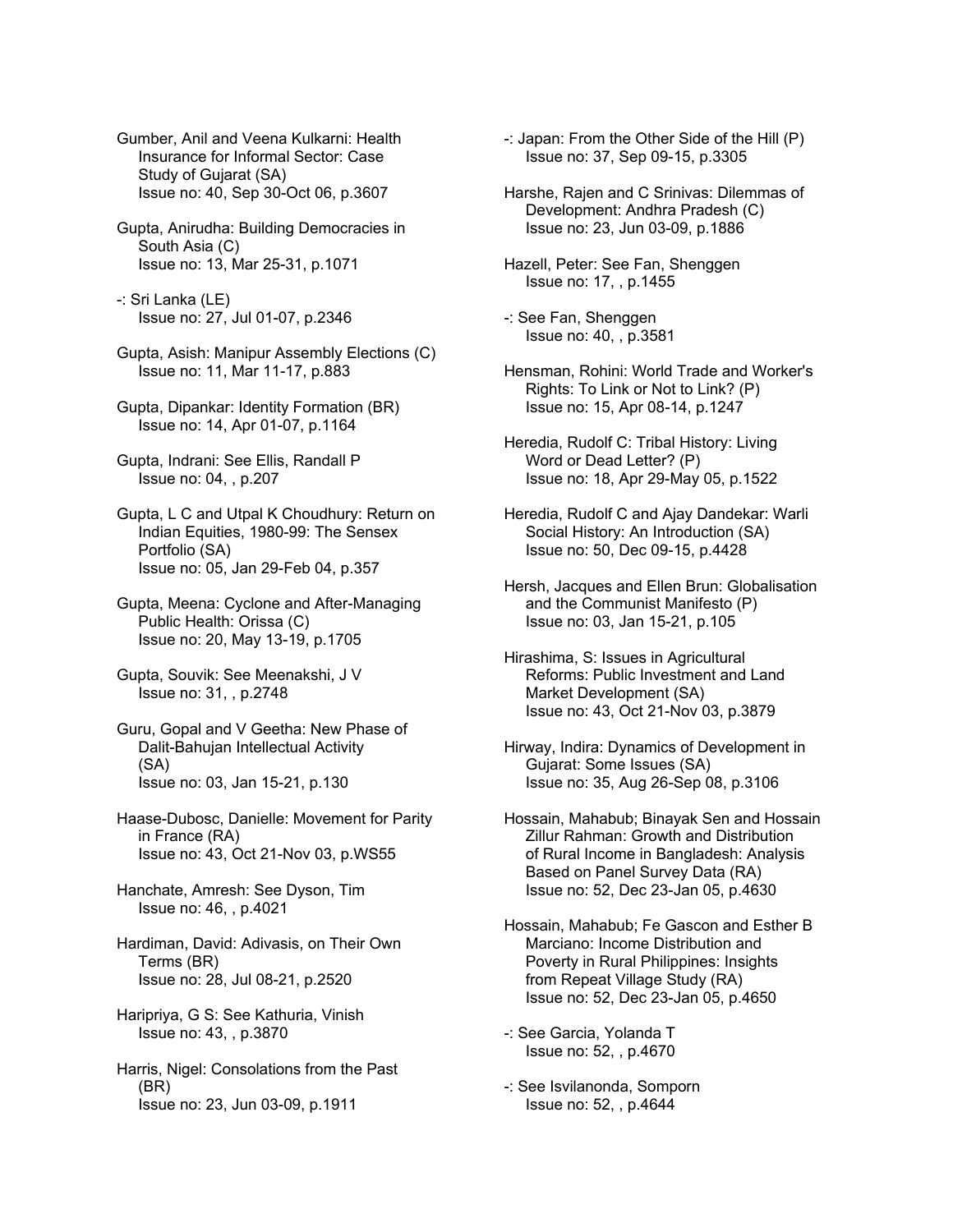-: See Thakur, Jawahar Issue no: 52, , p.4657

-: See Tran, Thi Ut Issue no: 52, , p.4638

Hussain, Monirul: State, Identity Movements and Internal Displacement in the North-East (SA) Issue no: 51, Dec 16-22, p.4519

Ibrahim, Sajad: Uneven Standards for National Eligibility (D) Issue no: 41, Oct 07-13, p.3695

Inukumar, K: People's Plan (LE) Issue no: 33, Aug 12-18, p.2882

Irani, Alka; Sujata Gothoskar and J C Sharma: Potential and Prevalence of Teleworking in Mumbai (SA) Issue no: 26, Jun 24-30, p.2269

Isvilanonda, Somporn; Ali Ahmad and Mahabub Hossain: Recent Changes in Thailand's Rural Economy: Evidence from Six Villages (RA) Issue no: 52, Dec 23-Jan 05, p.4644

Iyengar, Sudarshan: Role of Non-Governmental Organisations in Development of Gujarat (SA) Issue no: 35, Aug 26-Sep 08, p.3229

Iyer, Ramaswamy R: Water: Conflicts and Accommodation (BR) Issue no: 43, Oct 21-Nov 03, p.3817

-: A Judgment of Grave Import (C) Issue no: 45, Nov 04-10, p.3913

-: Narmada Judgment (LE) Issue no: 49, Dec 02-08, p.4290

Jain, L C: Unbundling of the State (P) Issue no: 41, Oct 07-Oct 13, p.3647

Janaiah, A; Manik L Bose and A G Agarwal: Poverty and Income Distribution in Rainfed and Irrigated Ecosystems: Village Studies in Chhattisgarh (RA) Issue no: 52, Dec 23-Jan 05, p.4664

Janaiah, A: See Thakur, Jawahar Issue no: 52, , p.4657

Janaiah, Aldas: See Tran, Thi Ut Issue no: 52, , p.4638

Janeja, Mandeep K: See Chopra, Radhika Issue no: 19, , p.1607

Jayal, Niraja Gopal: Political Construction of Sub-National Identity (BR) Issue no: 47, Nov 18-24, p.4103

-: Same Wine, Same Bottle, New Label?: Uttaranchal (C) Issue no: 49, Dec 02-08, p.4311

Jayaprakash, N D: Nuclear Disarmament and India (P) Issue no: 07, Feb 12-18, p.525

Jeffery, Patricia: See Jeffery, Roger Issue no: 35, , p.3253

Jeffery, Roger and Patricia Jeffery: Religion and Fertility in India (SA) Issue no: 35, Aug 26-Sep 08, p.3253

Jeffrey, Robin: Creating New Civic Culture (BR) Issue no: 49, Dec 02-08, p.4323

Jha, Abhas Kumar: Lending to the Poor: Designs for Credit (C) Issue no: 08, Feb 19-Mar 03, p.606

Jha, Raghbendra: Growth, Inequality and Poverty in India: Spatial and Temporal Characteristics (SA) Issue no: 11, Mar 11-17, p.921

-: A 20/20 View of Budget 2000 (F) Issue no: 12, Mar 18-24, p.958

Jin, Khoo Khay: See Ng, Cecilia Issue no: 26, , p.2308

Jodha, N S: Waste Lands Management in India: Myths, Motives and Mechanisms (SA) Issue no: 06, Feb 05-11, p.466

-: Joint Management of Forests: Small Gains  $(C)$ Issue no: 50, Dec 09-15, p.4396

Jodhka, Surinder S: Decline of Identity Politics: Punjab (C) Issue no: 11, Mar 11-17, p.880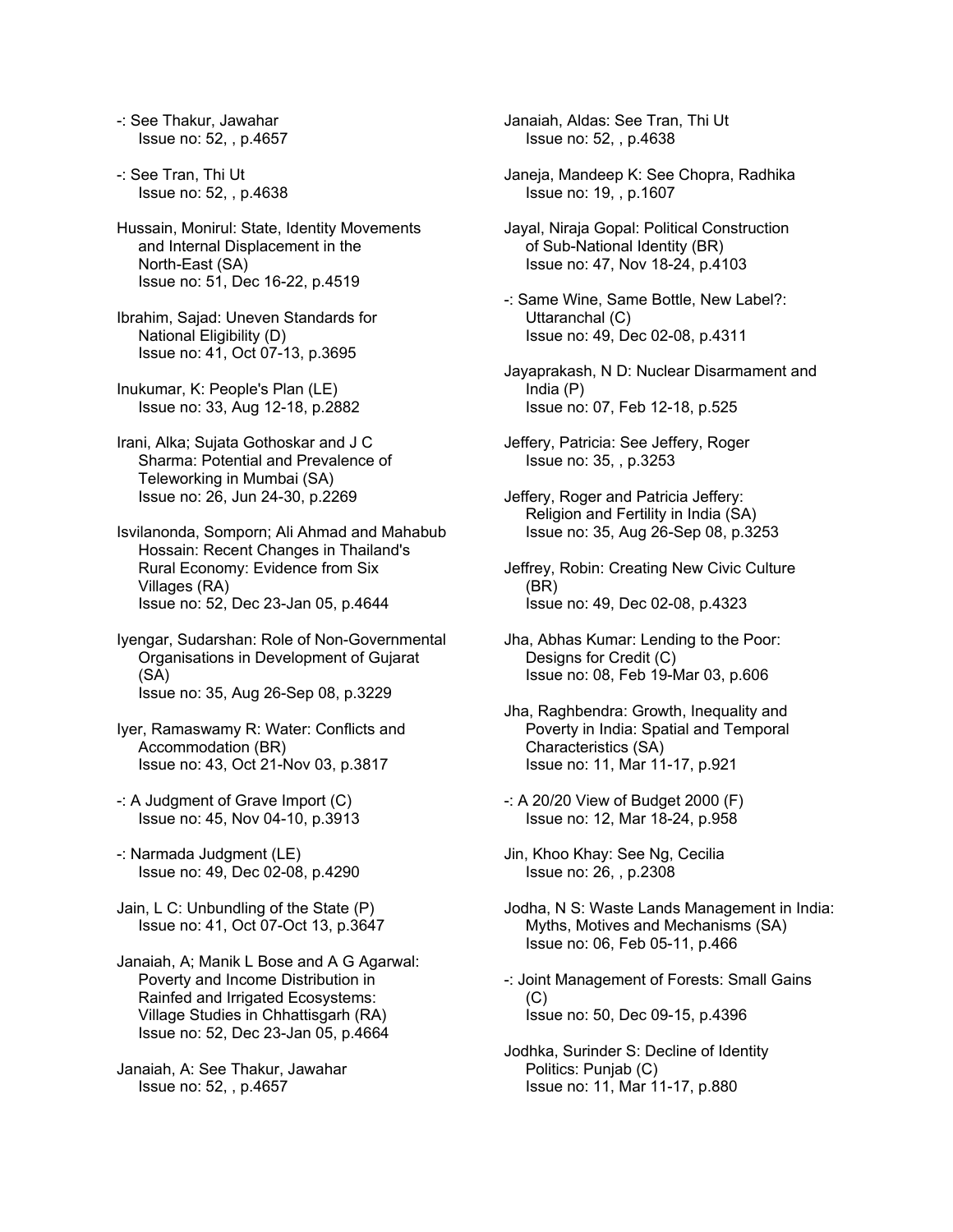-: Society, State and Power (BR) Issue no: 34, Aug 19-25, p.3020

John, Mary E: Alternate Modernities?: Reservations and Women's Movement in 20th Century India (RA) Issue no: 43, Oct 21-Nov 03, p.WS22

John, T Jacob: Sociology of Immunisation (LE) Issue no: 13, Mar 25-31, p.1124

Joint Action Committee: Negotiating Gender and Caste: A Struggle in Hyderabad Central University (RA) Issue no: 43, Oct 21-Nov 03, p.WS45

Joseph, K P: Budget Deficits Are Forever (C) Issue no: 34, Aug 19-25, p.2998

Joshi, Rajesh: Democratising the Police: Lessons from UK (SA) Issue no: 40, Sep 30-Oct 06, p.3589

Joshi, S R: Television's Modernising Force (BR) Issue no: 45, Nov 04-10, p.3940

Joshi, Satyakam: State, Development and Discontent: People's Protest in Umbergaon (C) Issue no: 32, Aug 05-11, p.2816

Joshi, Sharad: Using Statistics to Distort Facts: Case of Farm Subsidies (C) Issue no: 23, Jun 03-09, p.1885

-: Statisticians and the Index Game (C) Issue no: 27, Jul 01-07, p.2363

Joshi, Svati: Godmother: Contesting Communal Politics in Drought Land (C) Issue no: 49, Dec 02-08, p.4304

Joshi, Vidyut: Cultural Context of Development (SA) Issue no: 35, Aug 26-Sep 08, p.3165

Kacher, K N: UP Cultural Scene (C) Issue no: 19, May 06-12, p.1601

Kailash: Peaceful Coexistence: Lessons from Andamans (SA) Issue no: 32, Aug 05-11, p.2859

Kalyan, Raipuria: Conference of Economists: A Report (C) Issue no: 19, May 06-12, p.1612

Kamaiah, B: See Roy, Allen Issue no: 17, , p.1465

Kannabiran, Vasanth: Censorship and Silence (RA) Issue no: 18, Apr 29-May 05, p.WS2

Kannan, K P; S Mahendra Dev and Alakh Narain Sharma: Concerns on Food Security  $(C)$ Issue no: 45, Nov 04-10, p.3919

Kapur, Deepak: See Patibandla, Murali Issue no: 15, , p.1263

Karnik, Ajit: Microsoft, Competition and Competition Policy (SA) Issue no: 33, Aug 12-18, p.2949

-: See Pethe, Abhay Issue no: 05, , p.349

Karuppaiyan, E: Alienation of Tribal Lands in Tamil Nadu: Panel Data Analysis (SA) Issue no: 37, Sep 09-15, p.3343

Kashyap, S P: See Mathur, Niti Issue no: 35, , p.3137

Kathuria, Vinish and G S Haripriya: Industrial Pollution Control: Choosing the Right Option (SA) Issue no: 43, Oct 21-Nov 03, p.3870

Kavyas, Radhanath's: Recreating History in Literature (C) Issue no: 23, Jun 03-09, p.1901

Kelegama, Saman: Development in Independent Sri Lanka: What Went Wrong? (SA) Issue no: 17, Apr 22-28, p.1477

-: Open Regionalism and APEC: Rhetoric and Reality (SA) Issue no: 51, Dec 16-22, p.4525

Khatkhate, Deena: Necessary Change (LE) Issue no: 08, Feb 19-Mar 03, p.586

-: Asok Mitra: One of a Kind (C) Issue no: 13, Mar 25-31, p.1063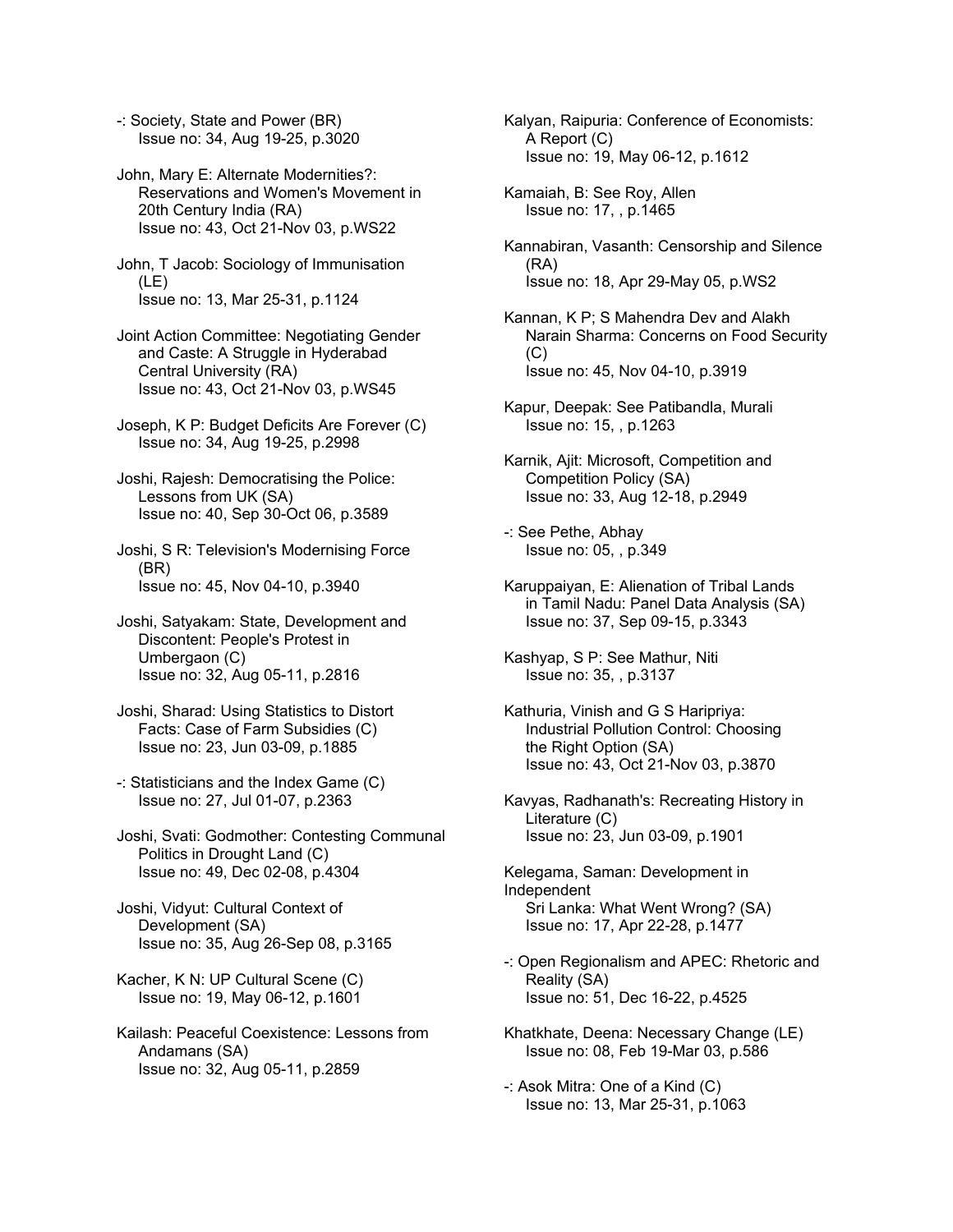- -: Exchange Rate and RBI (LE) Issue no: 28, Jul 08-21, p.2482
- -: It is Broke, But This Is Not How You Fix It (BR) Issue no: 37, Sep 09-15, p.3309
- Khera, P D and Aneeta A Minocha: Dharma Kumar (LE) Issue no: 16, Apr 15-21, p.1326
- Khosla, C M: Safety on Indian Railways: Prolonged Neglect and Wraped Priorities (P) Issue no: 08, Feb 19-Mar 03, p.614
- Khundrakpam, J K: Priority Sector Bank Lending: Some Important Issues (D) Issue no: 14, Apr 01-07, p.1209
- Khurshid, Salman: Urdu in India (LE) Issue no: 01, Jan 08-14, p.2
- Kim, Hyung-Ki: See Bhatt, V V Issue no: 23, , p.1937
- Kirbat, Preeti: See Viswanath, Kalpana Issue no: 08, , p.718
- Kishwar, Madhu: Equality of Opportunities Vs Equality of Results: Improving Women's Reservation Bill (D) Issue no: 47, Nov 18-24, p.4151
- Kodwani, Devendra G: Economic Regulation of Utility Industries (SA) Issue no: 30, Jul 22-28, p.2657
- Kohli, Renu: Aspects of Exchange Rate Behaviour and Management in India, 1993-98 (SA) Issue no: 05, Jan 29-Feb 04, p.365
- Kolenda, Pauline: How Indian Armies Have Lost Battles through History (BR) Issue no: 16, Apr 15-21, p.1371
- Korakandy, Ramakrishnan: State of the Environment in Kerala: What Price the Development Model? (C) Issue no: 21, May 20-Jun 02, p.1801
- Koshy, Ninan: Mandate for Reform in Iran (C) Issue no: 12, Mar 18-24, p.985
- -: Sidelining the United Nations (C) Issue no: 15, Apr 08-14, p.1243
- -: Russian Response to US Missiles (C) Issue no: 32, Aug 05-11, p.2818
- Kothari, Miloon and Peter Prove: Negative Impressions Mask Positive Developments in Seattle (C) Issue no: 01, Jan 08-14, p.16
- Kripa Shankar: In a Debt Trap: Uttar Pradesh  $(C)$ Issue no: 30, Jul 22-28, p.2618
- -: Parlous State of Government Finances: West Bengal (C) Issue no: 52, Dec 23-Jan 05, p.4607
- Krishanakumar, G: Case for National Eligibility Test for Teachers (C) Issue no: 27, Jul 01-07, p.2369
- Krishna Kumar: Noise and Design: Education  $(C)$ Issue no: 13, Mar 25-31, p.1057
- -: Neighbour's Language (BR) Issue no: 35, Aug 26-Sep 08, p.3241
- Krishna, Daya: The New Tribal States: Can They Survive in the Modern World? (C) Issue no: 46, Nov 11-17, p.3997
- Krishna, K L and Suresh D Tendulkar: Dharma Kumar (LE) Issue no: 15, Apr 08-14, p.1214
- Krishnaji, N: Trends in Sex Ratio: A Review in Tribute to Asok Mitra (P) Issue no: 14, Apr 01-07, p.1161
- -: Trends in Sex Ratio (LE) Issue no: 37, Sep 09-15, p.3274
- Krishnamoorthy, B: See Nambi, V Arivudai Issue no: 28, , p.2588
- KS: Fifty Years of Indian State: Suggestions for Its Revitalisation (C) Issue no: 18, Apr 29-May 05, p.1509
- Kuchimanchi, Ravi and Aravinda Pillalamarri: Beyond Economist's Framework (LE) Issue no: 45, Nov 04-10, p.3980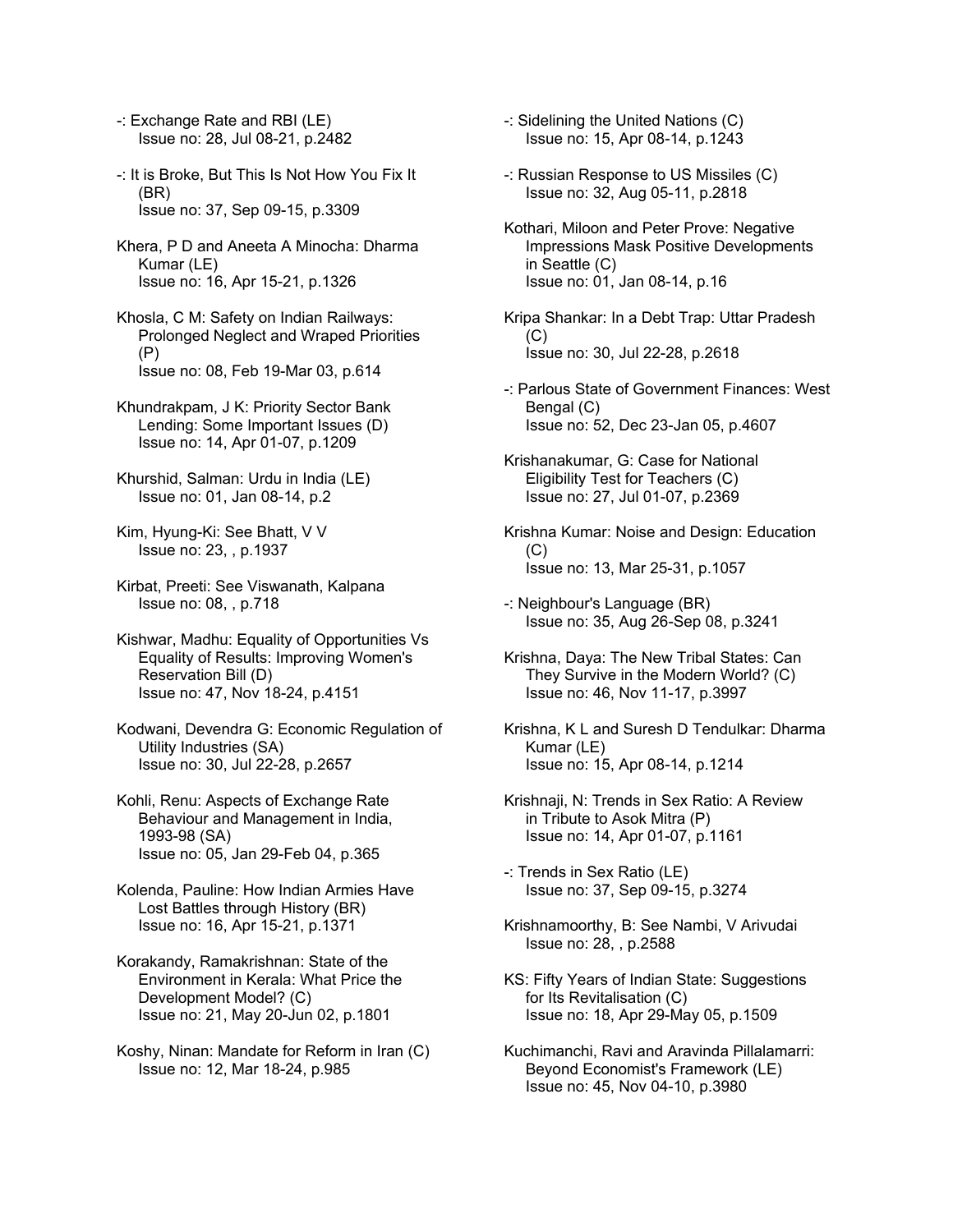- Kulkarni, Manu N: Moving Minds to Market (BR) Issue no: 06, Feb 05-11, p.447
- -: Salt Iodisation Programme (LE) Issue no: 24, Jun 10-16, p.1974
- -: Remembering Dharma Vira (LE) Issue no: 40, Sep 30-Oct 06, p.3616
- Kulkarni, Veena: See Gumber, Anil Issue no: 40, , p.3607
- Kumar, A: Arab Women: New Voices (LE) Issue no: 51, Dec 16-22, p.4454
- Kumar, Anuradha: The Predicament of Sikhism (BR) Issue no: 20, May 13-19, p.1731
- -: Deepening Divides: Ethnic Conflict in Fiji (C) Issue no: 27, Jul 01-07, p.2386
- Kundu, Amitabh: Globalising Gujarat: Urbanisation, Employment and Poverty (SA) Issue no: 35, Aug 26-Sep 08, p.3172
- Kurian, N J: Widening Regional Disparities in India: Some Indicators (SA) Issue no: 07, Feb 12-18, p.538
- Kurien, John: Icelandic Fisheries Governance: A Third World Understanding (SA) Issue no: 34, Aug 19-25, p.3061
- Lahiri, Ashok K: Sub-National Public Finance in India (SA) Issue no: 18, Apr 29-May 05, p.1539
- -: Budget Deficits and Reforms (SA) Issue no: 46, Nov 11-17, p.4048
- Lahiri-Dutt, Kuntala: Imagining Rivers (P) Issue no: 27, Jul 01-07, p.2395
- Lal, Vinay: Reading Between the Frames: Burden (and freedom) of Photography (BR) Issue no: 14, Apr 01-07, p.1167
- -: Reading Between the Frames: Burden (and freedom) of Photography (BR) Issue no: 14, Apr 01-07, p.1167
- Lal, Vinay: Rwandan Summer of 1994 (BR) Issue no: 47, Nov 18-24, p.4104
- -: Rwandan Summer of 1994 (BR) Issue no: 47, Nov 18-24, p.4104
- Lanier, Gunther: Populist Fascism in Austria  $(C)$ Issue no: 11, Mar 11-17, p.888
- Laskar, Baharul Islam: Child Labour in Aligarh Lock Industry (C) Issue no: 07, Feb 12-18, p.510
- Laxmi, Vijay: See Parikh, Jyoti Issue no: 47, , p.4125
- Lee, Kokming: Understanding HDI (LE) Issue no: 50, Dec 09-15, p.4362
- Lele, P K: Dharma Kumar (LE) Issue no: 16, Apr 15-21, p.1326
- Lieten, G K: Pakistan: Demise of an Economy (BR) Issue no: 13, Mar 25-31, p.1086
- -: Children, Work and Education-I General Parameters (SA) Issue no: 24, Jun 10-16, p.2037
- -: Children, Work and Education-II: Field Work in Two UP Villages (SA) Issue no: 25, Jun 17-23, p.2171
- -: NGO's and Local Government in Pakistan (BR) Issue no: 33, Aug 12-18, p.2924
- Limaye, Atul M: Medical Ethics (LE) Issue no: 46, Nov 11-17, p.3982
- Louis, Prakash: Shankarbigha Revisited (C) Issue no: 07, Feb 12-18, p.507
- -: Fractured Mandate for Social Change in Bihar (C) Issue no: 12, Mar 18-24, p.978
- -: Class War Spreads to New Areas: Bihar (C) Issue no: 26, Jun 24-30, p.2206
- -: Marginalisation of Tribals: Jharkhand (C) Issue no: 47, Nov 18-24, p.4087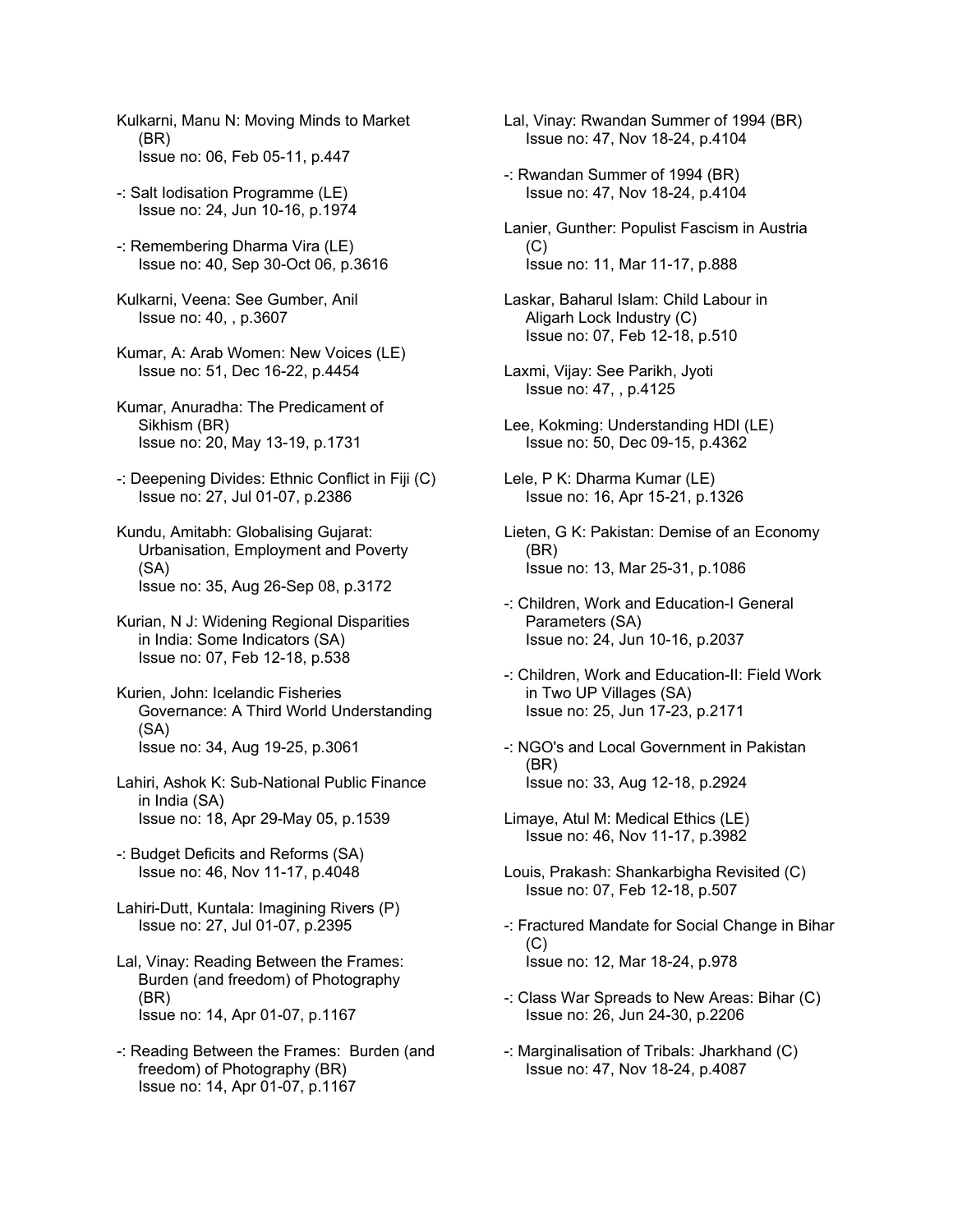Madhav, Godbole: Right to Information: Write the Law Right (C) Issue no: 17, Apr 22-28, p.1423

Mahadevia, Darshini: Health for all in Gujarat: Is it Achievable? (SA) Issue no: 35, Aug 26-Sep 08, p.3193

- Mahajan, Gurpreet: A Gendered Diary: Subject, Dharma Kumar (C) Issue no: 23, Jun 03-09, p.1899
- Mahal, Ajay: What Works in Alcohol Policy?: Evidence from Rural India (SA) Issue no: 45, Nov 04-10, p.3959
- Maharatna, Arup: Tribal Fertility in India: Socio-Cultural Influences on Demographic Behaviour (SA) Issue no: 34, Aug 19-25, p.3037
- Mahendra Dev, S: Economic Liberalisation and Employment in South Asia: I (SA) Issue no: 01, Jan 08-14, p.40
- -: Economic Liberalisation and Employment in South Asia: II (SA) Issue no: 03, Jan 15-21, p.135
- -: Economic Reforms, Poverty, Income Distribution and Employment (SA) Issue no: 10, Mar 04-10, p.823
- -: Agricultural Development and PDS: Lack of Major Initiatives (F) Issue no: 13, Mar 25-31, p.1046
- -: See Kannan, K P Issue no: 45, , p.3919
- Maiti, Pradip: See Dasgupta, Dipankar Issue no: 27, , p.2413
- Maiti, Prasenjit: History and Counterhistory: Novels and Politics (C) Issue no: 27, Jul 01-07, p.2382
- Majumdar, Mukul: Decentralisation and Optimality (SA) Issue no: 33, Aug 12-18, p.2933
- Manasa: Karnataka and the Women's Reservation Bill (RA) Issue no: 43, Oct 21-Nov 03, p.WS49

Marciano, Esther B: See Hossain, Mahabub Issue no: 52, , p.4650

- Marjit, Sugata; Byasdeb Dasgupta and Sandip Mitra: Currency Devaluation and Exports: Separating Actual from Statistical (SA) Issue no: 18, Apr 29-May 05, p.1553
- Marjit, Sugata: See Acharyya, Rajat Issue no: 39, , p.3503
- Markovits, Claude: Colonialism and Traditional Crafts (BR) Issue no: 45, Nov 04-10, p.3939
- Mathew, P M: Small Industries: Problems of Policy (D) Issue no: 17, Apr 22-28, p.1491
- -: Remembering Arvind Das (LE) Issue no: 43, Oct 21-Nov 03, p.3900
- Mathur, Kanchan: See Rajagopal, Shobhita Issue no: 33, , p.2908
- Mathur, Niti and S P Kashyap: Agriculture in Gujarat: Problems and Prospects (SA) Issue no: 35, Aug 26-Sep 08, p.3137
- Mattoo, Ajita: Indian Railways: Agenda for Reform (P) Issue no: 10, Mar 04-10, p.771
- Maxwell, Neville: Hong Kong 1999: Judicial Provocation and Rule of Law (C) Issue no: 21, May 20-Jun 02, p.1807
- Mbeki, Bernard: Homage to Eduardo Galeano: Agonies and Struggles of Latin America (C) Issue no: 40, Sep 30-Oct 06, p.3566
- McCall, Leslie: Increasing Inequality in United States: Trends, Problems and Prospects (RA) Issue no: 21, May 20-Jun 02, p.L18
- McDougall, Lori: Gender Gap in Literacy in Uttar Pradesh: Questions for Decentralised Educational Planning (SA) Issue no: 19, May 06-12, p.1649
- McMillan, Alistair: Delimitation, Democracy and End of Constitutional Freeze (SA) Issue no: 15, Apr 08-14, p.1271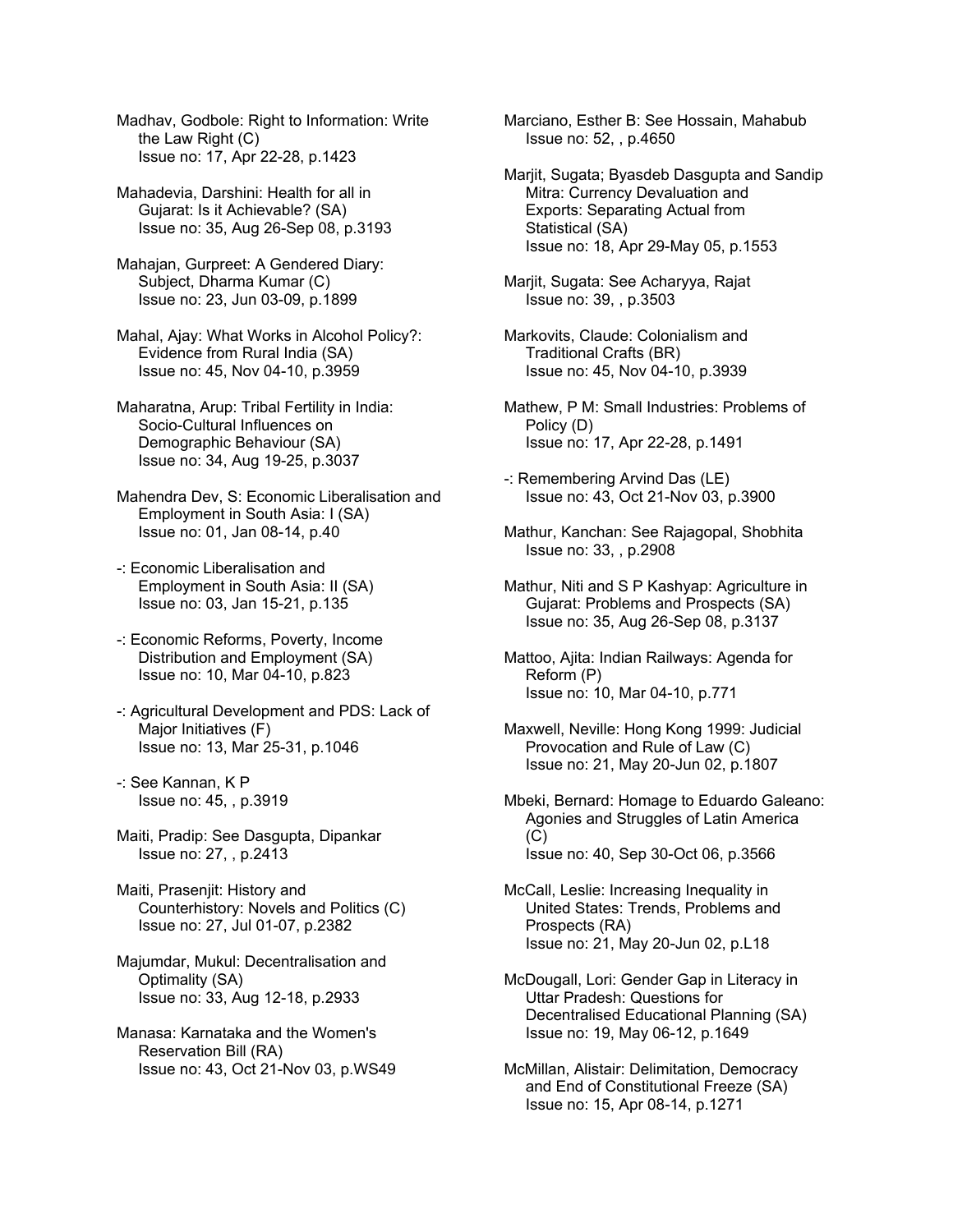Meenakshi, J V; Ranjan Ray and Souvik Gupta: Estimates of Poverty for SC, ST and Female-Headed Households (SA) Issue no: 31, Jul 29-Aug 04, p.2748

Mehta, Jaya and Shanta Venkatraman: Poverty Statistics: Bermicide's Feast (C) Issue no: 27, Jul 01-07, p.2377

Mehta, Lyla: Drought Diagnosis: Dryland Blindness of Planners (SA) Issue no: 27, Jul 01-07, p.2439

Mehta, Rajesh: Removal of QRs and Impact on India's Import on India's Import (SA) Issue no: 19, May 06-12, p.1667

Menon, Nivedita: Elusive Women: Feminism and Women's Reservation Bill (RA) Issue no: 43, Oct 21-Nov 03, p.WS35

Menon, Ritu: Structured Silences of Women (RA) Issue no: 18, Apr 29-May 05, p.WS3

Menon, Sujata: Hindu Nationalism (LE) Issue no: 27, Jul 01-07, p.2455

Millar, Jane: Sustaining Software Teletrade in Bangalore (SA) Issue no: 26, Jun 24-30, p.2253

Minocha, Aneeta A: See Khera, P D Issue no: 16, , p.1326

Minocha, Vivek Sagar and Vinod Chowdhury: Dharma Kumar (LE) Issue no: 14, Apr 01-07, p.1126

Miranda, Perpetua M: Stephen Fuchs (LE) Issue no: 13, Mar 25-31, p.1038

Mishra, Kavita: Productivity of Crises: Disease, Scientific Knowledge and State in India (SA) Issue no: 43, Oct 21-Nov 03, p.3885

Mishra, Rabi Shankar: Interpreting Literature (LE) Issue no: 32, Aug 05-11, p.2880

Mishra, Sanjay: Forestalling Transport Chaos in Delhi (SA) Issue no: 24, Jun 10-16, p.2061

Mishra, Veena: Exchange Rates, Markets and the RBI (C) Issue no: 25, Jun 17-23, p.2089

Misra, Udayon: Sub-National Challenges to Indian State: An Assamese Perspective (BR) Issue no: 20, May 13-19, p.1727

Misra, V N: Price and Non-Price Determinants of Rural Poverty: A Critique (D) Issue no: 10, Mar 04-10, p.848

Mitra, Ashok: Testament of Faith (BR) Issue no: 25, Jun 17-23, p.2127

Mitra, Sandip: See Marjit, Sugata Issue no: 18, , p.1553

Mitter, Swasti: Teleworking and Teletrade in India: Combining Diverse Perspectives and Visions (SA) Issue no: 26, Jun 24-30, p.2241

Mitter, Swasti and Ashish Sen: Can Calcutta Become Another Bangalore?: Looking for Windows of Opportunity in International Telework (SA) Issue no: 26, Jun 24-30, p.2263

Mohanachandran, P: See Rajan, S Irudaya Issue no: 51, , p.4541

Mohanty, Deepak; Deba Prasad Rath and M Ramaiah: Measures of Core Inflation for India (SA) Issue no: 05, Jan 29-Feb 04, p.273

Mohapatra, Bishnu N: Elections and Everyday Politics: Local Narratives of a National Event: Orissa (C) Issue no: 04, Jan 22-28, p.170

-: Politics in Post-Cyclone Orissa: Assembly Elections,2000 (C) Issue no: 16, Apr 15-21, p.1353

Morkhandikar, R S : Politics of Education in Maharashtra (C) Issue no: 24, Jun 10-16, p.1991

Morris, Sebastian: Regulatory Strategy and Restructuring: Model for Gujarat Power Sector (SA) Issue no: 23, Jun 03-09, p.1915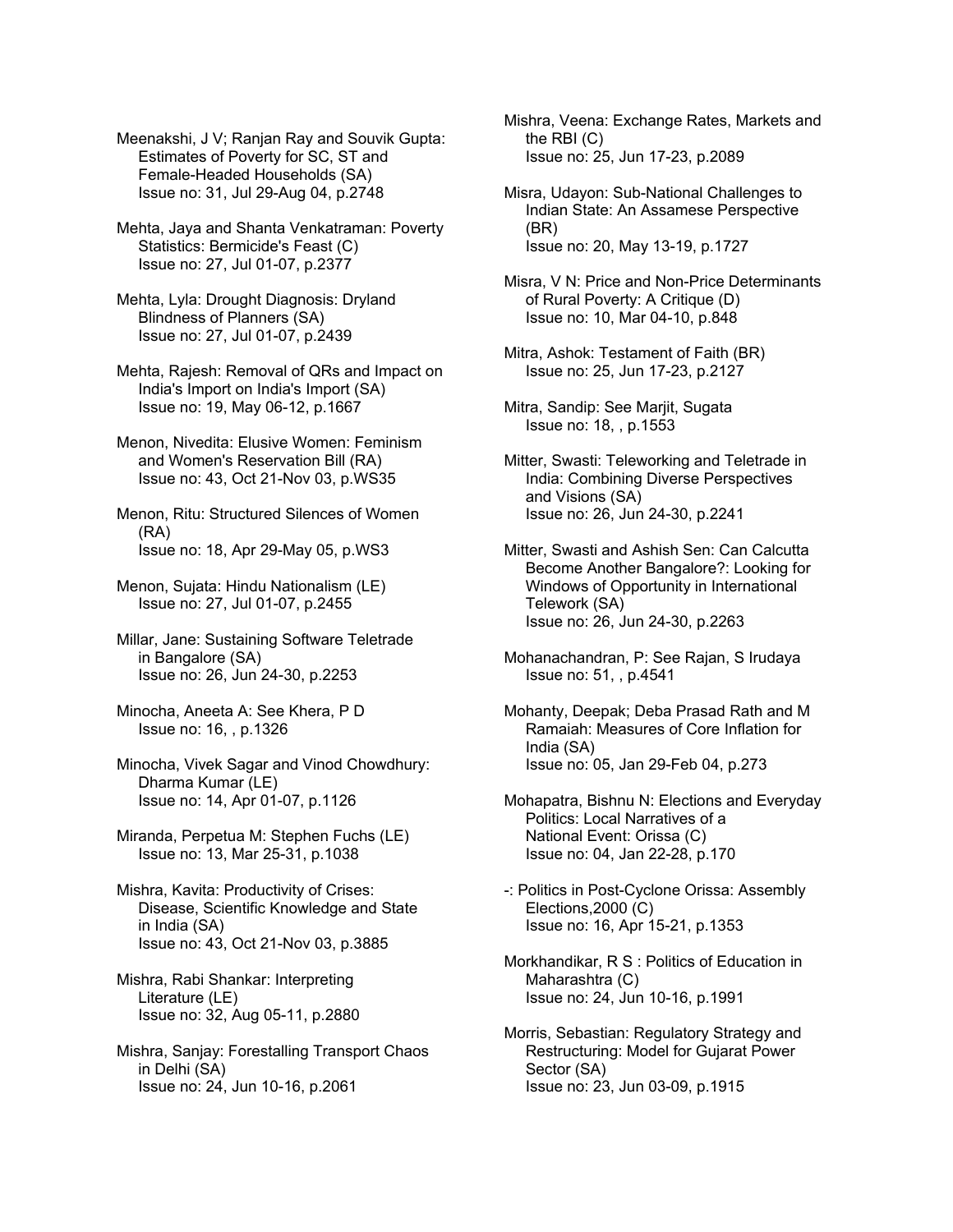-: See Basant, Rakesh Issue no: 31, , p.2735

- Moses, Mohandas: Not a Valley of Despair (LE) Issue no: 06, Feb 05-11, p.410
- Mukherjee, Robin: See Dasgupta, Dipankar Issue no: 27, , p.2413
- Mukhopadhyay, Hiranya: See Bhaumik, Sumon Kumar Issue no: 05, , p.373
- Mukhopadhyay, Sukumar: Indirect Taxes: Proclaimed Reform not Carried Out (F) Issue no: 11, Mar 11-17, p.864
- -: Reform of Central Excise (SA) Issue no: 21, May 20-Jun 02, p.1851
- -: Defining Goods for Indirect Taxes (C) Issue no: 30, Jul 22-28, p.2613
- -: Excisability of Plant and Machinery: Judicial Vacillation (C) Issue no: 41, Oct 07-Oct 13, p.3643
- Mukhopadhyay, Surajit C: CPI(M) in West Bengal: Woes of the Parliamentary Left (D) Issue no: 24, Jun 10-16, p.2066
- Mukul Kumar: See Tandon, Surabhi Issue no: 08, , p.726
- Mukund, Kanakalatha: Women and Spirituality (BR) Issue no: 07, Feb 12-18, p.536
- -: On the Nilgiris (BR) Issue no: 24, Jun 10-16, p.2019
- Munshi, Indra: Patrick Geddes: Sociologist, Environmentalist and Town Planner (SA) Issue no: 06, Feb 05-11, p.485
- Muraleedharan, V R: See Bennett, Sara Issue no: 01, , p.59
- Muralidharan, M P: Rural Banking Contrasts (LE) Issue no: 30, Jul 22-28, p.2671
- -: Bank Credit to Small Industry (LE) Issue no: 43, Oct 21-Nov 03, p.3782
- Murthy, D L N: See Audhkar, Advait Issue no: 26, , p.2277
- Murthy, Laxmi: See Bal, Vineeta Issue no: 50, , p.4385
- Nadkarni, M V: Poverty, Environment, Development: A Many-Patterned Nexus (SA) Issue no: 14, Apr 01-07, p.1184
- Nag, Ashok K and Sudip K Ghose: Yield Curve Analysis for Government Securities in India (SA) Issue no: 05, Jan 29-Feb 04, p.339
- Nagaraj, R: Indian Economy Since 1980: Virtuous Growth or Polarisation? (SA) Issue no: 32, Aug 05-11, p.2831
- Nagaraj, R: Organised Manufacturing Employment (D) Issue no: 38, Sep 16-22, p.3445
- Nagesh Kumar: Economic Reforms and their Macro-economic Impact (SA) Issue no: 10, Mar 04-10, p.803
- -: Mergers and Acquisitions by MNEs: Patterns and Implications (SA) Issue no: 32, Aug 05-11, p.2851
- Nair, Janaki: Singapore Is Not Bangalore's Destiny (C) Issue no: 18, Apr 29-May 05, p.1512
- -: New Regimes of Work (BR) Issue no: 41, Oct 07-13, p.3653
- -: Language and Right to the City (SA) Issue no: 47, Nov 18-24, p.4141
- Nair, Tara S: Rural Financial Intermediation and Commercial Banks: Review of Recent Trends (SA) Issue no: 05, Jan 29-Feb 04, p.299
- Najem, T P: Palestinian-Israeli Conflict and South Lebanon (C) Issue no: 46, Nov 11-17, p.4006
- Nalapat, M D: The Last Nehru: A Retrospective. A Decade After Rajiv's Fall (C) Issue no: 06, Feb 05-11, p.427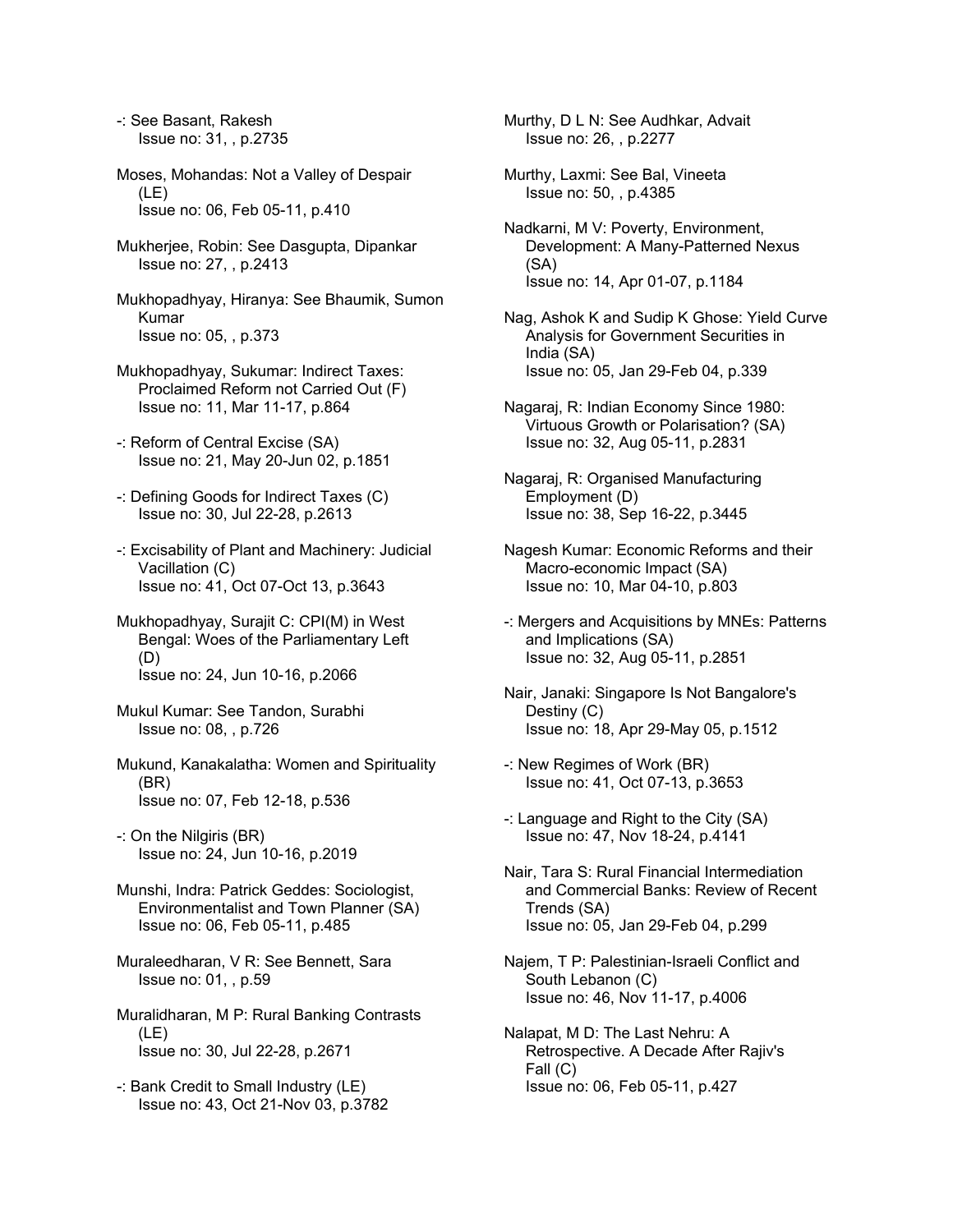- Nambi, V Arivudai and B Krishnamoorthy: Civil Society (LE) Issue no: 28, Jul 08-21, p.2588
- Namboodiri, N V: See Desai, Bhupat M Issue no: 23, , p.1949
- Nanjundan, S: US and UN (LE) Issue no: 07, Feb 12-18, p.584
- -: Unlikely Villains: Fiji (Ed) Issue no: 24, Jun 10-16, p.1977
- -: Winner-Takes-All: The US (Ed) Issue no: 48, Nov 25-Dec 01, p.4161
- Narayan, Lakshmi: See Chikarmane, Poornima Issue no: 41, , p.3639
- Narayanan, Sudha: See Gulati, Ashok Issue no: 10, , p.784
- Naregal, Veena: Culture and Politics in Western Colonial India (BR) Issue no: 08, Feb 19-Mar 03, p.623
- -: Media Reform and Regulation since Liberalisation (BR) Issue no: 21, May 20-Jun 02, p.1817
- Narender Kumar: Dalit and Shudra Politics and Anti-Brahmin Movement (D) Issue no: 45, Nov 04-10, p.3977
- Narula, S S: Predicament of Sikhism (LE) Issue no: 26, Jun 24-30, p.2344
- -: More Afterthoughts on Emergency (LE) Issue no: 39, Sep 23-29, p.3450
- Nath, V: Entrepreneurship by Regions and Castes: A Survey (RA) Issue no: 48, Nov 25-Dec 01, p.4217
- Natraj, V K: Political Decentralisation and Development Models (C) Issue no: 26, Jun 24-30, p.2215
- Natrajan, Sriram: See Patnaik, Utsa Issue no: 38, , p.3420
- Navalawala, B N: Urban Water Supply: Case of Delhi (BR) Issue no: 17, Apr 22-28, p.1452
- Navlakha, Gautam: Kashmir: An Idea Which Can not be Suppressed (C) Issue no: 05, Jan 29-Feb 04, p.253
- -: Downsizing National Security (C) Issue no: 20, May 13-19, p.1710
- -: It's Never too Late to do the Right Thing: Kashmir (C) Issue no: 31, Jul 29-Aug 04, p.2703
- -: Kashmir: Tripartite Talks are Essential (C) Issue no: 35, Aug 26-Sep 08, p.3087
- -: Last Resort? (LE) Issue no: 47, Nov 18-24, p.4066
- -: Unilateral Ceasefire: Cause for Concern: Kashmir (C) Issue no: 49, Dec 02-08, p.4308
- -: Urban Pollution: Driving Workers to Desperation (C) Issue no: 51, Dec 16-22, p.4469
- Nayak, Birendra: Of Saviours and Feet of Clay (D) Issue no: 10, Mar 04-10, p.851
- -: Outside Funds and NGOs (LE) Issue no: 43, Oct 21-Nov 03, p.3899
- Nayar, K R: Decline of Co-operative Medical Services in Kerala (C) Issue no: 07, Feb 12-18, p.519
- -: Public Medicare: Unhealthy Trends (C) Issue no: 31, Jul 29-Aug 04, p.2699
- Nayyar, Dhiraj: Alleviating Poverty: Role of Good Governance and Constitutional Reform (P) Issue no: 42, Oct 14-20, p.3739
- Ng, Cecilia and Khoo Khay Jin: Teleworking in Malaysia: Issues and Prospects (SA) Issue no: 26, Jun 24-30, p.2308
- Nigam, Aditya: Logic of Failed Revolution: Federalisation of CPI(M) (P) Issue no: 05, Jan 29-Feb 04, p.263
- -: Failed Revolution (LE) Issue no: 17, Apr 22-28, p.1414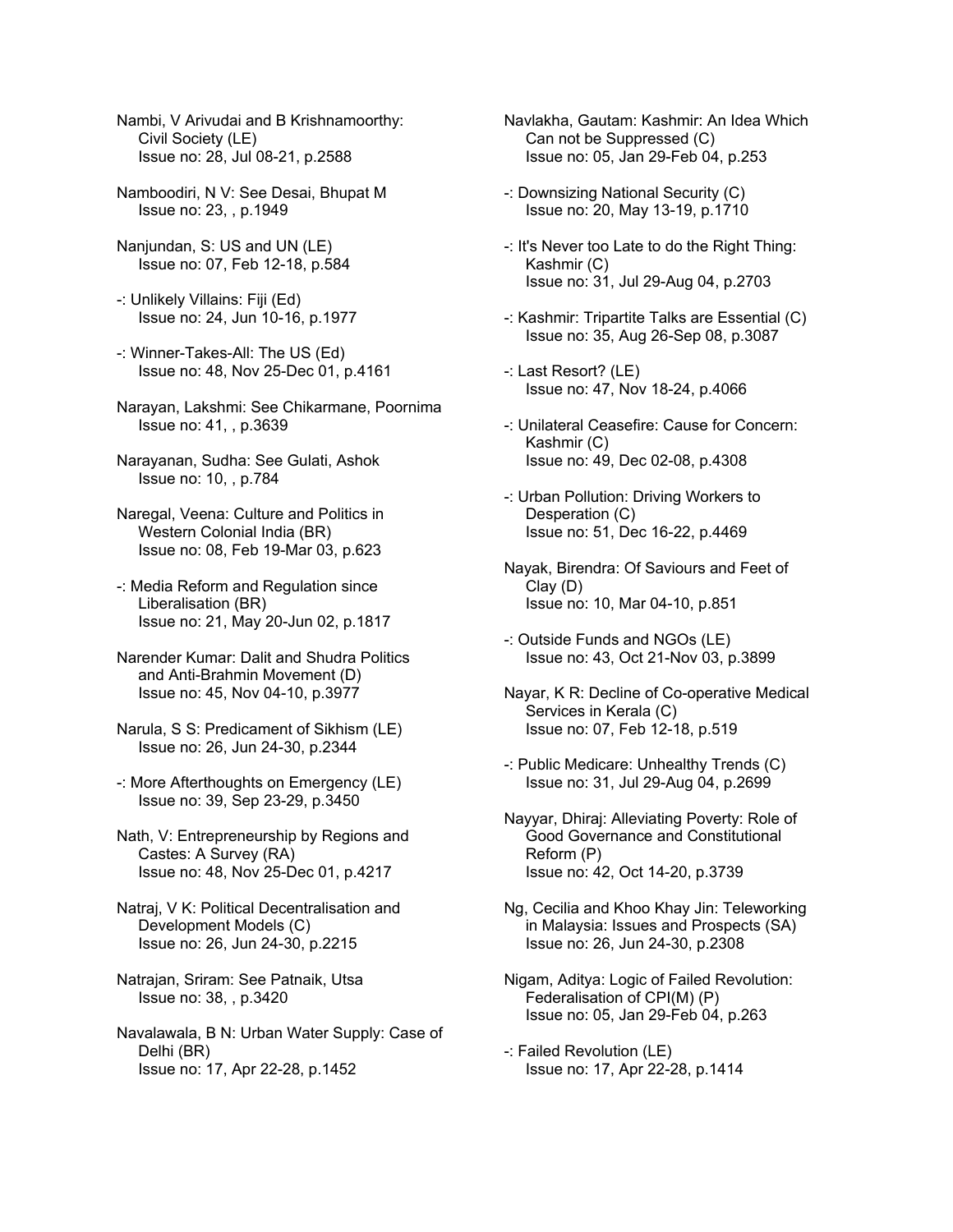- -: Secularism, Modernity, Nation: Epistemology of the Dalit Critique (SA) Issue no: 48, Nov 25-Dec 01, p.4256
- Nijman, Jan: Mumbai's Real Estate Market in 1990s: De-regulation, Global Money and Casino Capitalism (SA) Issue no: 07, Feb 12-18, p.575
- -: World Cities and Grand Theories (BR) Issue no: 15, Apr 08-14, p.1255
- -: World Cities and Grand Theories (BR) Issue no: 15, Apr 08-14, p.1255
- -: World Cities and Grand Theories (BR) Issue no: 15, Apr 08-14, p.1255
- Nilanjan, S: Police Harassment and Rights Body (C) Issue no: 32, Aug 05-11, p.2815
- -: Apathetic State, Angry Waters (LE) Issue no: 32, Aug 05-11, p.2880
- Niranjana, Tejaswini: Reworking Masculinities: Rajkumar and the Kannada Public Sphere (SA) Issue no: 47, Nov 18-24, p.4147
- Nireekshak: Keeping Up with the Media: The Fourth Estate (C) Issue no: 32, Aug 05-11, p.2810
- -: The Fourth Estate: The Wayward Press (C) Issue no: 34, Aug 19-25, p.3001
- -: Freedom of Information: Different Strokes: Mediawatch (C) Issue no: 35, Aug 26-Sep 08, p.3085
- -: Lean Times for Shibboleths: The Fourth Estate (C) Issue no: 39, Sep 23-29, p.3472
- -: The Putin Visit: The Fourth Estate (C) Issue no: 42, Oct 14-20, p.3724
- -: Entry of Foreign Media: Reviving Old Bogeys: Media Watch (C) Issue no: 46, Nov 11-17, p.4000
- -: Unnecessary Controversy: Media Watch (C) Issue no: 48, Nov 25-Dec 01, p.4166
- Noorani, A G: Sri Lankan Insights on Liberty (BR) Issue no: 04, Jan 22-28, p.191
- -: Protecting Minority Rights (CL) Issue no: 12, Mar 18-24, p.969
- -: Freedom Movement in 1938 (BR) Issue no: 14, Apr 01-07, p.1165
- -: The Press and the Police (CL) Issue no: 17, Apr 22-28, p.1420
- -: Kashmir and National Human Rights Commission (CL) Issue no: 21, May 20-Jun 02, p.1785
- -: Sri Lanka's Contitutional Problem (BR) Issue no: 26, Jun 24-30, p.2239
- -: Sri Lanka's Contitutional Problems (BR) Issue no: 26, Jun 24-30, p.2239
- -: Farce of Transparency and Media's Lapses (CL) Issue no: 32, Aug 05-11, p.2803
- -: Japanese Perceptions of South Asia (C) Issue no: 34, Aug 19-25, p.3012
- -: Foreign Scholars and the Government (CL) Issue no: 39, Sep 23-29, p.3466
- : Questions about the Kashmir Ceasefire (SA) Issue no: 45, Nov 04-10, p.3949
- -: Students' Rights (CL) Issue no: 52, Dec 23-Jan 05, p.4598
- Noronha, Frederick: Who's Afraid of Radio in India? (C) Issue no: 38, Sep 16-22, p.3385
- Omvedt, Gail: Towards a Theory of a Brahmanic Patriarchy (BR) Issue no: 04, Jan 22-28, p.187
- -: Gender, Myth and Reality (BR) Issue no: 18, Apr 29-May 05, p.1526
- Onta, Pratyoush: Education: Finding a Ray of Hope: Nepal (C) Issue no: 47, Nov 18-24, p.4093
- Oo, Marlar: See Garcia, Yolanda T Issue no: 52, , p.4670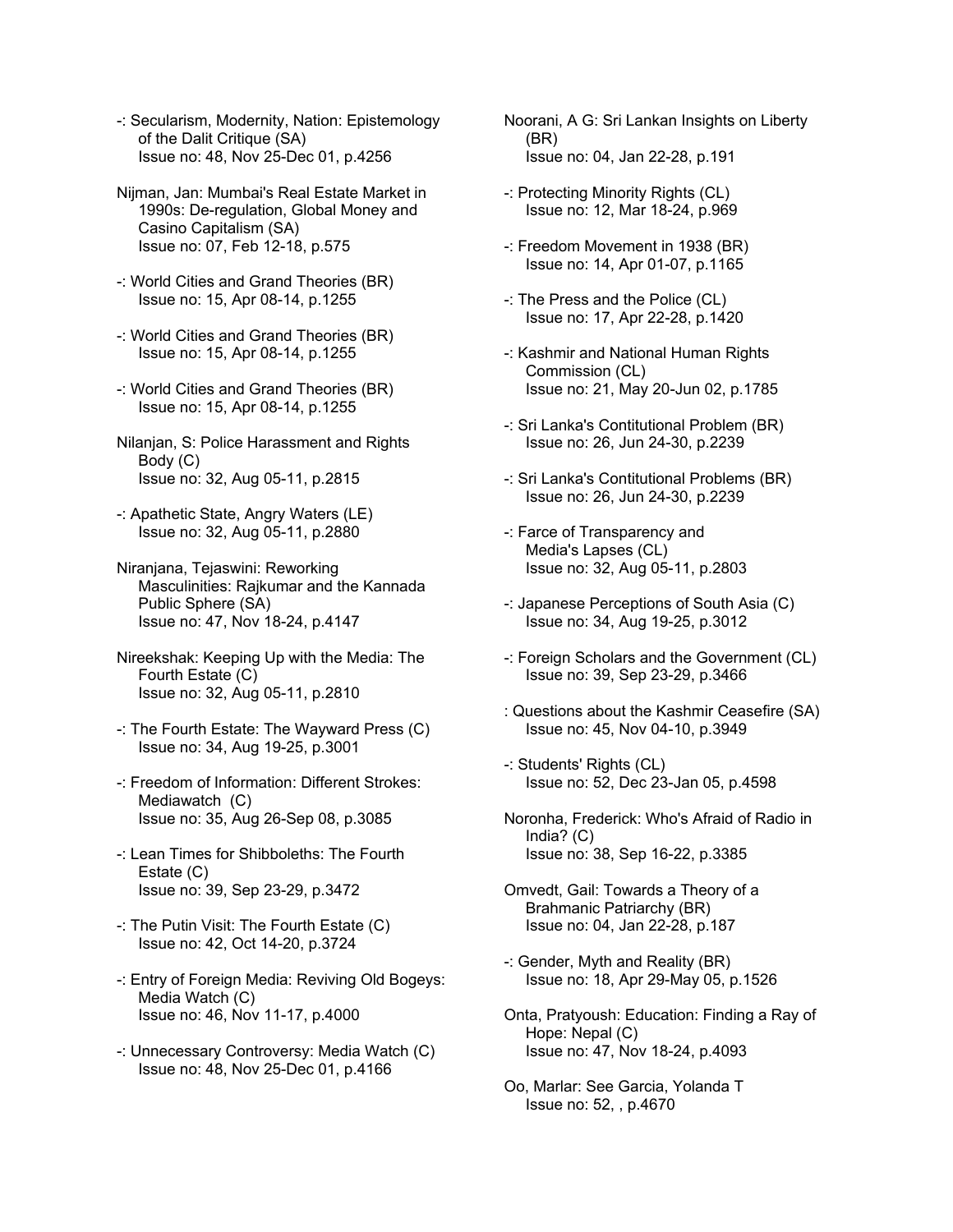Padayachee, Vishnu; Terence Smith and Imraan Valodia: New Directions in Economic Policy: South Africa (C) Issue no: 16, Apr 15-21, p.1357

- Pai, Madhukar: Unnecessary Medical Interventions: Caesarean Sections as a Case Study (SA) Issue no: 31, Jul 29-Aug 04, p.2755
- Pal, Mahi: Panchayats in Fifth Scheduled Areas (C) Issue no: 19, May 06-12, p.1602
- -: Panchayat Elections: From Politics to Tactics: Uttar Pradesh (C) Issue no: 37, Sep 09-15, p.3289
- -: Transforming Panchayats: 11th Finance Commission (C) Issue no: 50, Dec 09-15, p.4379
- -: Facing New Challenges: Uttaranchal (C) Issue no: 51, Dec 16-22, p.4467
- Palshikar, Suhas: Why We Must Oppose Review of Constitution? (D) Issue no: 18, Apr 29-May 05, p.1576
- Panagariya, Arvind: Millennium Budget: Behind its Time? (F) Issue no: 10, Mar 04-10, p.755
- Panchamukhi, P R: Social Impact of Economic Reforms in India: A Critical Appraisal (SA) Issue no: 10, Mar 04-10, p.836
- Pandey, Divya: See Poonacha, Veena Issue no: 07, , p.566
- Pandian, M S S: Parliamentary Secularism: Politics (Ed) Issue no: 03, Jan 15-21, p.76
- -: Myth of Creamy Layer: Reservation Policy (Ed) Issue no: 17, Apr 22-28, p.1417
- -: Tamil-Friendly Hindutva (C) Issue no: 21, May 20-Jun 02, p.1805
- Panini, M N: M N Srinivas and Sociology (C) Issue no: 04, Jan 22-28, p.174

Pant, Niranjan: Development Agenda for Insurance Regulation (C) Issue no: 10, Mar 04-10, p.762

- Paranjape, S M: Science and Marxism: An Analysis (BR) Issue no: 11, Mar 11-17, p.900
- Parikh, Jyoti and Vijay Laxmi: Biofuels, Pollution and Health Linkages: A Survey of Rural Tamil Nadu (SA) Issue no: 47, Nov 18-24, p.4125
- Parikh, Jyoti: See Das, Anjana Issue no: 14, , p.1201
- Parthasarathy, R: Participatory Irrigation Management Programme in Gujarat: Institutional and Financial Issues (SA) Issue no: 35, Aug 26-Sep 08, p.3147
- Patel, Urjit R: Outlook for the Indian Financial Sector (P) Issue no: 45, Nov 04-10, p.3933
- Pati, Biswamoy: Orissa Today: Fantasy and Reality (C) Issue no: 18, Apr 29-May 05, p.1516
- Patibandla, Murali; Deepak Kapur and Bent Petersen: Import Substitution with Free trade: Case of India's Software Industry (SA) Issue no: 15, Apr 08-14, p.1263
- Patil, R H: The Capital Market in 21st Century (P) Issue no: 47, Nov 18-24, p.4097
- Patil, Sharad: Adivasis and Gynocracy (LE) Issue no: 33, Aug 12-18, p.2977
- Patnaik, Arun K: Politics of Disengagement (BR) Issue no: 01, Jan 08-14, p.28
- Patnaik, Prabhat: Democracy as a Site for Class-Struggle (SA) Issue no: 12, Mar 18-24, p.1005
- -: On Some Common Macroeconomic Fallacies (F) Issue no: 15, Apr 08-14, p.1220
- -: Macroeconomics Fallacies (D) Issue no: 39, Sep 23-29, p.3533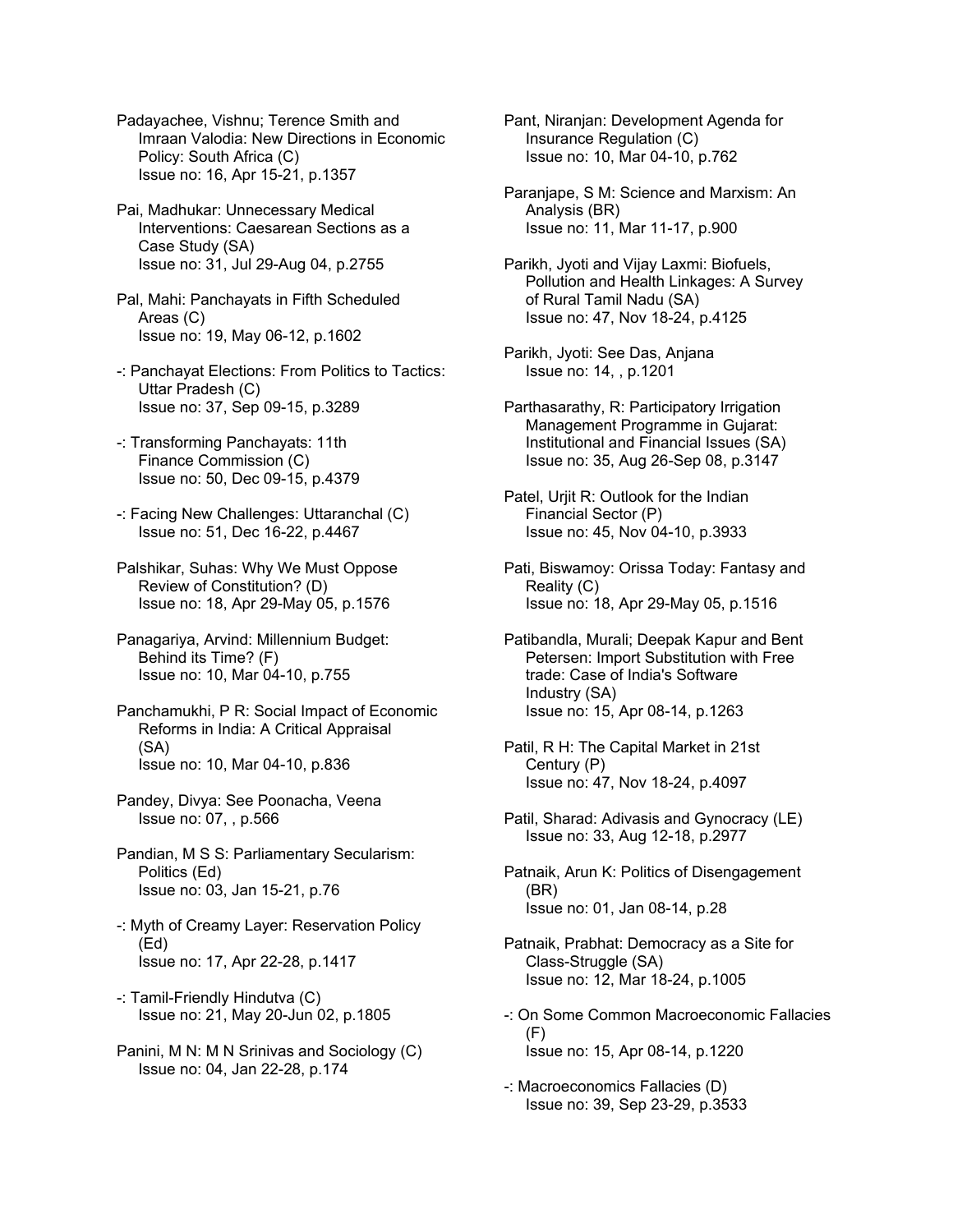Patnaik, Utsa and Sriram Natrajan: Output and Employment in Rural China: Some Post-Reform Problems (SA) Issue no: 38, Sep 16-22, p.3420

Pattanaik, Sitikantha: See Qin, Yan Issue no: 37, , p.3325

Paul, Samuel: Do States Have an Enabling Environment for Industrial Growth?: Some Evidence from Karnataka (SA) Issue no: 43, Oct 21-Nov 03, p.3861

Peggy Mohan: Hindustani, Hindi and English in India (D) Issue no: 19, May 06-12, p.1672

Petersen, Bent: See Patibandla, Murali Issue no: 15, , p.1263

Pethe, Abhay and Ajit Karnik: Do Indian Stock Markets Matter?: Stock Market Indices and Macro-economic Variables (SA) Issue no: 05, Jan 29-Feb 04, p.349

Petras, James: US Election, 2000: Issues Without Candidates (C) Issue no: 15, Apr 08-14, p.1242

-: Geopolitics of Plan Colombia (P) Issue no: 52, Dec 23-Jan 05, p.4617

Phadke, Anant: Hazardous Drugs (LE) Issue no: 38, Sep 16-22, p.3362

-: Dam-Oustees' Movement in South Maharashtra: Innovative Struggle (C) Issue no: 47, Nov 18-24, p.4084

Phadke, Anant: See Shukla, Abhay Issue no: 33, , p.2911

Phadke, Shilpa: Exploring Women's Issues (BR) Issue no: 03, Jan 15-21, p.113

-: Contextualising Sati: The Colonial Debate (BR) Issue no: 49, Dec 02-08, p.4324

Pillai, Geetha A: See Audhkar, Advait Issue no: 26, , p.2277

Pillai, P Mohanan: Industrial Clusters under Duress: Coimbatore Pump Manufacturers and Liberalisation (RA) Issue no: 48, Nov 25-Dec 01, p.4207

Pillalamarri, Aravinda: See Kuchimanchi, Ravi Issue no: 45, , p.3980

Pinto, Ambrose: Hindutva Vs Ambedkarism: Views on Conversions (C) Issue no: 41, Oct 07-Oct 13, p.3633

Poonacha, Veena and Divya Pandey: Responses to Domestic Violence: Government and Non-government Action in Karnataka and Gujarat (SA) Issue no: 07, Feb 12-18, p.566

Prabhash, J: CPI(M)'s Muslim League Dilemma: Kerala (C) Issue no: 34, Aug 19-25, p.3009

Pradeep Kumar: Demand for New States: Cultural Identity Loses Ground to Urge for Development (C) Issue no: 35, Aug 26-Sep 08, p.3078

Pradhan, Basanta K; P K Roy; M R Saluja and Shanta Venkatram: Rural-Urban Disparities: Income Distribution, Expenditure Pattern and Social Sector (SA) Issue no: 28, Jul 08-21, p.2527

Prakash, B A: Exodus of Gulf Emigrants: Return Emigrants of Varkala Town in Kerala (SA) Issue no: 51, Dec 16-22, p.4534

Prakash, Padma: Dharma Kumar (LE) Issue no: 16, Apr 15-21, p.1412

Prakash, Siddhartha: Political Economy of Kashmir since 1947 (SA) Issue no: 24, Jun 10-16, p.2051

Prasad, M Madhava: Where Does the Forest Begin? (SA) Issue no: 47, Nov 18-24, p.4138

Prasad, Purendra: Health Care Access and Marginalised Social Spaces: Leptospirosis in South Gujarat (SA) Issue no: 41, Oct 07-13, p.3688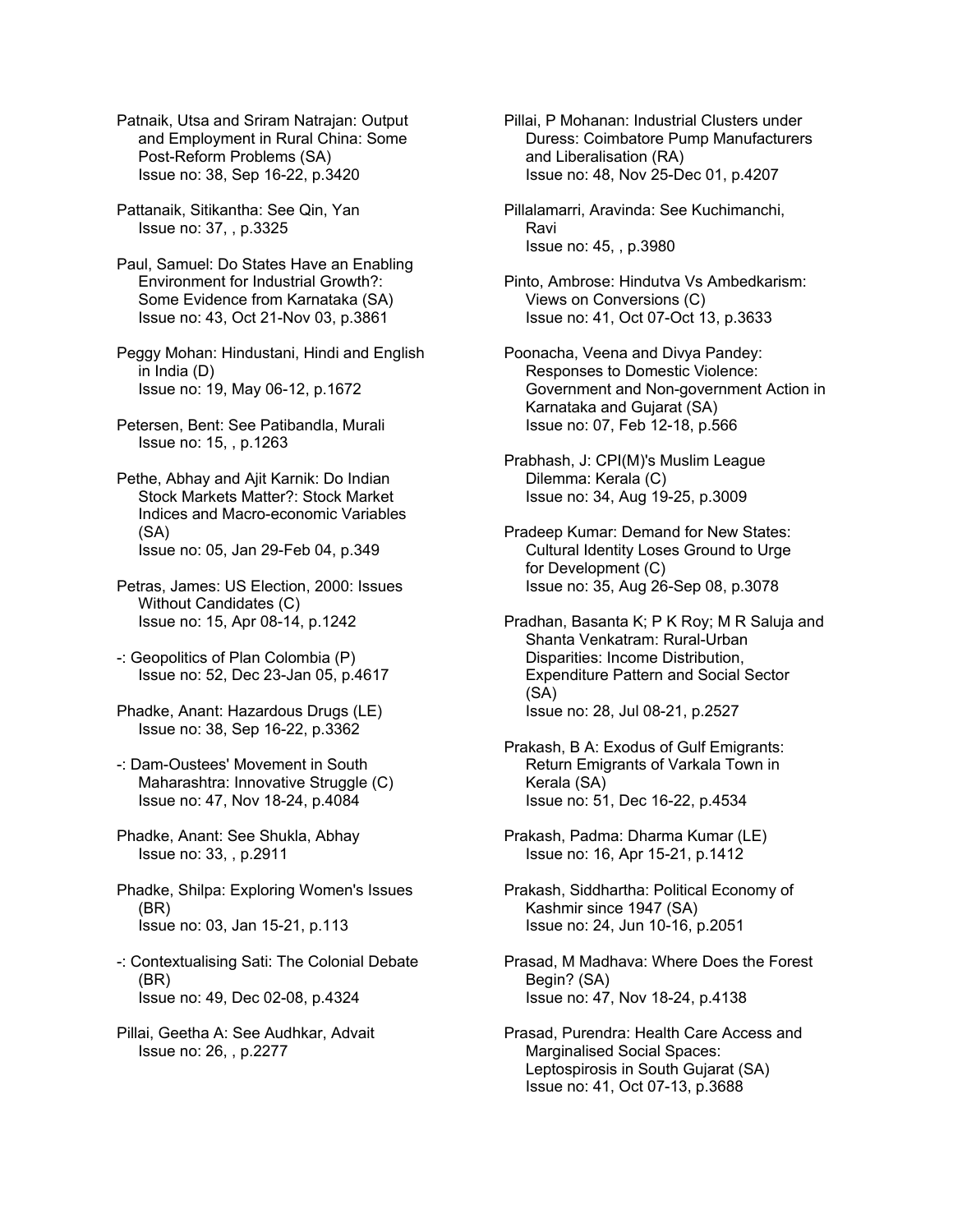Prashad, Vijay: CPI[M] and Warner Bros (LE) Issue no: 14, Apr 01-07, p.1212

Prashant Kumar: UP: Religious Places Bill  $(C)$ Issue no: 12, Mar 18-24, p.977

Priyadarshi, Himank: Models of Entrepreneurship (BR) Issue no: 48, Nov 25-Dec 01, p.4254

Priyam, Manisha: Alternative Perspectives on Educating the Poor (BR) Issue no: 38, Sep 16-22, p.3405

- Prove, Peter: See Kothari, Miloon: Issue no: 01, , p.16
- Puniyani, Ram: Taking Evidence on Communalism (BR) Issue no: 20, May 13-19, p.1733
- -: Politics of Elite and Communalism (BR) Issue no: 41, Oct 07-13, p.3656
- Puri, Balraj: Time for Alternatives to Violence in Kashmir (C) Issue no: 20, May 13-19, p.1700
- -: The Farooq Doctrine: Kashmir's Relations with New Delhi (C) Issue no: 26, Jun 24-30, p.2218
- -: Afterthoughts on the Emergency Debate (C) Issue no: 33, Aug 12-18, p.2913
- -: How Not to Debate Issue of Autonomy: Kashmir (C) Issue no: 34, Aug 19-25, p.2997
- Purkayastha, Prabir: Under the Nuclear Shadow (BR) Issue no: 03, Jan 15-21, p.109
- Pushpangadan, K: See Balakrishnan, Pulapre Issue no: 41, , p.3679
- Qadeer, Imrana: See Baru, Rama V Issue no: 28, , p.2509

Qin, Yan and Sitikantha Pattanaik: Measuring Cost of Capital: Credit Rating Vs Global CAPM (SA) Issue no: 37, Sep 09-15, p.3325

Radhakrishna, Meena: Colonial Construction of a Criminal Tribe: Yerukulas of Madras Presidency (SA) Issue no: 28, Jul 08-21, p.2553

- Radjou, Navi: See Bajpai, Nirupam Issue no: 06, , p.449
- Raghuram,Shobha: Kerala's Democratic Decentralisation: History in the Making (C) Issue no: 25, Jun 17-23, p.2105
- Rahman, Hossain Zillur: See Hossain, Mahabub Issue no: 52, , p.4630
- Rahman, Rashed: Back to Devolution of Power: Pakistan (C) Issue no: 19, May 06-12, p.1614
- Raina, Badri: Kashmir: A Departure (BR) Issue no: 28, Jul 08-21, p.2523
- -: Speculations Across Millennia (BR) Issue no: 39, Sep 23-29, p.3501
- Raina, Rajeshwari S: Countering Seasonal Rural Problems: Integrated Participatory Information System (SA) Issue no: 37, Sep 09-15, p.3335
- Raipuria, Kalyan: Electronic Commerce: Opportunities for Indian Exports (SA) Issue no: 35, Aug 26-Sep 08, p.3260
- Rajagopal, Shobhita and Kanchan Mathur: Women's Empowerment Through State Benevolence: Rajasthan (C) Issue no: 33, Aug 12-18, p.2908
- Rajan, Nalini: From Imperatives of Justice to Those of Peace (BR) Issue no: 17, Apr 22-28, p.1448
- Rajan, Parvati: Teleworking: Training and Educational Needs (SA) Issue no: 26, Jun 24-30, p.2299
- Rajan, S Irudaya and P Mohanachandran: Infant and Child Mortality Estimates, 1991 Census- By Religion, Occupation and Level of Education (SS) Issue no: 51, Dec 16-22, p.4541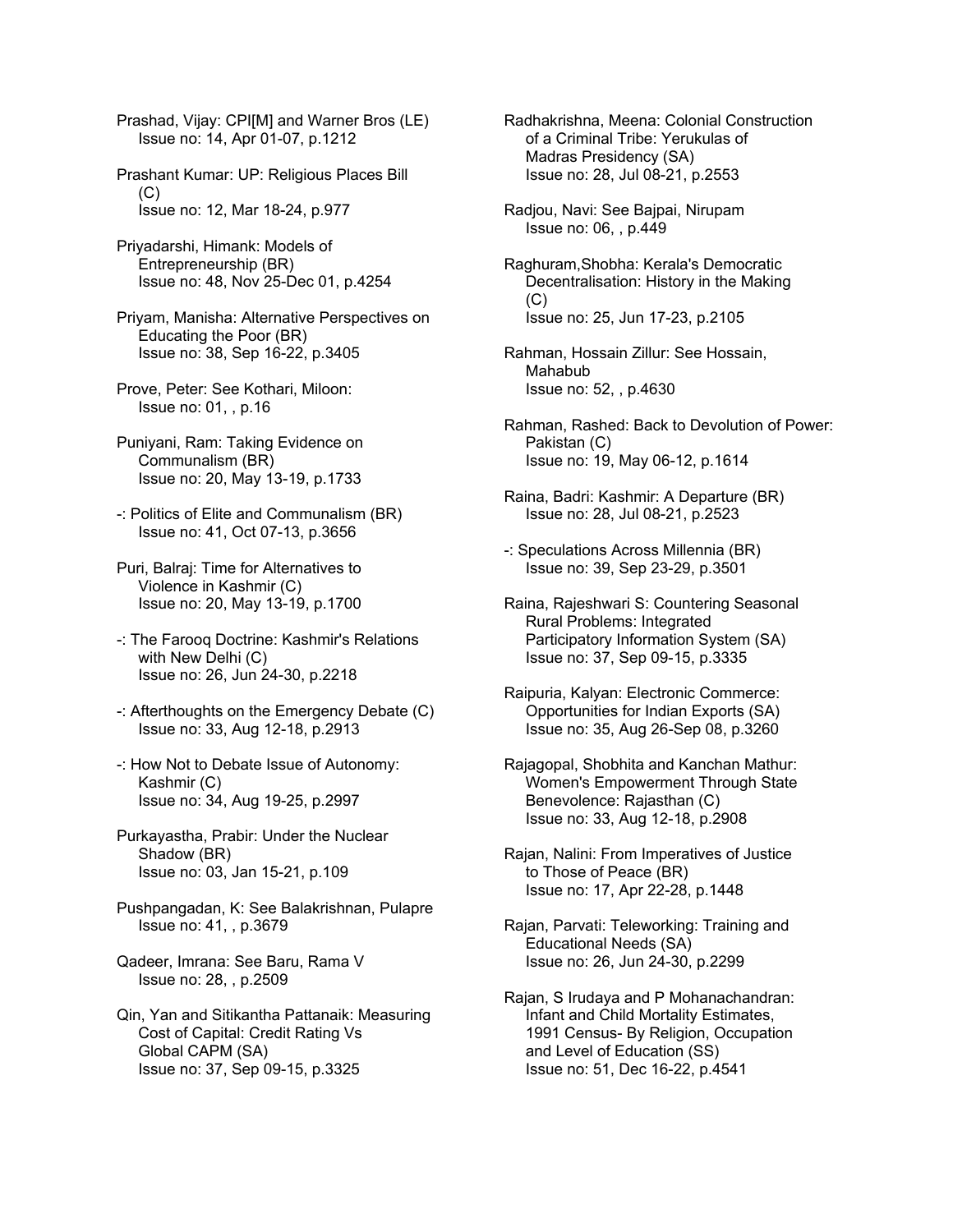Rajaraman, Indira and Garima Vasishtha: Impact of Grants on Tax Effort of Local Government (SA) Issue no: 33, Aug 12-18, p.2943

- Raje, Gauri: See Coutinho, Lester Issue no: 08, , p.656
- Rajeev, P V: Two-Party System (LE) Issue no: 01, Jan 08-14, p.72
- -: Food Corporation: New Role (LE) Issue no: 05, Jan 29-Feb 04, p.234
- Rajendran, S: See Assadi, Muzaffar Issue no: 19, , p.1610
- Rajendran, Viduthalai: Reservation Policy (LE) Issue no: 26, Jun 24-30, p.2194
- Rajesh: Drought, Debt and Poverty: Rajasthan (C) Issue no: 25, Jun 17-23, p.2101
- Rajeshwar: Courting the Burmese Junta (C) Issue no: 38, Sep 16-22, p.3393
- Raju, K V and Tushaar Shah: Revitalisation of Irrigation Tanks in Rajasthan (SA) Issue no: 23, Jun 03-09, p.1930
- Rajuladevi, A K: Profiles in Poverty: Female Landless Agricultural Labour Households (SA) Issue no: 06, Feb 05-11, p.474
- Rajwade, A V: Wealth and Poverty: Lessons from Economic History (C) Issue no: 04, Jan 22-28, p.168
- -: Nationalised Banks: No Cogent Plan (C) Issue no: 11, Mar 11-17, p.876
- -: Macroeconomic Fallacies (C) Issue no: 25, Jun 17-23, p.2097
- Rakesh Mohan: Fiscal Correction for Economic Growth: Data Analysis and Suggestions (SA) Issue no: 24, Jun 10-16, p.2027
- Rakshit, Nirmalendu Bikash: Right to Propagate Religion: Constitutional Provisions (C) Issue no: 40, Sep 30-Oct 06, p.3564

Rakshit, R N: Right to Information (LE) Issue no: 39, Sep 23-29, p.3536

- Ram Mohan, T T: Case Unproven (BR) Issue no: 25, Jun 17-23, p.2123
- -: Growth, Poverty and Equity: Red Faces in the World Bank (C) Issue no: 26, Jun 24-30, p.2213
- -: Competition Policy Dilemmas (C) Issue no: 28, Jul 08-21, p.2499
- Ramachandra, Usha: See Reddi, K Balarama Issue no: 37, , p.3351
- -: See Sankar, T L Issue no: 21, , p.1825
- Ramachandran, M: Fiscal Deficit, RBI Autonomy and Monetary Management (SA) Issue no: 35, Aug 26-Sep 08, p.3266
- Ramachandran, Vimala: Women's Empowerment as International Showbiz: Rendezvous in Niala (C) Issue no: 15, Apr 08-14, p.1231
- Ramaiah, M: See Mohanty, Deepak Issue no: 05, , p.273
- Raman, Vasanthi: Politics of Childhood: Perspectives from the South (SA) Issue no: 46, Nov 11-17, p.4055
- Ramana, M V: South Asian Mode of Weaponisation (BR) Issue no: 11, Mar 11-17, p.896
- Ramani, S: IT Enabled Services: Growing Form of Telework (SA) Issue no: 26, Jun 24-30, p.2305
- Ramanna, Mridula: Control and Resistance: The Working of the Contagious Diseases Acts in Bombay City (SA) Issue no: 17, Apr 22-28, p.1470
- Ramaswami, Bharat: See Balakrishnan, Pulapre Issue no: 14, , p.1137
- Rammohan, K T: Assessing Reassessment of Kerala Model (C) Issue no: 15, Apr 08-14, p.1234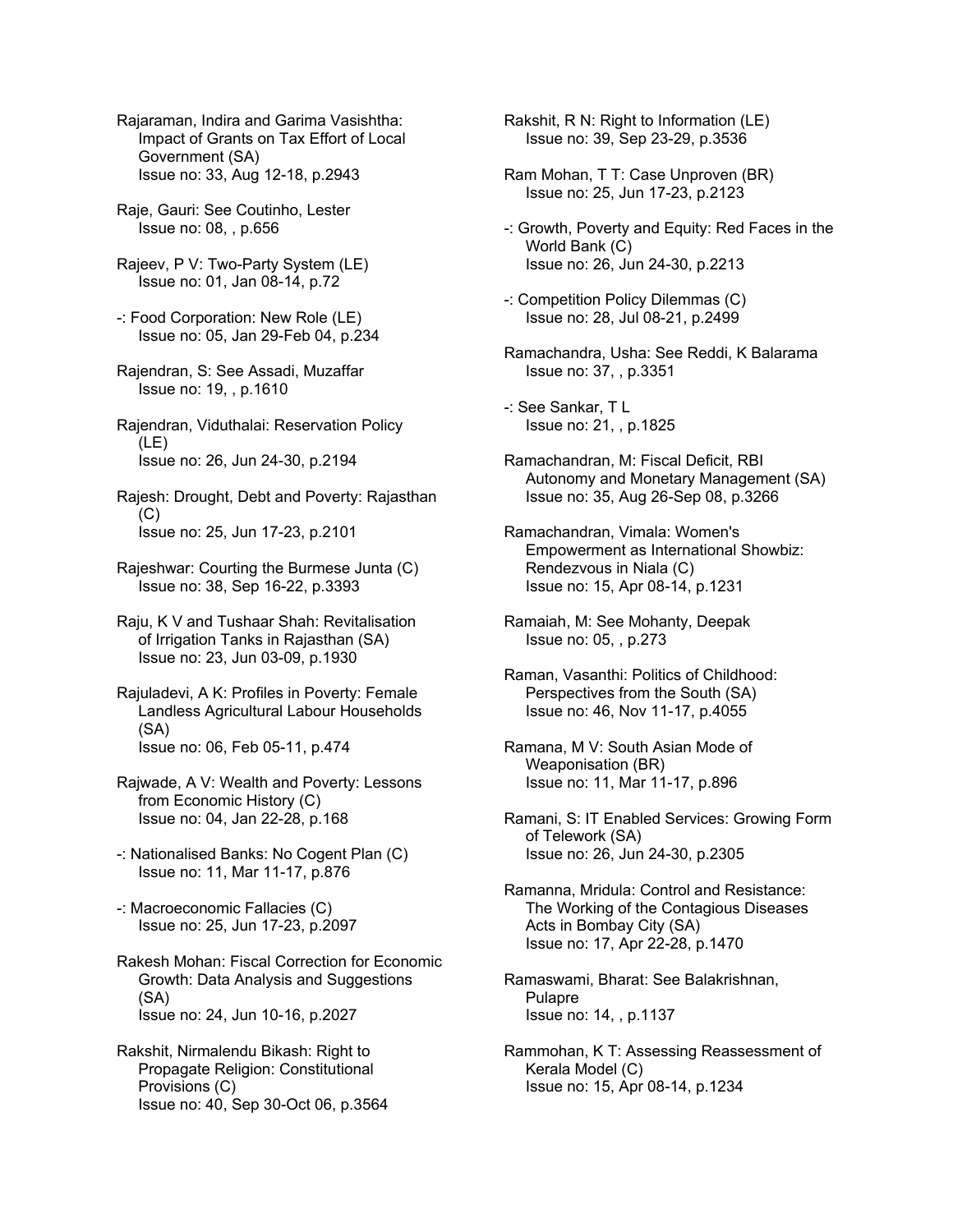Rampal, Anita: Education for Human Development in South Asia (P) Issue no: 30, Jul 22-28, p.2623

Ranade, Ajit and Rajeev Ahuja: Issues in Regulation of Insurance (SA) Issue no: 05, Jan 29-Feb 04, p.331

Ranade, Sudhanshu: The Kashmir Gambit (C) Issue no: 52, Dec 23-Jan 05, p.4599

Ranganathan, V: Karnataka Electricity Reforms: A Different Perspective (D) Issue no: 03, Jan 15-21, p.154

Rangarajan, C: State, Market and the Economy: The Shifting Frontiers (SA) Issue no: 16, Apr 15-21, p.1386

-: Analytics of the Asian Crisis (BR) Issue no: 27, Jul 01-07, p.2401

-: Capital Flows: Another Look (SA) Issue no: 50, Dec 09-15, p.4421

Rao, C H Hanumantha: Declining Demand for Foodgrains in Rural India: Causes and Implications (SA) Issue no: 04, Jan 22-28, p.201

-: Watershed Development in India: Recent Experience and Emerging Issues (SA) Issue no: 45, Nov 04-10, p.3943

Rao, D Tripati: Privatisation and Foreign Participation in Life Insurance Sector (SA) Issue no: 13, Mar 25-31, p.1107

Rao, Garikipati Niranjan: Merchant and Portfolio Capitalists in Coromandel (BR) Issue no: 06, Feb 05-11, p.443

Rao, M Govinda: Linking Central Grants to Revenue Deficit Reduction by States (C) Issue no: 23, Jun 03-09, p.1883

Rao, M Govinda and H K Amarnath: Fiscal Correction: Illusion and Reality (C) Issue no: 32, Aug 05-11, p.2806

Rao, M Govinda: See Roy, Allen Issue no: 17, , p.1465

Rao, M J Manohar: On Predicting Exchange Rates (SA) Issue no: 05, Jan 29-Feb 04, p.377

-: Fiscal Deficits, Interest Rates and Inflation: Assessment of Monetisation Strategy (SA) Issue no: 30, Jul 22-28, p.2637

Rao, Mohan: Sanctions Kill Children in Iraq  $(C)$ Issue no: 18, Apr 29-May 05, p.1520

-: Family Planning Programme: Paradigm Shift in Strategy (P) Issue no: 49, Dec 02-08, p.4317

Rao, Nitya: Quality with Quantity: Education (C) Issue no: 48, Nov 25-Dec 01, p.4181

Rao, S L: Forum for Many Views (LE) Issue no: 05, Jan 29-Feb 04, p.408

-: Electricity Reforms and Regulation: Some Issues (P) Issue no: 26, Jun 24-30, p.2231

-: Competition, Ethics and Governance (P) Issue no: 34, Aug 19-25, p.3015

-: India's Rapidly Changing Consumer Markets (P) Issue no: 40, Sep 30-Oct 06, p.3570

Rath, Deba Prasad: See Mohanty, Deepak Issue no: 05, , p.273

Rath, Nilakantha: Making the Economic Transition Smooth: Better Late Than... (P) Issue no: 20, May 13-19, p.1723

Ratnam, C S Venkata: Second NLC: Labour in an Economy in Transition (C) Issue no: 32, Aug 05-11, p.2812

Ravallion, Martin: What Is Needed for a More Pro-Poor Growth Process in India? (SA) Issue no: 13, Mar 25-31, p.1089

-: Should Poverty Measures be Anchored to the National Accounts?(SA) Issue no: 35, Aug 26-Sep 08, p.3245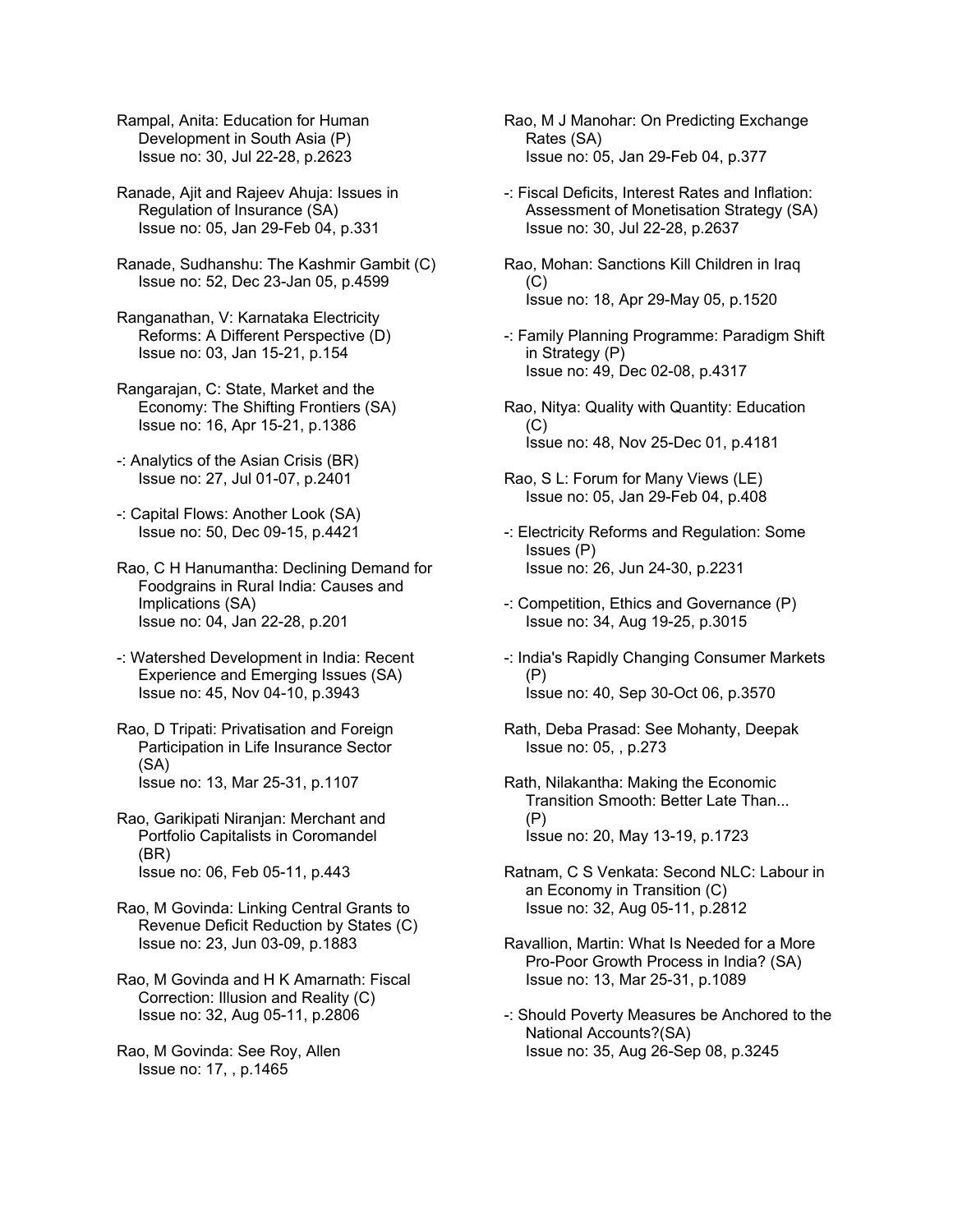Ravi Kumar, T: Public Investment and Regional Disparities (SA) Issue no: 41, Oct 07-13, p.3683

Ravishankar, A and Sunil Archak: Intellectual Property Rights and Agricultural Technology: Interplay and Implications for India (SA) Issue no: 27, Jul 01-07, p.2446

Ravivarma Kumar: Caste Enumeration in Census: Constitutional Imperative (C) Issue no: 35, Aug 26-Sep 08, p.3100

Ray, Aswini K: Constitutional Reform: Agenda for Review Committee (C) Issue no: 12, Mar 18-24, p.974

Ray, C N: Mismanaging Floods (C) Issue no: 46, Nov 11-17, p.3998

Ray, Krishnendu: Whatever happened to Imperialism? (P) Issue no: 21, May 20-Jun 02, p.1815

Ray, Rajan: Poverty, Household Size and Child Welfare in India (SA) Issue no: 39, Sep 23-29, p.3511

-: See Meenakshi, J V Issue no: 31, , p.2748

Reddi, K Balarama; Usha Ramachandra and T L Sankar: An Untenable Modle (D) Issue no: 37, Sep 09-15, p.3351

Reddy, T Prabhakara: Tribal Development: Some Issues (BR) Issue no: 46, Nov 11-17, p.4019

Reddy, V Ratna: Sustainable Watershed Management: Institutional Approach (SA) Issue no: 38, Sep 16-22, p.3435

Rege, Sharmila: Real Feminism and Dalit Women: Scripts of Denial and Accusation (D) Issue no: 06, Feb 05-11, p.492

Ritu, Priya: See Baru, Rama V Issue no: 28, , p.2509

Robinson, Rowena: Taboo or Veiled Consent? Goan Inquisitorial Edict of 1736 (SA) Issue no: 27, Jul 01-07, p.2423

Rohini, S: Veerappan Mythology (D) Issue no: 11, Mar 11-17, p.947

Routledge, Paul: Consuming Goa: Tourist Site as Dispensable Space (SA) Issue no: 30, Jul 22-28, p.2647

Roy, A K: Fighting the Dhanbad Mafia: Life and Death of Gurudas Chatterjee (C) Issue no: 20, May 13-19, p.1701

-: Jharkhand: From Separation to Liberation (C) Issue no: 41, Oct 07-Oct 13, p.3631

Roy, Allen; B Kamaiah and M Govinda Rao: Educational Expenditure of Large States: A Normative View (SA) Issue no: 17, Apr 22-28, p.1465

Roy, Arindam: Breaking the Shackles: Kol Tribal Labourers (C) Issue no: 06, Feb 05-11, p.425

Roy, Dunu: Organising for Safe Livelihoods: Feasible Options: Delhi (C) Issue no: 52, Dec 23-Jan 05, p.4603

Roy, P K: See Pradhan, Basanta K Issue no: 28, , p.2527

Roy, Tirthankar: De-industrialisation: Alternative View (P) Issue no: 17, Apr 22-28, p.1442

-: Forests and the State (BR) Issue no: 38, Sep 16-22, p.3403

-: Traditional Industry in Colonial India (D) Issue no: 48, Nov 25-Dec 01, p.4287

Rubinoff, Arthur G: Serial Elections: Tragi-Comedy in Goa (SA) Issue no: 16, Apr 15-21, p.1391

Rudolph, Lloyd I: Self Constructing Culture: Ethnography of the Amar Singh Diary (C) Issue no: 40, Sep 30-Oct 06, p.3557

Rudolph, Susanne Hoeber: Civil Society and the Realm of Freedom (SA) Issue no: 20, May 13-19, p.1762

Rustagi, Preet: Identifying Gender Backward Districts Using Selected Indicators (SA) Issue no: 48, Nov 25-Dec 01, p.4276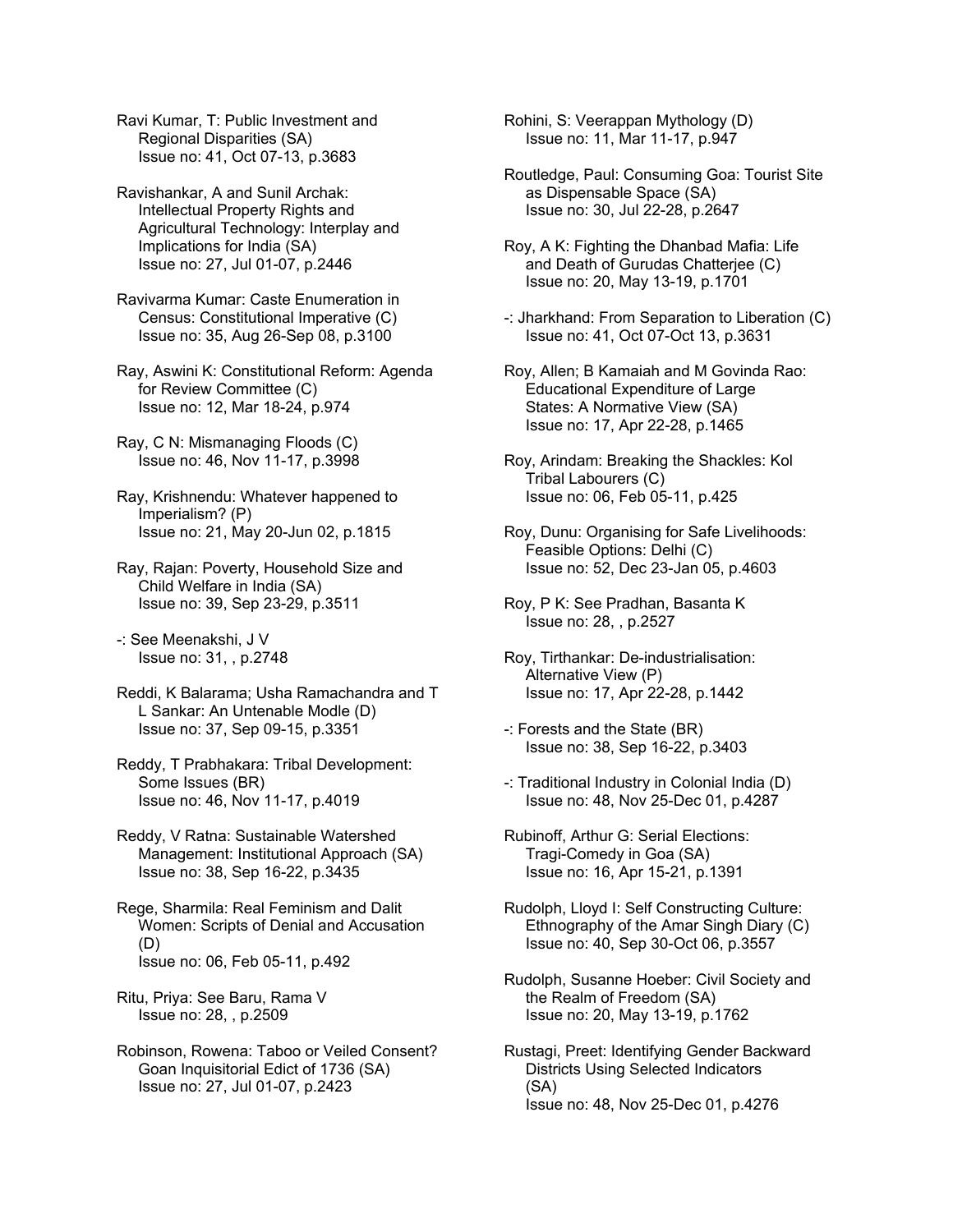Saberwal, Satish: Constitutional Ideas and Political Practices: Report on a Conference (C) Issue no: 11, Mar 11-17, p.885

- -: Lahore Notes, March 2000 (C) Issue no: 16, Apr 15-21, p.1349
- Sachs, Jeffrey D: See Bajpai, Nirupam Issue no: 16, , p.1362
- Sadhana, G: See Baru, Rama V Issue no: 40, , p.3554
- Saha, Anamitra: Puzzle of Declining Rural Foodgrains Consumption (D) Issue no: 27, Jul 01-07, p.2453
- Saha, Biswatosh: Emerging MNCs from China: A Case Study (RA) Issue no: 48, Nov 25-Dec 01, p.4234
- Sahai, Suman: Farmer's Rights and Food Security (C) Issue no: 11, Mar 11-17, p.878
- Sahasrsbudhe, Vinay: University Autonomy in Peril: Maharashtra (C) Issue no: 17, Apr 22-28, p.1431
- Sail, Rajendra K: Police Brutality (LE) Issue no: 52, Dec 23-Jan 05, p.4590
- Saluja, M R: See Pradhan, Basanta K Issue no: 28, , p.2527
- Sampath Kumar, Rama: President Putin: Good Czar or Bad Czar? (C) Issue no: 23, Jun 03-09, p.1904
- Sampatkumar, Rama: See Gidadhubli, R G Issue no: 28, , p.2512
- Sandhya, G D: See Visalakshi, S Issue no: 48, , p.4223
- Sanghavi, Nagindas and Usha Thakkar: Regionalisation of Indian Politics (C) Issue no: 07, Feb 12-18, p.514
- Sanjay Kumar: Food Security (LE) Issue no: 18, Apr 29-May 05, p.1494
- -: Civil Society in Society (D) Issue no: 31, Jul 29-Aug 04, p.2776
- Sankar, T L and Usha Ramachandra: Electricity Tariffs Regulators: The Orissa Experience (SA) Issue no: 21, May 20-Jun 02, p.1825
- -: See Reddi, K Balarama Issue no: 37, , p.3351
- Sankaran, S R: Police Reforms: Need to Review Power to Arrest (C) Issue no: 47, Nov 18-24, p.4082
- Sapru, Tarun: Kashmir and India (LE) Issue no: 16, Apr 15-21, p.1412 Saradhi V, Raveendra: See Dholakia, Ravindra H Issue no: 47, , p.4109
- Sarkar, Subrata: See Dasgupta, Dipankar Issue no: 27, , p.2413
- Sarkar, Tanika: Breaking Walls (BR) Issue no: 33, Aug 12-18, p.2922
- Sarma, Atul: Gujarat Finances: Reform of Budgetary Management (SA) Issue no: 35, Aug 26-Sep 08, p.3125
- -: Regulating Tobacco Use: Role of Taxes (C) Issue no: 52, Dec 23-Jan 05, p.4613
- Sarukkai, Sundar: Remembering M N Srinivas  $(C)$ Issue no: 06, Feb 05-11, p.431
- Sarvananthan, Muttukrishna: Indo-Sri Lanka Free Trade: Hype and Reality (C) Issue no: 14, Apr 01-07, p.1157
- Satapathy, C: Impact of Cyber Vandalism on the Internet (C) Issue no: 13, Mar 25-31, p.1059
- -: Implementation of WTO Agreement on Customs Valuation (C) Issue no: 25, Jun 17-23, p.2098
- -: Role of the State in the E-World (P) Issue no: 39, Sep 23-29, p.3493
- -: WTO Panel Ruling on Anti-dumping: I (C) Issue no: 48, Nov 25-Dec 01, p.4164
- -: WTO Panel Rulings on Anti-dumping- II (C) Issue no: 49, Dec 02-08, p.4298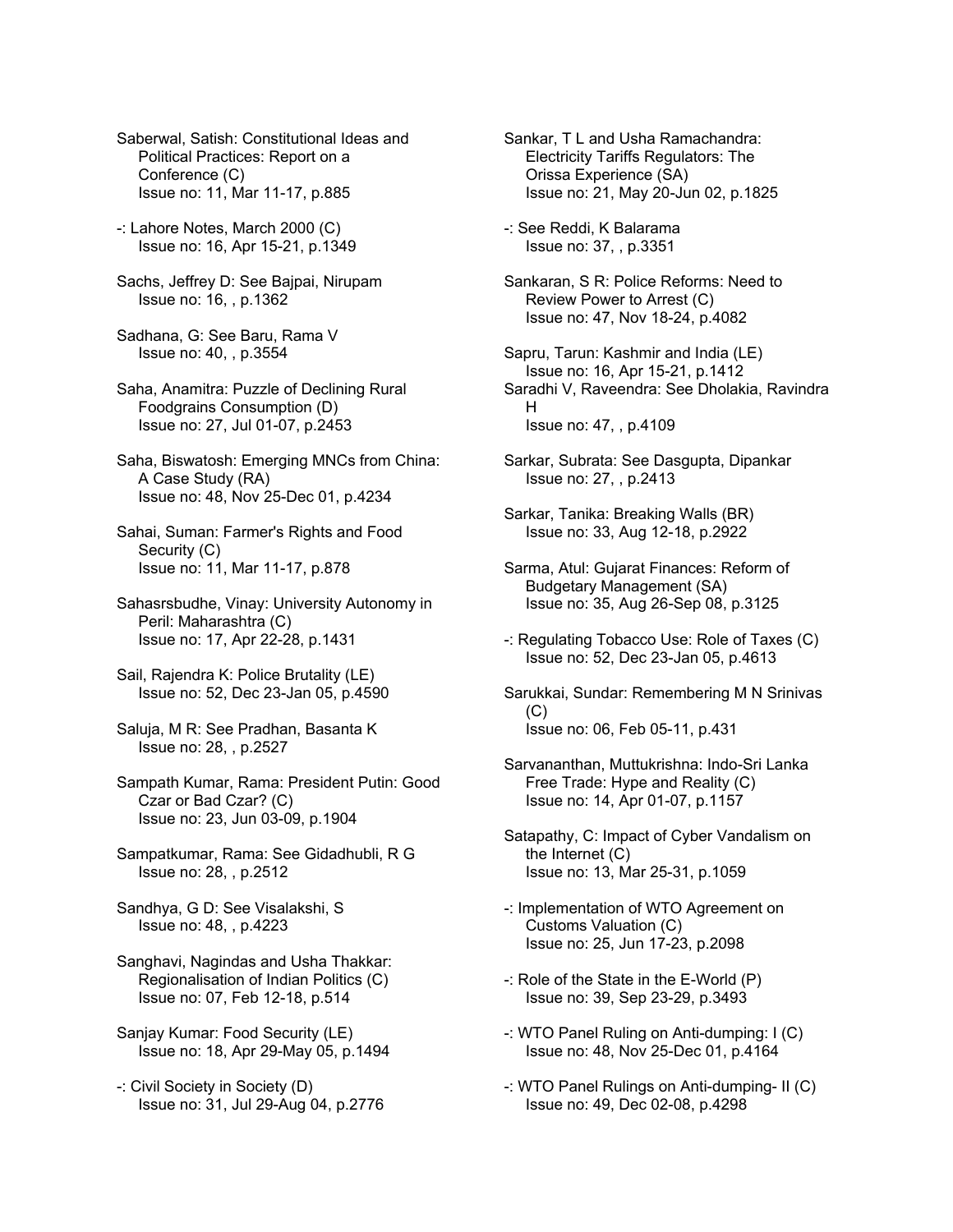Sathe, Amita: Psychology of Economic Reform in China (C) Issue no: 17, Apr 22-28, p.1439

Sathe, S P: Review of the Constitution: Need to Keep an Open Mind (P) Issue no: 38, Sep 16-22, p.3395

-: Supreme Court and NBA (C) Issue no: 46, Nov 11-17, p.3990

Satyasai, K J S and K C Badatya: Restructuring Rural Credit Co-operative Institutions (SA) Issue no: 05, Jan 29-Feb 04, p.307 Sau, Ranjit: Gandhi and Hindu-Muslim Marriages (LE) Issue no: 03, Jan 15-21, p.74

-: Reservations and Minorities (LE) Issue no: 48, Nov 25-Dec 01, p.4158

-: Presidential Election: Structural Flaws in the System: United States (C) Issue no: 49, Dec 02-08, p.4314

Sauer, Ali: See Brieger, Tracey Issue no: 43, , p.3795

Saxena, N C: How Have the Poor Done?: Mid-Term Review of Ninth Plan (C) Issue no: 41, Oct 07-Oct 13, p.3627

Say, Ranjit: Kashmir: Battle for Hearts and Minds (LE) Issue no: 12, Mar 18-24, p.950

Seethi, K M: Cleaning Chaliyar River: Pollution Control or Jobs? (C) Issue no: 03, Jan 15-21, p.97

-: UGC's Disincentives for PhD (C) Issue no: 23, Jun 03-09, p.1895

Sen, Abhijit: Estimates of Consumer Expenditure and Its Distribution: Statistical Priorities after NSS 55th Round (SA) Issue no: 51, Dec 16-22, p.4499

-: See Ghosh,Jayati Issue no: 01, , p.2

Sen, Arup Kumar: Political Roots of Poverty Studies (D) Issue no: 03, Jan 15-21, p.155

-: Militarism and Democracy (LE) Issue no: 23, Jun 03-09, p.1951

-: Capital, Labour and the State: Eastern and Western India, 1918-1939 (SA) Issue no: 28, Jul 08-21, p.2564

Sen, Ashish: See Mitter, Swasti Issue no: 26, , p.2263

Sen, Binayak: See Hossain, Mahabub Issue no: 52, , p.4630

Sen, Gautam : Post-Reform China and the International Economy: Economic Change and Liberalisation under Sovereign Control (SA) Issue no: 11, Mar 11-17, p.929

Sen, Sukla: Reformist Besieged (LE) Issue no: 08, Feb 19-Mar 03, p.586

Sen, Sunanda: Global Growth and Recovery: Fragility and Inequity (BR) Issue no: 46, Nov 11-17, p.4015

Sengupta, Arjun: Financial Management of Globalisation: IMF and Developing Countries (SA) Issue no: 03, Jan 15-21, p.115

-: India's Economic Reforms and the Art of the Feasible (RA) Issue no: 51, Dec 16-22, p.4485

Sengupta, Sohini: Political Economy of Irrigation: Tanks in Orissa, 1850-1996 (SA) Issue no: 52, Dec 23-Jan 05, p.4695

Seth, S P: China's Dangerous Crisis (C) Issue no: 01, Jan 08-14, p.23

-: China's Dangerous Brinkmanship (C) Issue no: 12, Mar 18-24, p.984

-: Japan's Economic Puzzle (C) Issue no: 20, May 13-19, p.1720

-: Economic Globalisation Sparks Protests (C) Issue no: 38, Sep 16-22, p.3392

-: Danger from Falun Gong (C) Issue no: 45, Nov 04-10, p.3932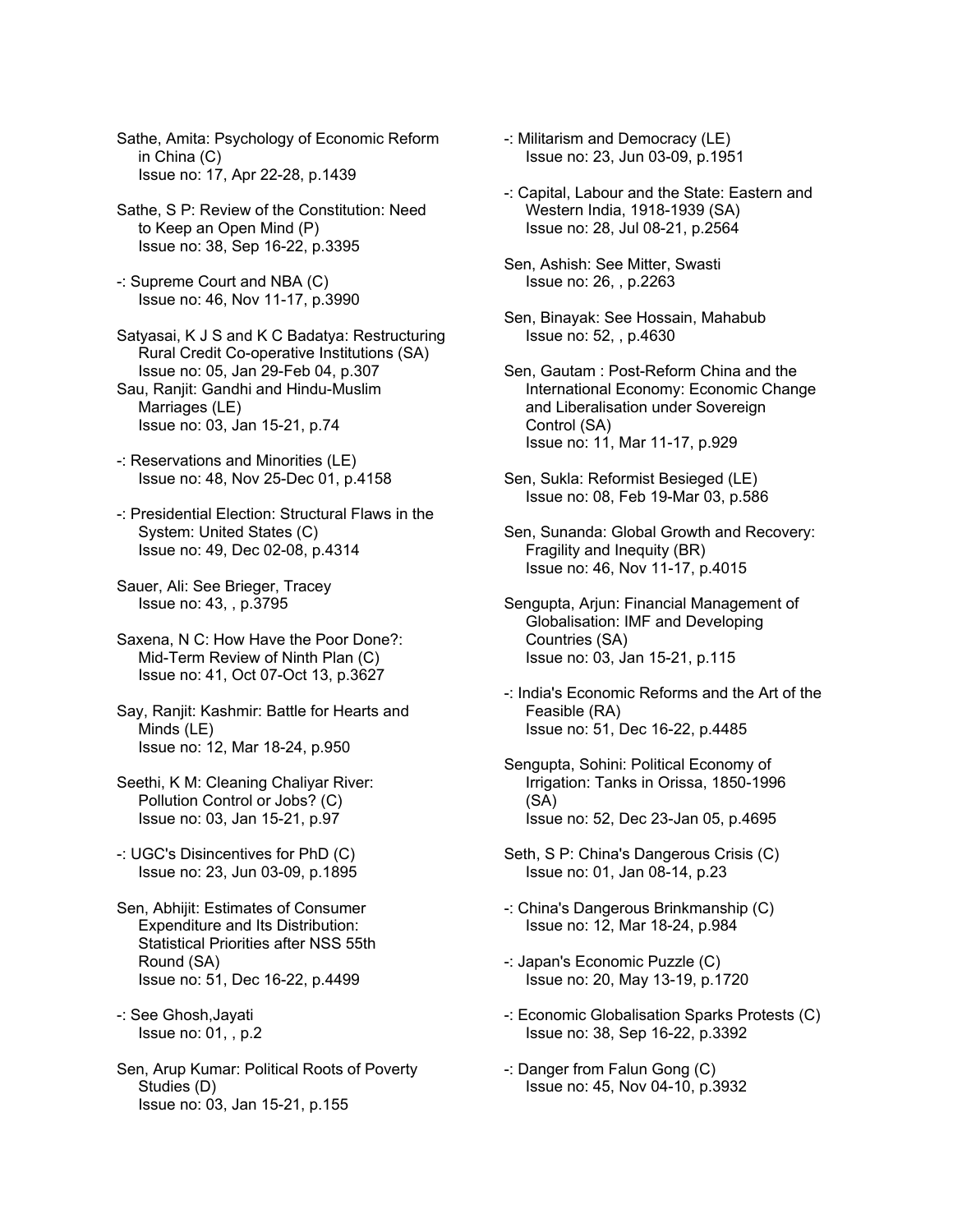Seth, Swapan: Ageing and Women: A Note (D) Issue no: 30, Jul 22-28, p.2670

- Sethi, Harsh: Debating History (C) Issue no: 11, Mar 11-17, p.877
- -: Need for an Honest Broker (C) Issue no: 18, Apr 29-May 05, p.1505
- -: Civil Rights and Local Sensitivities (C) Issue no: 20, May 13-19, p.1703
- -: Controlling Education (C) Issue no: 26, Jun 24-30, p.2216
- -: Social Science Research: Dark Days Ahead  $(C)$ Issue no: 40, Sep 30-Oct 06, p.3549
- Shah, Amita: Watershed Programmes: A Long Way to go (SA) Issue no: 35, Aug 26-Sep 08, p.3155
- Shah, Deepak: Amul: Story of a Growth Model (BR) Issue no: 24, Jun 10-16, p.2018
- Shah, Ghanshyam: Work and Life at the Bottom (BR) Issue no: 40, Sep 30-Oct 06, p.3579
- Shah, Rajula: See Singh, Gurvinder Issue no: 47, , p.4092
- Shah, Ramesh M: See Bhatt, Mahesh P Issue no: 24, , p.2003
- Shah, Tushaar: See Raju, K V Issue no: 23, , p.1930
- Shahani, Roshan G and Shoba V Ghosh: Indian Feminist Criticism: In Search of New Paradigms (P) Issue no: 43, Oct 21-Nov 03, p.3813
- Shajahan, K M: Financing Takeovers (LE) Issue no: 28, Jul 08-21, p.2588
- -: MNCs and Domestic Finance (LE) Issue no: 46, Nov 11-17, p.3982
- Shand, Ric and S Bhinde: Sources of Economic Growth: Regional Dimensions of Reforms (SA) Issue no: 42, Oct 14-20, p.3747
- Shanmuganathan, K: Dalits and Dravidian Ideology (LE) Issue no: 34, Aug 19-25, p.3068
- -: Bahujans and Others (LE) Issue no: 52, Dec 23-Jan 05, p.4590
- Shariff, Abusaleh and K Ghosh: Indian Education Scene and the Public Gap (SA) Issue no: 16, Apr 15-21, p.1396
- Sharma, Alakh Narain: See Kannan, K P Issue no: 45, , p.3919
- Sharma, J C: See Irani, Alka Issue no: 26, , p.2269
- Sharma, R N and K Sita: Cities, Slums and Government (C) Issue no: 42, Oct 14-20, p.3733
- Sharma, Rashmi: Decentralisation, Professionalism and the School System in India (SA) Issue no: 42, Oct 14-20, p.3765
- Sheikh, Reyaz Uddin: Devaluation and Exports (LE) Issue no: 30, Jul 22-28, p.2671
- Shimray, U A: Linguistic Matrix in Manipur (C) Issue no: 34, Aug 19-25, p.3007
- Shinoda, Takashi: Institutional Change and Entrepreneurial Development: SSI Sector (SA) Issue no: 35, Aug 26-Sep 08, p.3205
- Shodhan, Amrita: Women, Personal Laws and the Changing Juridical Practice (BR) Issue no: 15, Apr 08-14, p.1259
- Shome, Parthasarathi: Interventionist and Distortionist (F) Issue no: 10, Mar 04-10, p.759
- Shroff, Manu: Globalisation (LE) Issue no: 07, Feb 12-18, p.498
- Shukla, Abhay and Anant Phadke: Putting Health on People's Agenda (C) Issue no: 33, Aug 12-18, p.2911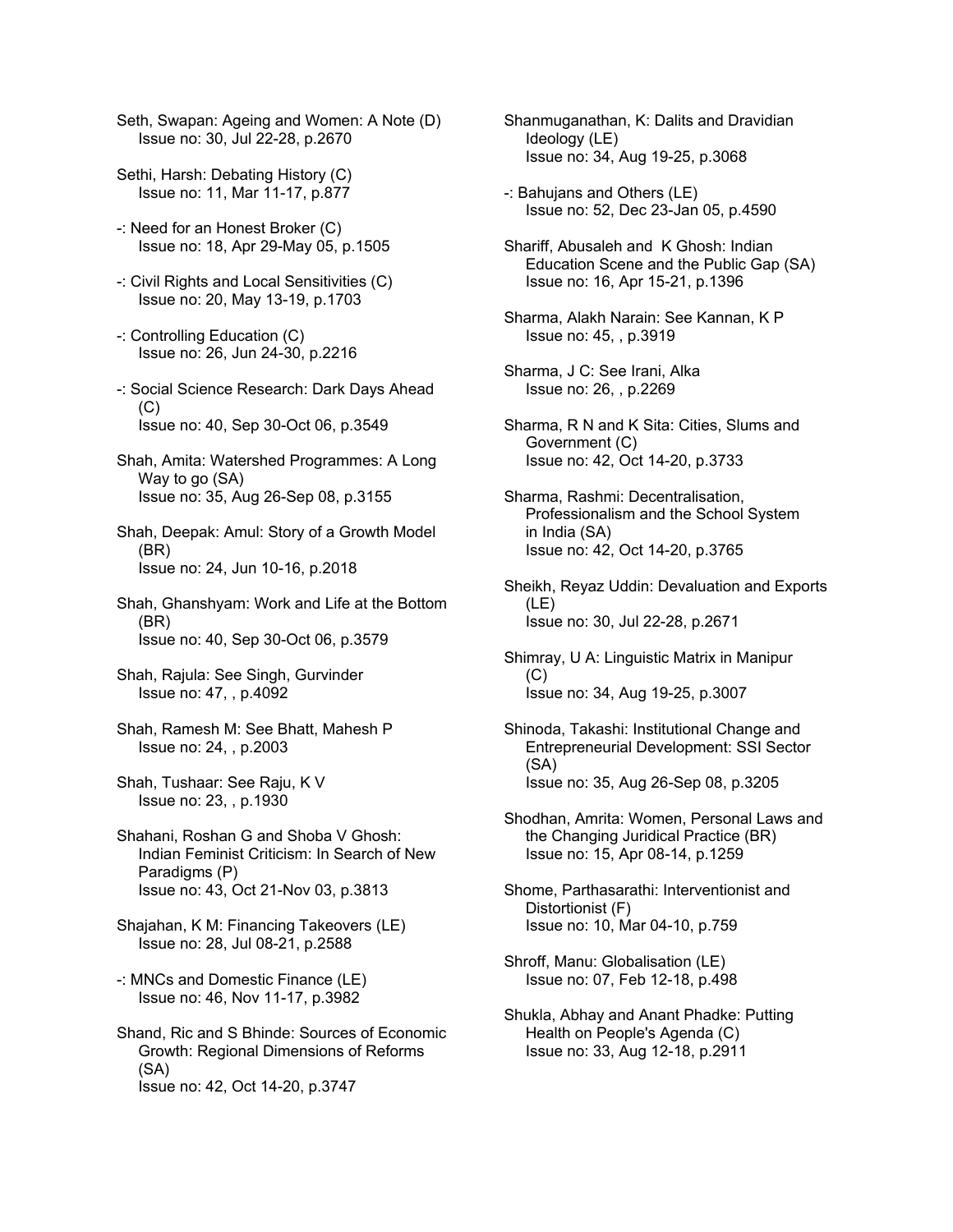Siddharthan, N S: Declining Investment Rate and Union Budget (F) Issue no: 13, Mar 25-31, p.1050

Siddiqi, Dina M: Miracle Worker or Womanmachine? Tracking (Trans)national Realities in Bangladeshi Factories (RA) Issue no: 21, May 20-Jun 02, p.L11

Silva, K M : Flawed Presidential Election, Harbinger of More Trouble Ahead: Sri Lanka (C) Issue no: 04, Jan 22-28, p.178

Singh, Ajit Kumar: UP Budget 2000-2001: Fiscal Crises Deepens (C) Issue no: 18, Apr 29-May 05, p.1514

Singh, David Emmanuel: Muslim Nationalism and British Policy (BR) Issue no: 34, Aug 19-25, p.3023

Singh, Gurvinder; Rajula Shah and Anupam Srinivasan: Unmaking of Film Institute  $(C)$ Issue no: 47, Nov 18-24, p.4092

Singh, Jaivir: Monopolistic Trade Practices and Concentration of Economic Power: Some Conceptual Problems in MRTP Act (SA) Issue no: 50, Dec 09-15, p.4437

Singh, Mani Shekhar and Aditya Bhardawaj: Communicating Immunisation: The Mass Media Strategies (SA) Issue no: 08, Feb 19-Mar 03, p.667

Singh, P K: See Baijal, Pradip Issue no: 19, , p.1659

Singh, Ravinder Pal: An Assessment of Indian Science and Technology and Implications for Military Research and Development (SA) Issue no: 31, Jul 29-Aug 04, p.2762

Singh, Sanjay Kumar: Productive Efficiency across Firms: State Road Transport Undertakings (SA) Issue no: 48, Nov 25-Dec 01, p.4269

Singh, Sukhpal: Crisis in Punjab Agriculture (C) Issue no: 23, Jun 03-09, p.1889

Sinha, Alok: IAS Talks Shop (BR) Issue no: 39, Sep 23-29, p.3500

Sinha, Dipankar: Info-Age and Indian Intellectuals: An Unfashionable Poser (P) Issue no: 48, Nov 25-Dec 01, p.4188

Sita, K: See Sharma, R N Issue no: 42, , p.3733

Sivakumar, Chitra: Inner-City Socioscape: Seeking Selves and Wailing Silences (SA) Issue no: 38, Sep 16-22, p.3428

Sivaramakrishnan, K C: North-South Divide and Delimitation Blues (C) Issue no: 35, Aug 26-Sep 08, p.3093

Sivasami, K S: Drought and Rainfall Pattern, 1877-1999 (C) Issue no: 24, Jun 10-16, p.1993

Sivasubramaniyam, K: Of Canals, Tanks and Wells (BR) Issue no: 01, Jan 08-14, p.31

SK: Police and Courts: Perpetuating Insecurity (C) Issue no: 40, Sep 30-Oct 06, p.3561

Smith, Terence: See Padayachee, Vishnu Issue no: 16, , p.1357

Sokal, Alan: Setting the Record Straight: A Response to Gita Chadha (D) Issue no: 15, Apr 08-14, p.1298

Souza, Caridad: Personal Responsibility among Puerto Rican Teenage Mothers in New York City (RA) Issue no: 21, May 20-Jun 02, p.L24

Srikanth, H: No Shortcuts to Dalit Liberation (D) Issue no: 13, Mar 25-31, p.1121

-: Militancy and Identity Politics in Assam (SA) Issue no: 47, Nov 18-24, p.4117

Srinivas, C: See Harshe, Rajen Issue no: 23, , p.1886

Srinivas, K Ravi: Capitalism and the Information Society (BR) Issue no: 16, Apr 15-21, p.1369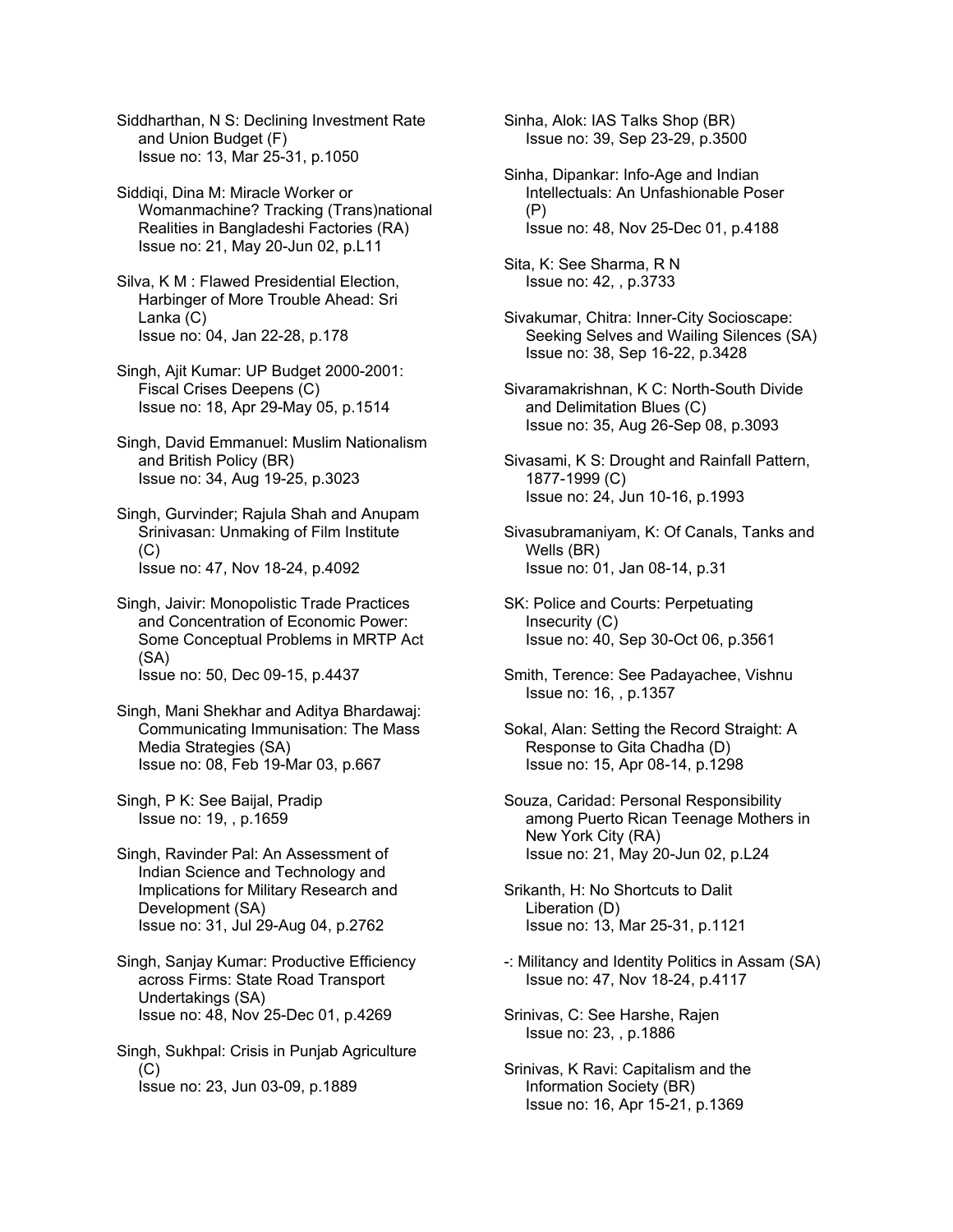- -: Biodiversity Bill: Nice Words, No Vision (C) Issue no: 45, Nov 04-10, p.3916
- Srinivasan, Anupam: See Singh, Gurvinder Issue no: 47, , p.4092
- Srinivasan, K: Trends in Sex Ratio: Revisit Needed (D) Issue no: 32, Aug 05-11, p.2867
- Srinivasan, S: Pharmaceuticals, WTO and Seattle Round (C) Issue no: 05, Jan 29-Feb 04, p.249
- Srinivasan, V K: Insurance Reform (LE) Issue no: 15, Apr 08-14, p.1214
- Sriraman, S: Indian Railway Finances: Critical Issues and Emerging Options (SA) Issue no: 12, Mar 18-24, p.1029
- Srivastava, Sushil: The Farce That Is Hindi (D) Issue no: 43, Oct 21-Nov 03, p.3898
- Subramaniam, V: Religious Movements and Social Change (BR) Issue no: 32, Aug 05-11, p.2829
- Subramanian, K S: Tribal Insurgency and Rural Development in Tripura (C) Issue no: 08, Feb 19-Mar 03, p.601
- -: CPI(M)'s Record in Tripura (LE) Issue no: 41, Oct 07-Oct 13 , p.3618
- Subramanian, S: See Basu, Kaushik Issue no: 01, , p.35
- Subramanian, Vani: See Bal, Vineeta Issue no: 50, , p.4385
- Subramanyan, S: Liberalisation and Rural Insurance (LE) Issue no: 14, Apr 01-07, p.1126
- -: Regulatory Structure (LE) Issue no: 16, Apr 15-21, p.1412
- -: BJP in Tamil Nadu (LE) Issue no: 25, Jun 17-23, p.2082
- -: Dead Issue (LE) Issue no: 34, Aug 19-25, p.2986
- -: Bungle in the Jungle (LE) Issue no: 37, Sep 09-15, p.3274
- Sudarshan, Ratna M: Social Science Research (LE) Issue no: 45, Nov 04-10, p.3902
- Sundar, Nandini; Satish Deshpande and Patricia Uberoi: Indian Anthropology and Sociology: Towards a History (C) Issue no: 24, Jun 10-16, p.1998
- Suresh Babu, M: Competition and Competitiveness: Cumulative Causation Imagined? (D) Issue no: 04, Jan 22-28, p.230
- Suryanarayana, M H: How Real Is the Secular Decline in Rural Poverty? (SA) Issue no: 25, Jun 17-23, p.2129
- Swaminathan, Padmini: Dismantling the Health Sector (BR) Issue no: 30, Jul 22-28, p.2635
- Syam Sundar, K R: Second National Commission on Labour: Not up to the Task (C) Issue no: 30, Jul 22-28, p.2607
- Tandon, Surabhi and Mukul Kumar: Process of a Vaccine Trial: Case of Anti-Leprosy Vaccine (SA) Issue no: 08, Feb 19-Mar 03, p.726
- Taneja, Bansuri: Moral Issues in Forest Management (BR) Issue no: 32, Aug 05-11, p.2827
- Tarapore, S S: Malaise of Indian Financial System: Need for Reforms (P) Issue no: 32, Aug 05-11, p.2821
- Tendulkar, Suresh D: See Krishna, K L Issue no: 15, , p.1214
- Tewari, I P: Language of the 'Ummis' (LE) Issue no: 04, Jan 22-28, p.158
- Thakar, S S: See Audhkar, Advait Issue no: 26, , p.2277
- Thakkar, Usha: See Sanghavi, Nagindas Issue no: 07, , p.514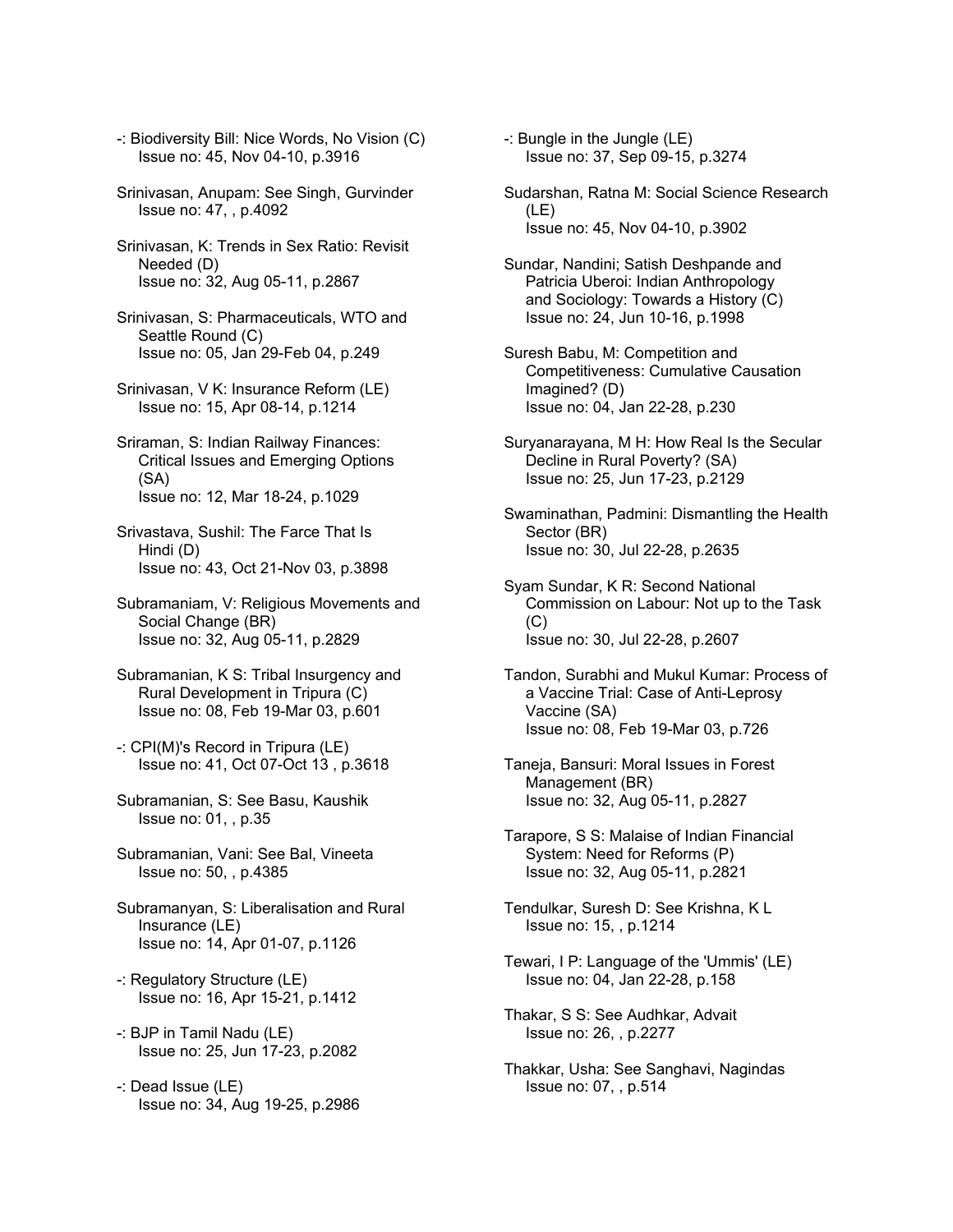Thakur, Jawahar; Manik L Bose; Mahabub Hossain and A Janaiah: Rural Income Distribution and Poverty in Bihar: Insights from Village Studies (RA) Issue no: 52, Dec 23-Jan 05, p.4657

Thamarajakshi, R: National Agricultural Policy: Confusion on Ends and Means (P) Issue no: 35, Aug 26-Sep 08, p.3237

Thapan, Meenakshi: Moral Education in the Contemporary Moment (C) Issue no: 42, Oct 14-20, p.3715

Thorat, S K: See Fan, Shenggen Issue no: 40, , p.3581

Thorat, Sukhdeo: Dr Babasaheb Ambedkar: Film as a Lost Opportunity (C) Issue no: 15, Apr 08-14, p.1236

Tornquist, Olle: The Day After: Indonesia (Ed) Issue no: 01, Jan 08-14, p.5

-: Dynamics of Indonesian Democratisation (SA) Issue no: 18, Apr 29-May 05, p.1559

Tran, Thi Ut; Mahabub Hossain and Aldas Janaiah: Modern Farm Technology and Infrastructure in Vietnam: Impact on Income Distribution and Poverty (RA) Issue no: 52, Dec 23-Jan 05, p.4638

Tripathi, Dwijendra: Crisis of Indian Polity: A Historical Perspective (SA) Issue no: 11, Mar 11-17, p.937

Trivedi, H R: Kinship Studies and Gender (LE) Issue no: 52, Dec 23-Jan 05, p.4590

Tulpule, Bagaram: Glimpses of Greatness (BR) Issue no: 23, Jun 03-09, p.1914

Tyagarajan, Meenakshi: An Untold Story (LE) Issue no: 42, Oct 14-20, p.3698

Uberoi, Patricia: See Sundar, Nandini Issue no: 24, , p.1998

Upadhyay, Anil K: Power Sector Reforms: Indian Experience and Global Trends (SA) Issue no: 12, Mar 18-24, p.1023

Upadhyay, Videh: Changing Judicial Power: Courts on Infrastructure Projects and Environment (C) Issue no: 43, Oct 21-Nov 03, p.3789

Vaidyanathan, A: India's Agricultural Development Policy (SA) Issue no: 20, May 13-19, p.1735

-: Research for Agriculture: Some Current Issues (P) Issue no: 33, Aug 12-18, p.2919

Vajpeyi, Ananya: Life at the Bottom (BR) Issue no: 48, Nov 25-Dec 01, p.4251

Valodia, Imraan: See Padayachee, Vishnu Issue no: 16, , p.1357

Vanaik, Achin: Sixth NPT Review Conference  $(F)$ Issue no: 39, Sep 23-29, p.3468

Varma, G Visakha: Occupation and Employment Status (LE) Issue no: 35, Aug 26-Sep 08, p.3070

Varman, Rahul: Work: Then and Now (BR) Issue no: 31, Jul 29-Aug 04, p.2730

Vasavi, A R: Towards People's Education System (BR) Issue no: 15, Apr 08-14, p.1261

Vasishtha, Garima: See Rajaraman, Indira Issue no: 33, , p.2943

Vasudeva, P K: EU-Canada Patents Row: How Does it Affect India? (C) Issue no: 19, May 06-12, p.1616

-: UAE Health Standards: Indian Meat Banned (C) Issue no: 32, Aug 05-11, p.2819

-: Patenting Biotech Products: Complex Issues (C) Issue no: 42, Oct 14-20, p.3726

Vaz, Nalini: See Audhkar, Advait Issue no: 26, , p.2277

Veerashekharappa: Reforms in Rural Drinking Water Supply (D) Issue no: 07, Feb 12-18, p.583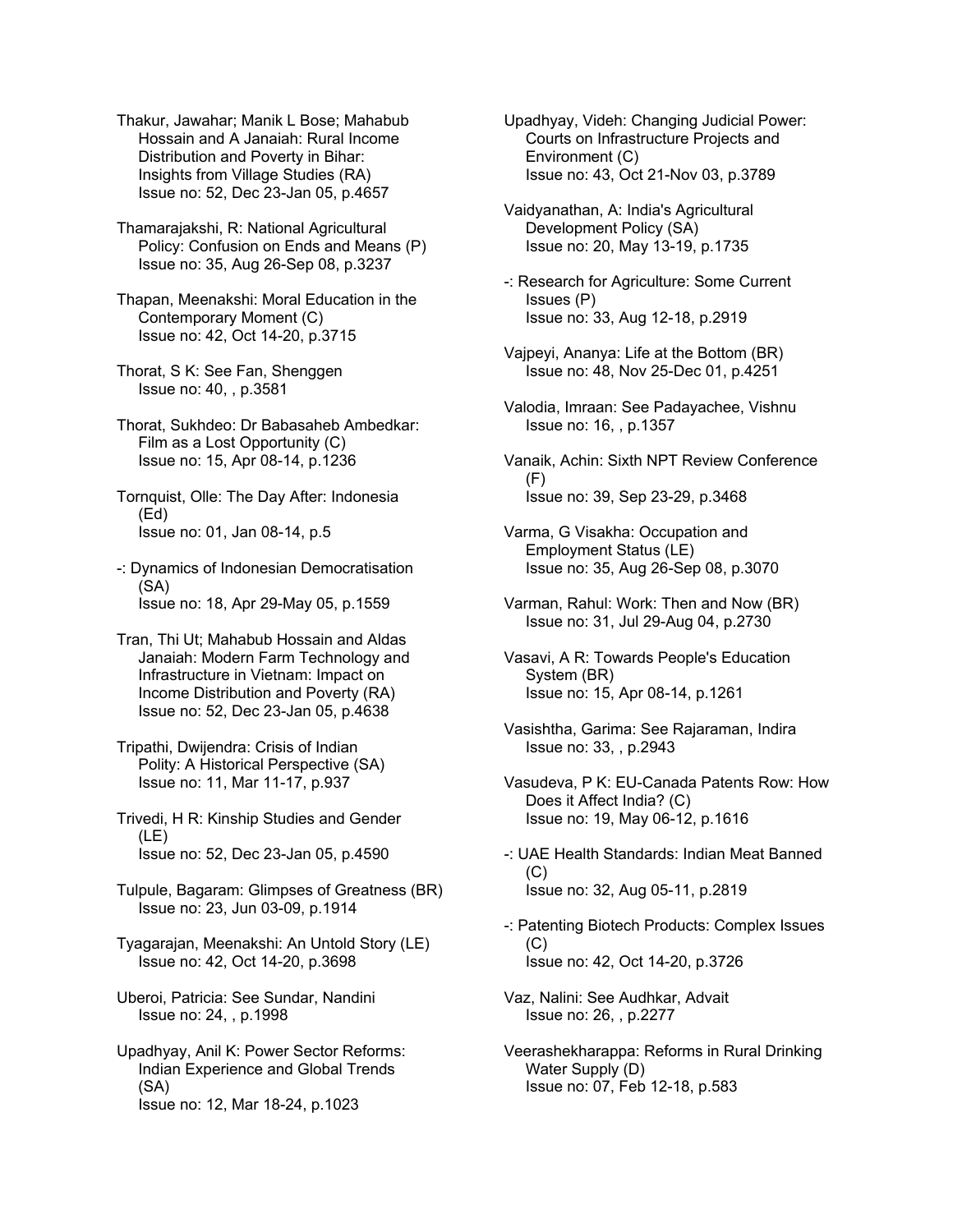Venkatesh Kumar, B: Power to Allot Symbols  $(C)$  Issue no: 38, Sep 16-22, p.3387 Venkatram, Shanta: See Pradhan, Basanta K Issue no: 28, , p.2527 -: See Mehta, Jaya Issue no: 27, , p.2377 Verma, Vidhu: State, Society and Violence (BR) Issue no: 16, Apr 15-21, p.1367 -: Malaysian Elections 1999- Unfinished Journey (C) Issue no: 31, Jul 29-Aug 04, p.2717 Vijay, G: See Ajay, G Issue no: 12, , p.1035 Virmani, Arvind: A Communications Policy for the 21st Century (P) Issue no: 23, Jun 03-09, p.1907 Visalakshi, S and G D Sandhya: R and D in Pharma Industry in Context of Biotech Commercialisation (RA) Issue no: 48, Nov 25-Dec 01, p.4223 Visaria, Leela: Violence Against Women: A Field Study (SA) Issue no: 20, May 13-19, p.1742 Vishvanathan, Shiv: Politics of Performance: BJP in Power (C) Issue no: 42, Oct 14-20, p.3720 -: Supreme Court Constructs a Dam (C) Issue no: 48, Nov 25-Dec 01, p.4176  $-$ : A Letter to the 21<sup>st</sup> Century (C) Issue no: 01, Jan 08-14, p.12 -: An Invitation to a Quarrel: Case of the IT Bill  $(C)$  Issue no: 21, May 20-Jun 02, p.1789 -: The Crorepati Narratives (C) Issue no: 35, Aug 26-Sep 08, p.3089 -: Democracy, Plurality and Indian University (SA) Issue no: 40, Sep 30-Oct 06, p.3597

-: A Question of Forgiveness: The Case of Narasimha Rao (C) Issue no: 46, Nov 11-17, p.3995

Viswanath, Kalpana and Preeti Kirbat: Genealogy of a Controversy: Development of an Anti-fertility Vaccine (SA) Issue no: 08, Feb 19-Mar 03, p.718

Viswanathan, A: Another Peep into the Cathedral Crypt (LE) Issue no: 48, Nov 25-Dec 01, p.4288

- Vittal, Nalini: Piecing the Peace in Cambodia: Return of Politics (SA) Issue no: 15, Apr 08-14, p.1283
- Vivek, P S: Scavengers: Mumbai's Neglected Workers (C) Issue no: 42, Oct 14-20, p.3722

Vlassoff, Michael: One-Billion Milestone (LE) Issue no: 23, Jun 03-09, p.1874

- Volga: To Censor or Not to Censor: Film and Public Policy (RA) Issue no: 18, Apr 29-May 05, p.WS18
- Vrijendra: Some Lives are More Precious (LE) Issue no: 03, Jan 15-21, p.74

-: All or Nothing? (LE) Issue no: 04, Jan 22-28, p.232

- -: Slum Demolition in Mumbai (LE) Issue no: 35, Aug 26-Sep 08, p.3070
- -: Contract Teachers in Maharashtra  $(C)$ Issue no: 35, Aug 26-Sep 08, p.3092
- Vyas, V S: Ensuring Food Security: The State, Market and Civil Society (P) Issue no: 50, Dec 09-15, p.4402
- Vyasulu, Vinod: Bangalore and Rajkumar (C) Issue no: 32, Aug 05-11, p.2811
- Wadhwa, D C: Zoning for Sugar Co-operatives: Note of Dissent (SA) Issue no: 25, Jun 17-23, p.2155